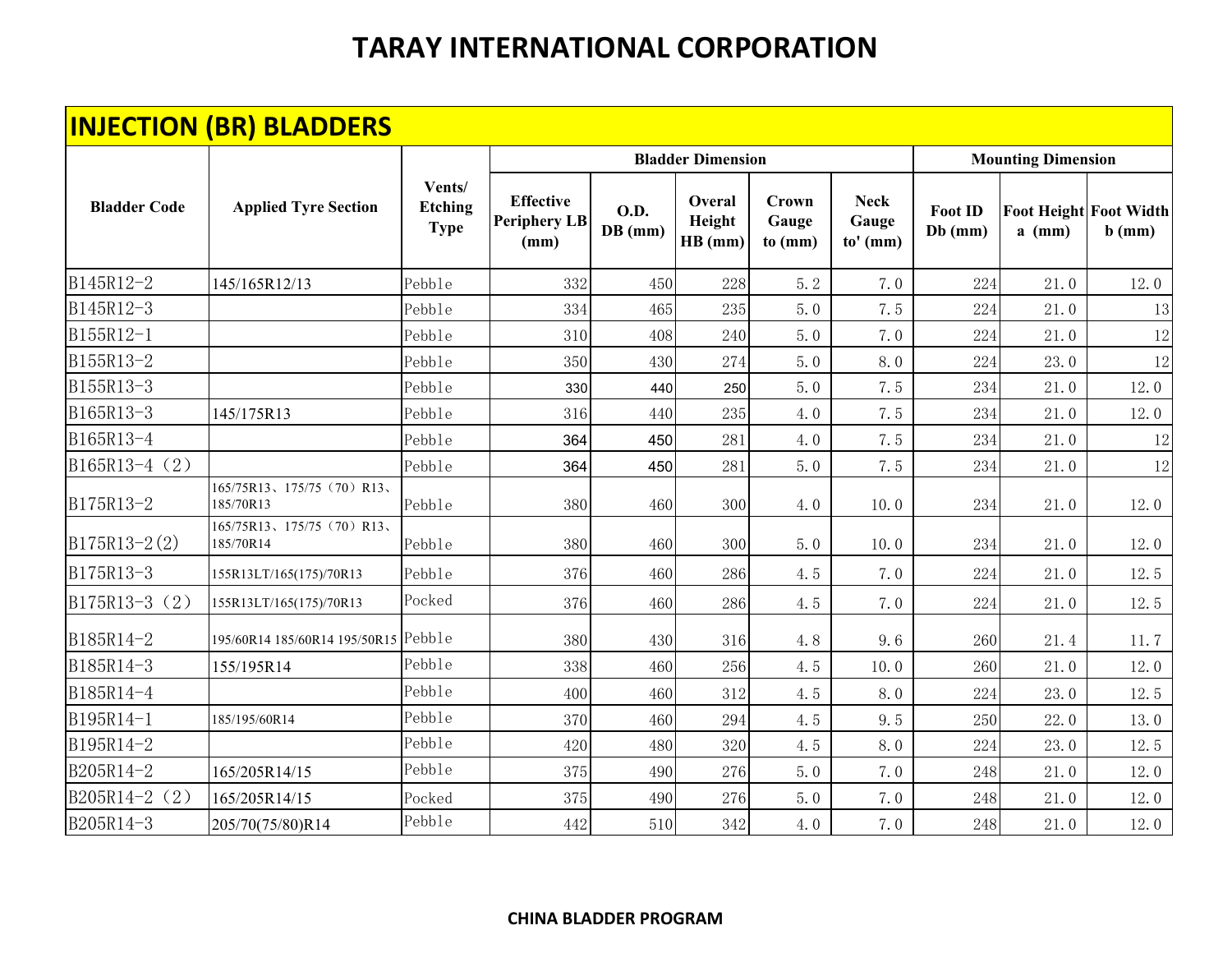|                     | <b>INJECTION (BR) BLADDERS</b> |                                         |                                                 |                        |                             |                                  |                                    |                             |                           |                                           |
|---------------------|--------------------------------|-----------------------------------------|-------------------------------------------------|------------------------|-----------------------------|----------------------------------|------------------------------------|-----------------------------|---------------------------|-------------------------------------------|
|                     |                                |                                         |                                                 |                        | <b>Bladder Dimension</b>    |                                  |                                    |                             | <b>Mounting Dimension</b> |                                           |
| <b>Bladder Code</b> | <b>Applied Tyre Section</b>    | Vents/<br><b>Etching</b><br><b>Type</b> | <b>Effective</b><br><b>Periphery LB</b><br>(mm) | <b>O.D.</b><br>DB (mm) | Overal<br>Height<br>HB (mm) | <b>Crown</b><br>Gauge<br>to (mm) | <b>Neck</b><br>Gauge<br>$to'$ (mm) | <b>Foot ID</b><br>$Db$ (mm) | $a$ (mm)                  | <b>Foot Height Foot Width</b><br>$b$ (mm) |
| $BR14-1$            |                                | Pebble                                  | 374                                             | 470                    | 266                         | 5.0                              | 9.5                                | 250                         | 22.0                      | 13                                        |
| RB14-2              |                                | Pebble                                  | 420                                             | 520                    | 300                         | 4.2                              | 9.5                                | 250                         | 22.0                      | 14.0                                      |
| $RB14-2(2)$         |                                | Pebble                                  | 420                                             | 520                    | 300                         | 5.0                              | 9.5                                | 250                         | 22.0                      | 14.0                                      |
| B10X250X460         |                                | Pebble                                  | 331                                             | 460                    | 250                         | 5.3                              | 9.0                                | 250                         | 22.0                      | 14.0                                      |
| B10X270X460         |                                | Pebble                                  | 351                                             | 460                    | 270                         | 5.3                              | 9.0                                | 250                         | 22.0                      | 14.0                                      |
| B10X270X410         |                                | Pebble                                  | 315                                             | 410                    | 270                         | 4.8                              | 9.0                                | 250                         | 22.0                      | 14.0                                      |
| B10"X300X470-1      |                                | Pebble                                  | 388                                             | 470                    | 300                         | 5.3                              | 9.0                                | 250                         | 22.0                      | 14.0                                      |
| B10"X300X470-2      |                                | Pebble                                  | 388                                             | 470                    | 300                         | 4.8                              | 9.0                                | 250                         | 22.0                      | 14.0                                      |
| B10"X350X470-1      |                                | Pebble                                  | 438                                             | 470                    | 350                         | 5.3                              | 9.0                                | 250                         | 22.0                      | 14.0                                      |
| B10"X350X470-2      |                                | Pebble                                  | 438                                             | 470                    | 350                         | 4.8                              | 9.0                                | 250                         | 22.0                      | 14.0                                      |
| B14X310X560         |                                | Pebble                                  | 390                                             | 560                    | 310                         | 5.0                              | 9.0                                | 350                         | 22.0                      | 14.0                                      |
| B14X350X560         |                                | Pebble                                  | 430                                             | 560                    | 350                         | 5.3                              | 9.0                                | 350                         | 22.0                      | 14.0                                      |
| B14X350X560-2       |                                | Pebble                                  | 430                                             | 560                    | 350                         | 5.3                              | 9.0                                | 350                         | 22.0                      | 14.0                                      |
| B14X340X610         |                                | Pebble                                  | 443                                             | 610                    | 340                         | 5.0                              | 9.0                                | 350                         | 22.0                      | 14.0                                      |
| B14X370X610         |                                | Pebble                                  | 473                                             | 610                    | 370                         | 5.0                              | 9.0                                | 350                         | 22.0                      | 14.0                                      |
| B14X400X610         |                                | Pebble                                  | 503                                             | 610                    | 400                         | 5.0                              | 9.0                                | 350                         | 22.0                      | 14.0                                      |
| B14X340X610-2       |                                | Pebble                                  | 443                                             | 610                    | 340                         | 5.0                              | 9.0                                | 350                         | 22.0                      | 14.0                                      |
| B14X370X610-2       |                                | Pebble                                  | 473                                             | 610                    | 370                         | 5.0                              | 9.0                                | 350                         | 22.0                      | 14.0                                      |
| B14X400X610-2       |                                | Pebble                                  | 503                                             | 610                    | 400                         | 5.0                              | 9.0                                | 350                         | 22.0                      | 14.0                                      |
| B15X300X600         |                                | Pebble                                  | 402                                             | 600                    | 300                         | 5.0                              | 9.0                                | 375                         | 22.0                      | 14.0                                      |
| B15X350X600         |                                | Pebble                                  | 452                                             | 600                    | 350                         | 4.5                              | 9.0                                | 375                         | 22.0                      | 14.0                                      |
| B15X350X620         |                                | Pebble                                  | 463                                             | 620                    | 350                         | 4.5                              | 9.0                                | 375                         | 22.0                      | 14.0                                      |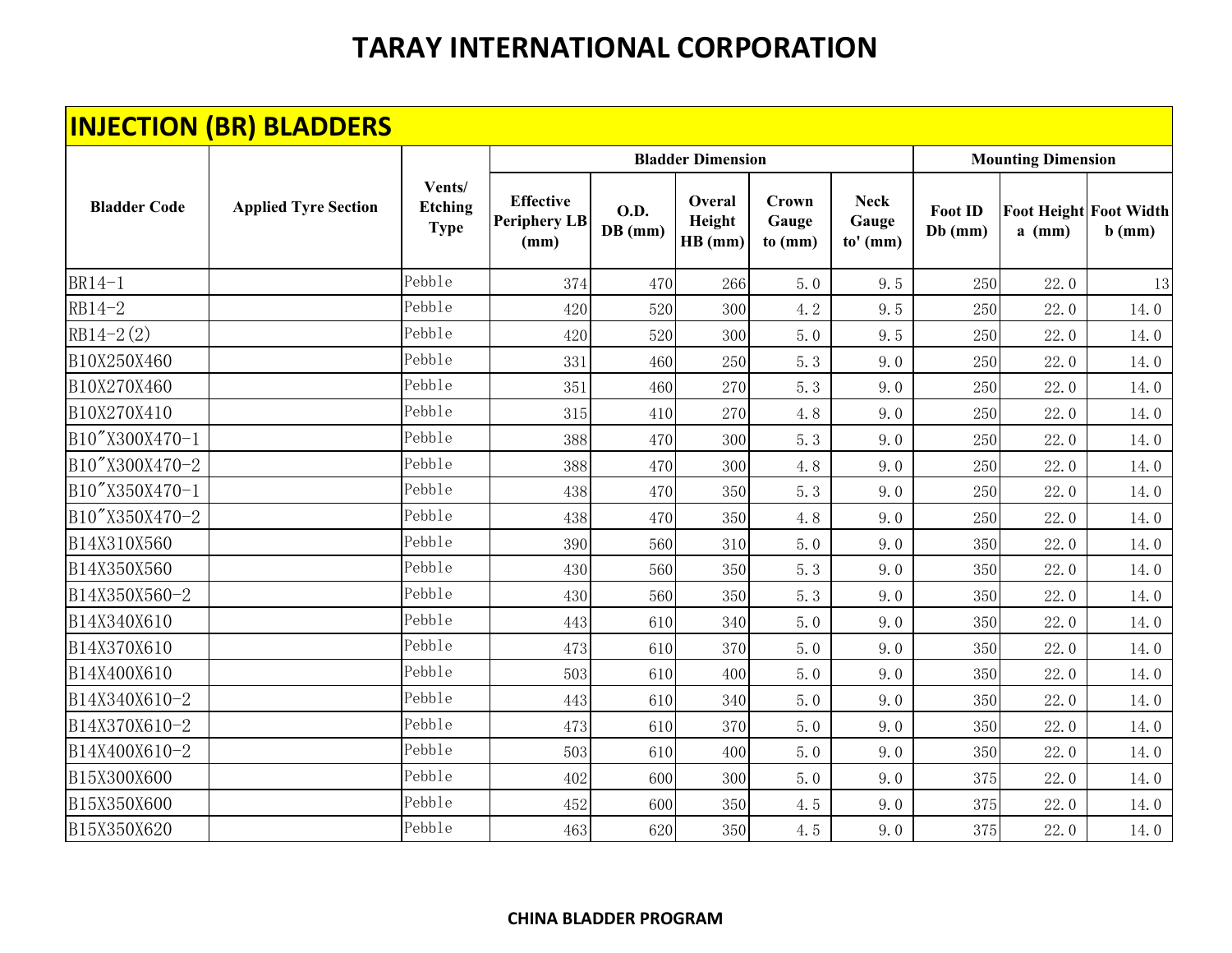|                     | <b>INJECTION (BR) BLADDERS</b> |                                         |                                                 |                          |                             |                           |                                    |                             |                           |                                           |
|---------------------|--------------------------------|-----------------------------------------|-------------------------------------------------|--------------------------|-----------------------------|---------------------------|------------------------------------|-----------------------------|---------------------------|-------------------------------------------|
|                     |                                |                                         |                                                 |                          | <b>Bladder Dimension</b>    |                           |                                    |                             | <b>Mounting Dimension</b> |                                           |
| <b>Bladder Code</b> | <b>Applied Tyre Section</b>    | Vents/<br><b>Etching</b><br><b>Type</b> | <b>Effective</b><br><b>Periphery LB</b><br>(mm) | <b>O.D.</b><br>$DB$ (mm) | Overal<br>Height<br>HB (mm) | Crown<br>Gauge<br>to (mm) | <b>Neck</b><br>Gauge<br>$to'$ (mm) | <b>Foot ID</b><br>$Db$ (mm) | $a$ (mm)                  | <b>Foot Height Foot Width</b><br>$b$ (mm) |
| P408                |                                | Pebble                                  | 394                                             | 495                      | 316                         | 6.4                       | 9.5                                | 286                         | 21.4                      | 11.6                                      |
| P350                |                                | Pebble                                  | 324                                             | 444                      | 228                         | 4.0                       | 9.5                                | 235                         | 21.4                      | 11.7                                      |
| P327                |                                | Pebble                                  | 311                                             | 406                      | 203                         | 4.0                       | 9.5                                | 197                         | 21.4                      | 11.7                                      |
| P420                |                                | Pebble                                  | 400                                             | 508                      | 342                         | 6.4                       | 9.5                                | 311                         | 21.4                      | 11.6                                      |
| B155R15-1 (2)       | 155R15                         | Pocked                                  | 364                                             | 508                      | 266                         | 5.0                       | 9.6                                | 285.7                       | 21.4                      | 11.7                                      |
| B195R15-1           |                                | Pebble                                  | 344                                             | 450                      | 278                         | 5.0                       | 10.0                               | 285                         | 21                        | 11.7                                      |
| B195R15-2           |                                | Pebble                                  | 413                                             | 490                      | 345                         | 5.0                       | 7.0                                | 277                         | 21.0                      | 13.0                                      |
| B205R15-1           | 195/65R15、205/60(70/75)R15     | Pebble                                  | 420                                             | 546                      | 305                         | 4.2                       | 9.0                                | 277                         | 21.0                      | 13.0                                      |
| $B205R15-1(2)$      | 195/65R15、205/60(70/75)R15     | Pebble                                  | 420                                             | 546                      | 305                         | 6.0                       | 9.0                                | 277                         | 21.0                      | 13.0                                      |
| B225R15-2           | 235/75R15                      | Pebble                                  | 508                                             | 576                      | 367                         | 4.5                       | 7.0                                | 277                         | 21.0                      | 13.0                                      |
| B185R16-3           | 185/215R15/16                  | Pebble                                  | 435                                             | 550                      | 325                         | 5.0                       | 7.0                                | 277                         | 21.0                      | 13.0                                      |
| B205R16-3           | 195/65R15 205/55R16            | Pebble                                  | 416                                             | 508                      | 322                         | 4.1                       | 9.6                                | 285.7                       | 21.4                      | 11.7                                      |
| B215R16-1           |                                | Pebble                                  | 426                                             | 500                      | 356                         | 5.0                       | 7.0                                | 300                         | 22.00                     | 12.00                                     |
| B235R16-2           |                                | Pebble                                  | 518                                             | 588                      | 408                         | 4.5                       | 10.0                               | 299                         | 22.0                      | 13.7                                      |
| B235R16-2 (2)       |                                | Pebble                                  | 518                                             | 588                      | 408                         | 5.0                       | 10.0                               | 299                         | 22.0                      | 13.7                                      |
| B235R16-3           | 215/85R16/235/60R16            | Pocked                                  | 552                                             | 590                      | 404                         | 5.0                       | 7.0                                | 277                         | 21.0                      | 13.0                                      |
| B225R16-1           | 225R16                         | Pebble                                  | 480                                             | 588                      | 360                         | 5.0                       | 7.0                                | 299                         | 22.0                      | 13.0                                      |
| (2)<br>B225R16-1    | 225R16                         | Pebble                                  | 480                                             | 588                      | 360                         | 5.0                       | 7.0                                | 299                         | 22.0                      | 13.0                                      |
| $B225R16-1(3)$      | 225R16                         | Pebble                                  | 480                                             | 588                      | 360                         | 6.0                       | 7.0                                | 299                         | 22.0                      | 13.0                                      |
| B225R16-1 $(4)$     | 225R16                         | Pocked                                  | 480                                             | 588                      | 360                         | 5.0                       | 7.0                                | 299                         | 22.0                      | 13.0                                      |
| B225R16-2           | 225/60R16                      | Pebble                                  | 464                                             | 540                      | 360                         | 4.0                       | 8.5                                | 272                         | 22.0                      | 12.7                                      |
| B225R16-2 (2)       | 225/60R16                      | Pebble                                  | 464                                             | 540                      | 360                         | 5.0                       | 8.5                                | 272                         | 22.0                      | 12.7                                      |

#### **CHINA BLADDER PROGRAM**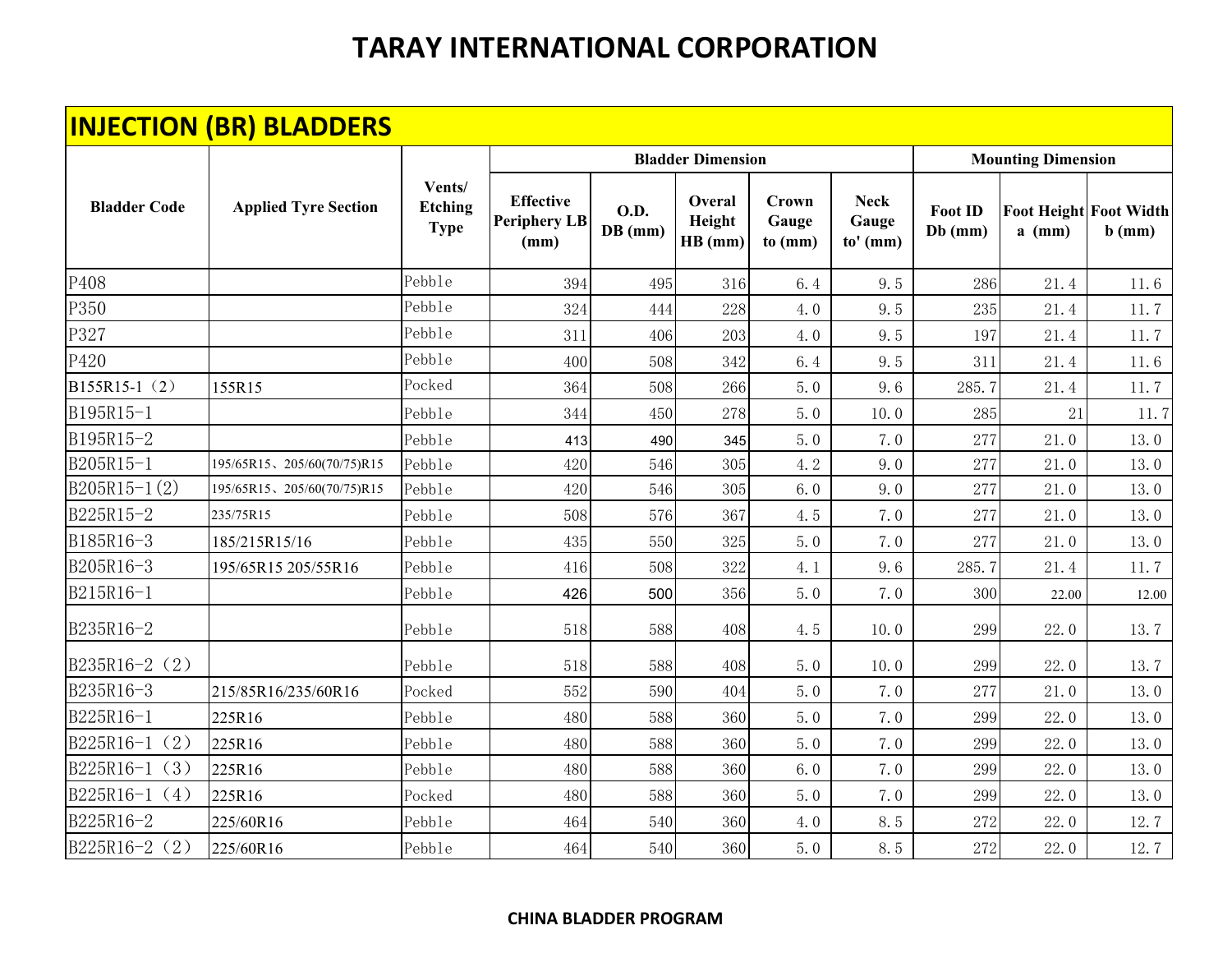|                     | <b>INJECTION (BR) BLADDERS</b> |                                         |                                                 |                        |                             |                                  |                                    |                             |                                           |          |
|---------------------|--------------------------------|-----------------------------------------|-------------------------------------------------|------------------------|-----------------------------|----------------------------------|------------------------------------|-----------------------------|-------------------------------------------|----------|
|                     |                                |                                         |                                                 |                        | <b>Bladder Dimension</b>    |                                  |                                    |                             | <b>Mounting Dimension</b>                 |          |
| <b>Bladder Code</b> | <b>Applied Tyre Section</b>    | Vents/<br><b>Etching</b><br><b>Type</b> | <b>Effective</b><br><b>Periphery LB</b><br>(mm) | <b>O.D.</b><br>DB (mm) | Overal<br>Height<br>HB (mm) | <b>Crown</b><br>Gauge<br>to (mm) | <b>Neck</b><br>Gauge<br>$to'$ (mm) | <b>Foot ID</b><br>$Db$ (mm) | <b>Foot Height Foot Width</b><br>$a$ (mm) | $b$ (mm) |
| B650R16-1           |                                | Pebble                                  | 485                                             | 545                    | 370                         | 6.0                              | 9.5                                | 250                         | 22.0                                      | 13.0     |
| B825R16-2           | 8.25R16                        | Pocked                                  | 550                                             | 600                    | 440                         | 6.0                              | 10.0                               | 300                         | 24.0                                      | 12.0     |
| B825R16-3           | 8.25R16                        | Pebble                                  | 550                                             | 600                    | 440                         | 6.0                              | 10.0                               | 300                         | 24.0                                      | 12.0     |
| B825R16-4           | 8.25R16                        | Pocked                                  | 562                                             | 650                    | 428                         | 6.0                              | 10.0                               | 300                         | 24.0                                      | 12.0     |
| B345R16-1           |                                | Pebble                                  | 760                                             | 790                    | 500                         | 6.0                              | 10.0                               | 300                         | 24.0                                      | 12.0     |
| B368-D              |                                | Pocked                                  | 420                                             | 448.6                  | 363.6                       | 5.2                              | 10.0                               | 276                         | 20.5                                      | 14.2     |
| B368-D              |                                | Pocked                                  | 420                                             | 448.6                  | 363.6                       | 5.2                              | 10.0                               | 276                         | 20.5                                      | 14.2     |
| B518-D              |                                | Pebble                                  | 372                                             | 406                    | 323.5                       | 5.2                              | 9.0                                | 276                         | 20.5                                      | 14.2     |
| B518-D              |                                | Pebble                                  | 372                                             | 406                    | 323.5                       | 5.2                              | 9.0                                | 276                         | 20.5                                      | 14.2     |
| PBR005              |                                | Pebble                                  | 390                                             | 490                    | 300                         | 4.5                              | 6.5                                | 276                         | 23                                        | 12.5     |
| PBR007              |                                | Pebble                                  | 440                                             | 520                    | 300                         | 4.5                              | 6.5                                | 276                         | 23                                        | 12.5     |
| JY0145              |                                | Pebble                                  | 370                                             | 476                    | 298                         | 4.5                              | 8.0                                | 300                         | $25\,$                                    | 14.2     |
| JY1545              |                                | Pebble                                  | 484                                             | 580                    |                             | 4.5                              | 8.0                                | 300                         | $25\,$                                    | 14.2     |
| JY1545-2            |                                | Pebble                                  | 514                                             | 580                    | 408                         | 4.5                              | 8.0                                | 300                         | $25\,$                                    | 14.2     |
| JY1145              |                                | Pebble                                  | 406                                             | 525                    | 270                         | 4.5                              | 10                                 | 300                         | $25\,$                                    | 14.2     |
| JS1045              |                                | Pebble                                  | 448                                             | 560                    | 294                         | 4.5                              | 10                                 | 300                         | 25                                        | 14.2     |
| RB1601              |                                | Pebble                                  | 460                                             | 590                    | 346                         | 6.0                              | 8                                  | 310                         | 21                                        | 12       |
| RB16-3              |                                | Pebble                                  | 370                                             | 480                    | 308                         | 5.5                              | 8.0                                | 310                         | 21.0                                      | 12.0     |
| <b>RBSC1604</b>     |                                | Pebble                                  | 394                                             | 498                    | 326                         | 4.5                              | 8.0                                | 310                         | 21.0                                      | 12.0     |
| <b>RBSC1605</b>     |                                | Pebble                                  | 440                                             | 536                    | 370                         | 4.5                              | 8.0                                | 310                         | 21.0                                      | 12.0     |
| RB16-10             |                                | Pebble                                  | 346                                             | 460                    | 296                         | 5.5                              | 8.0                                | 310                         | 21.0                                      | 12.0     |
| $16 - J - 490$      | 7.50R16/8.25R16                | Pocked                                  | 497                                             | 600                    | 385                         | 4.5                              | 13.0                               | 310                         | 25.0                                      | 13.0     |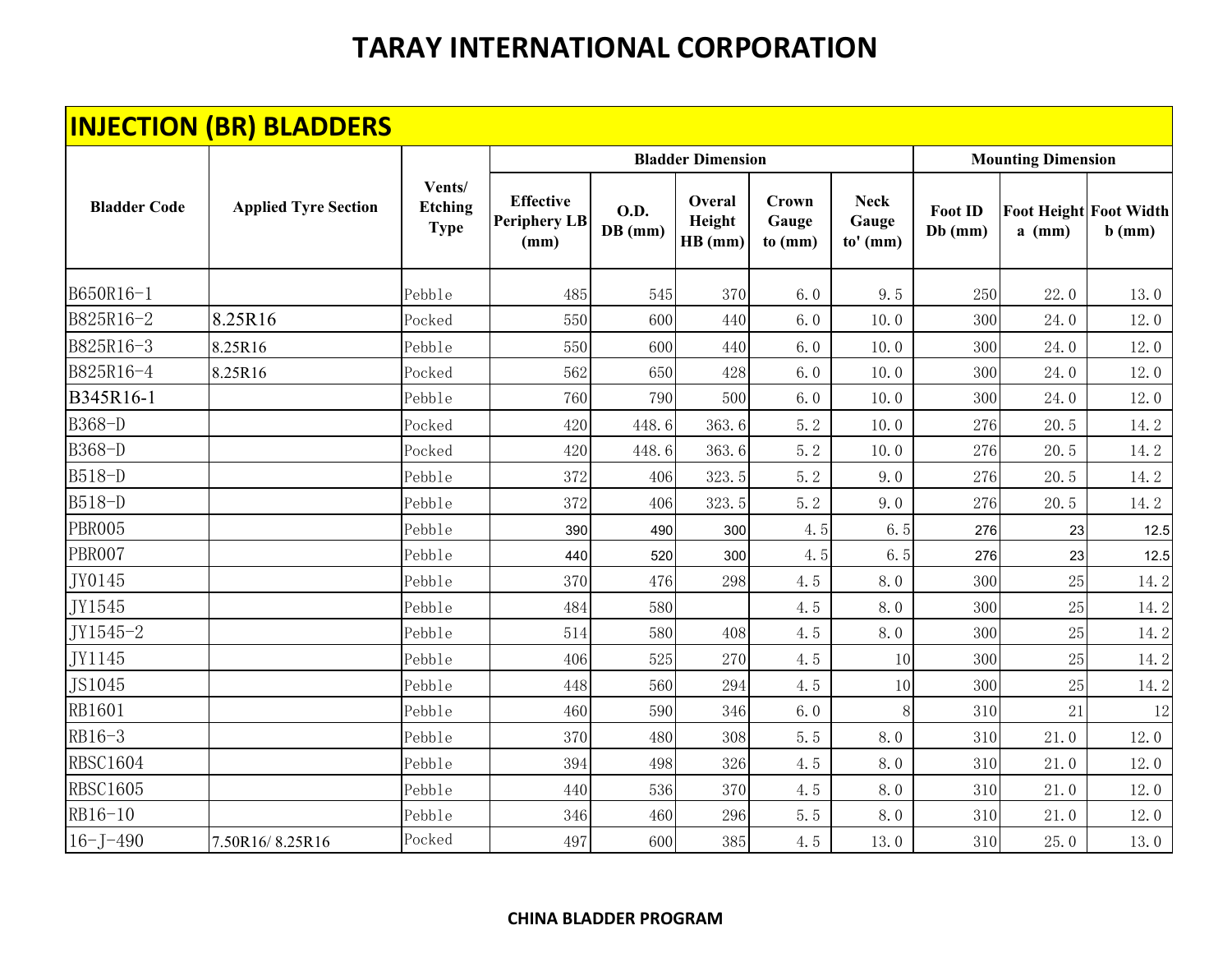|                     | <b>INJECTION (BR) BLADDERS</b> |                                  |                                                 |                        |                             |                                  |                                    |                             |                           |                                           |
|---------------------|--------------------------------|----------------------------------|-------------------------------------------------|------------------------|-----------------------------|----------------------------------|------------------------------------|-----------------------------|---------------------------|-------------------------------------------|
|                     |                                |                                  |                                                 |                        | <b>Bladder Dimension</b>    |                                  |                                    |                             | <b>Mounting Dimension</b> |                                           |
| <b>Bladder Code</b> | <b>Applied Tyre Section</b>    | Vents/<br>Etching<br><b>Type</b> | <b>Effective</b><br><b>Periphery LB</b><br>(mm) | <b>O.D.</b><br>DB (mm) | Overal<br>Height<br>HB (mm) | <b>Crown</b><br>Gauge<br>to (mm) | <b>Neck</b><br>Gauge<br>$to'$ (mm) | <b>Foot ID</b><br>$Db$ (mm) | $a$ (mm)                  | <b>Foot Height Foot Width</b><br>$b$ (mm) |
| B750R16-1           | 7.50R16                        | Pebble                           | 497                                             | 600                    | 385                         | 6.0                              | 13.0                               | 310                         | 25.0                      | 13.0                                      |
| B750R16-2           | 7.50R16                        | Pebble                           | 497                                             | 600                    | 385                         | 6.0                              | 13.0                               | 310                         | 25.0                      | 13.0                                      |
| $16 - J - 540$      | 8.25R16                        | Pebble                           | 544                                             | 650                    | 414                         | 4.5                              | 13.0                               | 310                         | 25.0                      | 13.0                                      |
| B205R17-1           | 205/45(50)R17 225/45R17        | Pebble                           | 372                                             | 500                    | 320                         | 4.5                              | 9.6                                | 336.5                       | 21.4                      | 11.7                                      |
| $B205R17-1(2)$      | 205/45(50)R17 225/45R17        | Pebble                           | 372                                             | 500                    | 320                         | 6.3                              | 9.6                                | 336.5                       | 21.4                      | 11.7                                      |
| B205R17-1<br>(3)    | 205/45(50)R17 225/45R17        | Pocked                           | 372                                             | 500                    | 320                         | 6.3                              | 9.6                                | 336.5                       | 21.4                      | 11.7                                      |
| B205R17-2           | 205/40R17                      | Pebble                           | 338                                             | 470                    | 300                         | 4.5                              | 8.0                                | 336.5                       | 24.0                      | 12.0                                      |
| B205R17-2 (2)       | 205/40R17                      | Pebble                           | 338                                             | 470                    | 300                         | 4.5                              | 8.0                                | 336.5                       | 24.0                      | 12.0                                      |
| B215R17-1           |                                | Pebble                           | 382                                             | 500                    | 330                         | 4.5                              | 9.6                                | 336.5                       | 21.4                      | 11.7                                      |
| B225R17-1(4)        |                                | Pebble                           | 427                                             | 520.7                  | 366                         | 5.5                              | 9.551                              | 336.55                      | 21.88                     | 11.66                                     |
| B235R17-1           |                                | Pebble                           | 392                                             | 516                    | 330                         | 4.5                              | 9.6                                | 336.5                       | 21.88                     | 11.66                                     |
| B235R17-2           |                                | Pebble                           | 500                                             | 610                    | 398                         | 4.5                              | 9.6                                | 336.5                       | 21.88                     | 11.66                                     |
| B255R17-1           |                                | Pebble                           | 460                                             | 540.7                  | 398                         | 4.5                              | 9.6                                | 336.5                       | 21.4                      | 11.7                                      |
| $B255R17-1(2)$      |                                | Pebble                           | 460                                             | 540.7                  | 398                         | 5.5                              | 9.6                                | 336.5                       | 21.4                      | 11.7                                      |
| B265R17-1           |                                | Pebble                           | 520                                             | 620                    | 412                         | 4.5                              | 9.5                                | 336                         | 21.00                     | 12.00                                     |
| B235R17.5-1         |                                | Pocked                           | 506                                             | 590                    | 406                         | 6.0                              | 11.0                               | 300                         | 26.0                      | 14.0                                      |
| $18 - J - 378$      | 235/45R18                      | Pocked                           | 393                                             | 530                    | 340                         | 4.0                              | 11.0                               | 360                         | 24.8                      | 13.2                                      |
| B235R18-2           | 235/50(60、55)R18               | Pebble                           | 432                                             | 572                    | 356                         | 4.5                              | 9.6                                | 360                         | 21.88                     | 11.66                                     |
| B235R18-2(2)        | 235/60R18                      | Pebble                           | 462                                             | 572                    | 386                         | 4.5                              | 9.6                                | 360                         | 21.88                     | 11.66                                     |
| $B235R18-2(3)$      | $235/50(60, 55)$ R18           | Pebble                           | 432                                             | 572                    | 356                         | 5.5                              | 9.6                                | 360                         | 21.88                     | 11.66                                     |
| $B235R18 - 2(4)$    |                                | Pebble                           | 432                                             | 572                    | 356                         | 4.5                              | 9.6                                | 360                         | 21.88                     | 11.66                                     |
| 18A                 | 225/40R18                      | Pebble                           | 372                                             | 496                    | 326                         | 6.0                              | 8.0                                | 356                         | 23.0                      | 12.0                                      |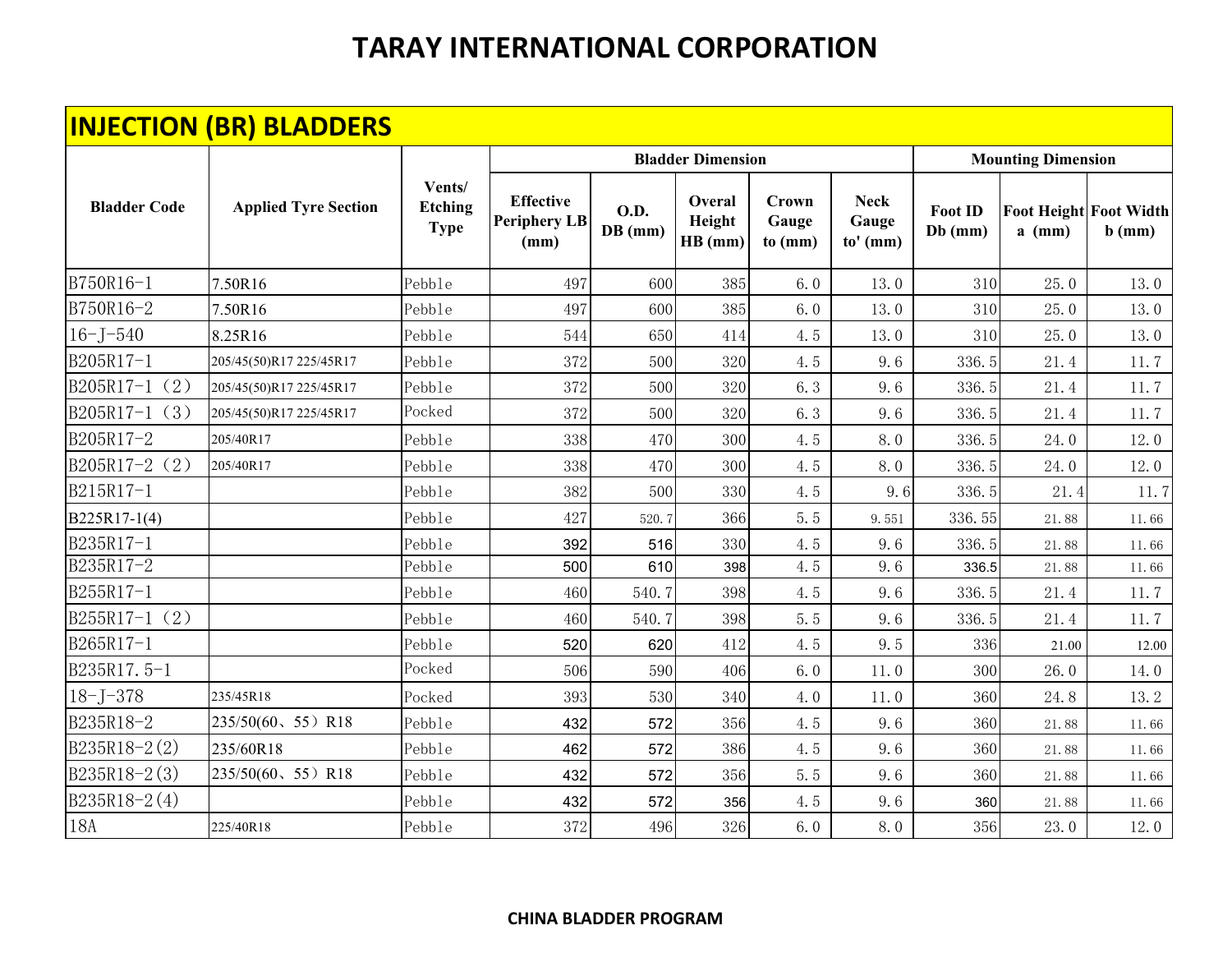|                     | <b>INJECTION (BR) BLADDERS</b> |                                         |                                                 |                          |                             |                           |                                    |                             |                           |                                           |
|---------------------|--------------------------------|-----------------------------------------|-------------------------------------------------|--------------------------|-----------------------------|---------------------------|------------------------------------|-----------------------------|---------------------------|-------------------------------------------|
|                     |                                |                                         |                                                 |                          | <b>Bladder Dimension</b>    |                           |                                    |                             | <b>Mounting Dimension</b> |                                           |
| <b>Bladder Code</b> | <b>Applied Tyre Section</b>    | Vents/<br><b>Etching</b><br><b>Type</b> | <b>Effective</b><br><b>Periphery LB</b><br>(mm) | <b>O.D.</b><br>$DB$ (mm) | Overal<br>Height<br>HB (mm) | Crown<br>Gauge<br>to (mm) | <b>Neck</b><br>Gauge<br>$to'$ (mm) | <b>Foot ID</b><br>$Db$ (mm) | $a$ (mm)                  | <b>Foot Height Foot Width</b><br>$b$ (mm) |
| 18 <sub>B</sub>     | 215/35R18                      | Pebble                                  | 337                                             | 480                      | 296                         | 6.0                       | 8.0                                | 356                         | 23.0                      | 12.0                                      |
| B215R19-2           |                                | Pebble                                  | 334                                             | 500                      | 288                         | 5.0                       |                                    | 380                         | 24                        | 12.7                                      |
| B235R19-1           |                                | Pebble                                  | 360                                             | 500                      | 314                         | 5.0                       |                                    | 380                         | 24                        | 12.7                                      |
| B245R19-1           |                                | Pebble                                  | 458                                             | 562                      | 400                         | 4.5                       | 9.6                                | 387                         | 21.88                     | 11.66                                     |
| B245R19-2           |                                | Pebble                                  | 380                                             | 520                      | 334                         | 4.2                       | 7.0                                | 380                         | 24.00                     | 12.70                                     |
| B265R19-1           |                                | Pebble                                  | 473                                             | 584                      | 402                         | 4.5                       | 9.6                                | 387                         | 21.88                     | 11.66                                     |
| B245R19.5-2         |                                | Pocked                                  | 530                                             | 650                      | 414                         | 6.0                       | 11.0                               | 340                         | 26.0                      | 13.0                                      |
| B265R195-1          |                                | Pebble                                  | 569                                             | 660                      | 440                         | 6.0                       | 12.0                               | 340                         | 26.00                     | 13.00                                     |
| B435R195-1          |                                | Pocked                                  | 775                                             | 720                      | 628                         | 6.0                       | 12.0                               | 340                         | 26.0                      | 13.0                                      |
| B445R195-1          |                                | Pocked                                  | 744                                             | 690                      | 608                         | 6.0                       | 12.0                               | 340                         | 26.0                      | 13.0                                      |
| B245R20-1           |                                | Pebble                                  | 404                                             | 570                      | 346                         | 4.5                       |                                    | 396                         | 24                        | 12.5                                      |
| $B245R20-1(2)$      |                                | Pebble                                  | 404                                             | 570                      | 346                         | 6.0                       | 8                                  | 396                         | 24                        | 12.5                                      |
| B255R20-1           |                                | Pebble                                  | 490                                             | 600                      | 426                         | 4.5                       | 8                                  | 396                         | 24                        | 12.5                                      |
| $B255R20-1(2)$      |                                | Pebble                                  | 490                                             | 600                      | 426                         | 6.0                       | 8                                  | 396                         | 24                        | 12.5                                      |
| B275R20-1           |                                | Pebble                                  | 460                                             | 600                      | 402                         | 4.5                       |                                    | 403                         | 24                        | 12.7                                      |
| B285R20-1           |                                | Pocked                                  | 440                                             | 540                      | 402                         | 6.0                       | 8.0                                | 403                         | 24.0                      | 12.7                                      |
| B285R20-2           |                                | Pocked                                  | 510                                             | 634                      | 440                         | 5.5                       | 8.0                                | 403                         | 24.0                      | 12.7                                      |
| B900R20-3           | 9.00R20                        | Pocked                                  | 632                                             | 760                      | 490                         | 8.0                       | 12.0                               | 380                         | 26.0                      | 14.0                                      |
| B1000R20-3          | 9.00/10.00R20                  | Pebble                                  | 651                                             | 815                      | 468                         | 7.8                       | 12.0                               | 380                         | 26.0                      | 14.0                                      |
| B1000R20-3(9)       | 9.00/10.00R20                  | Pebble                                  | 651                                             | 815                      | 468                         | 7.8                       | 12.0                               | 380                         | 26.0                      | 14.0                                      |
| B1000R20-3(10)      | 9.00/10.00R20                  | Pebble                                  | 651                                             | 815                      | 468                         | 7.8                       | 12.0                               | 380                         | 26.0                      | 14.0                                      |
| B1000R20-4          | 9.00/10.00R20                  | Pocked                                  | 651                                             | 815                      | 468                         | 7.8                       | 12.0                               | 380                         | 26.0                      | 14.0                                      |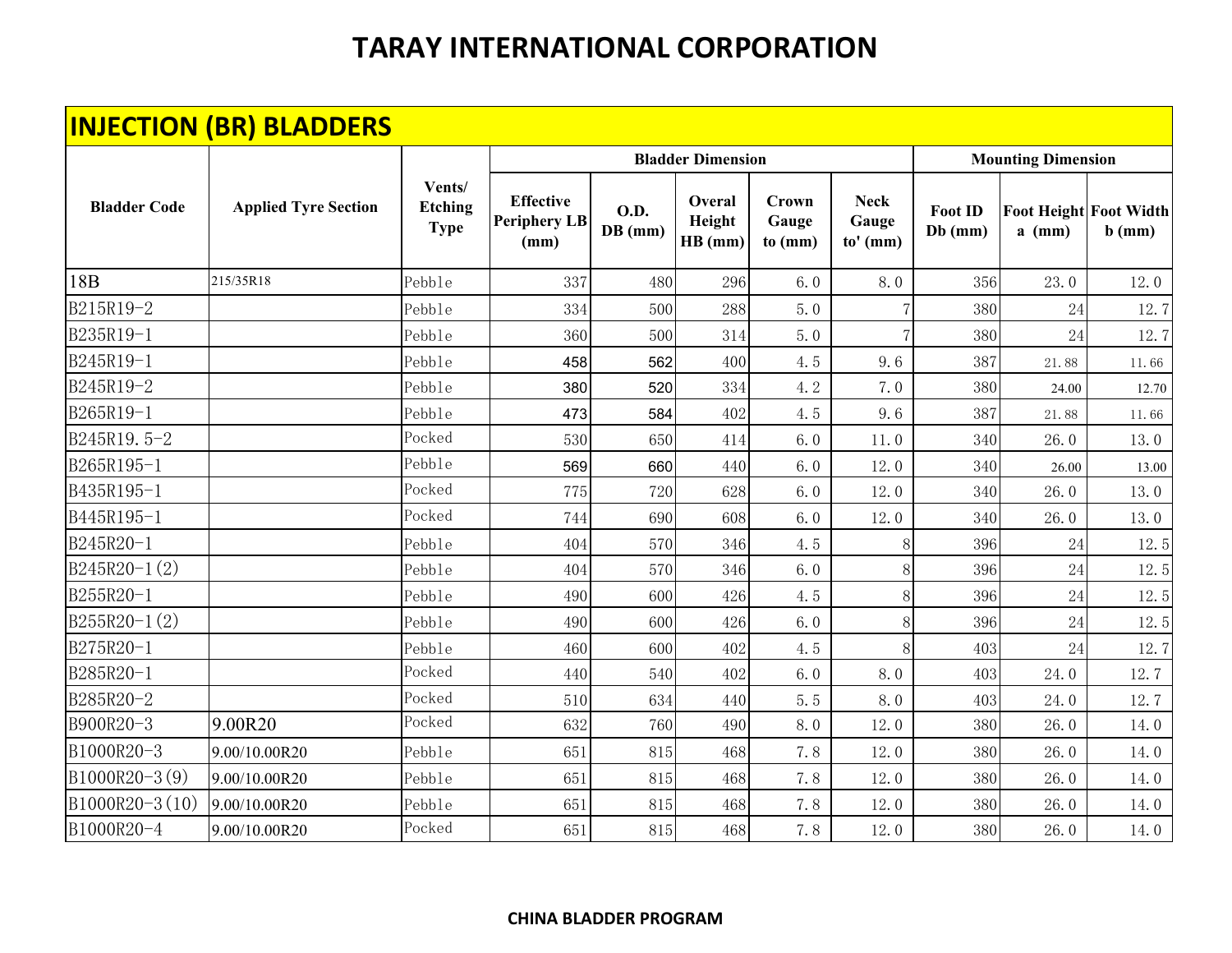|                     | <b>INJECTION (BR) BLADDERS</b> |                                         |                                                 |                        |                             |                           |                                  |                             |                                           |          |
|---------------------|--------------------------------|-----------------------------------------|-------------------------------------------------|------------------------|-----------------------------|---------------------------|----------------------------------|-----------------------------|-------------------------------------------|----------|
|                     |                                |                                         |                                                 |                        | <b>Bladder Dimension</b>    |                           |                                  |                             | <b>Mounting Dimension</b>                 |          |
| <b>Bladder Code</b> | <b>Applied Tyre Section</b>    | Vents/<br><b>Etching</b><br><b>Type</b> | <b>Effective</b><br><b>Periphery LB</b><br>(mm) | <b>O.D.</b><br>DB (mm) | Overal<br>Height<br>HB (mm) | Crown<br>Gauge<br>to (mm) | <b>Neck</b><br>Gauge<br>to' (mm) | <b>Foot ID</b><br>$Db$ (mm) | <b>Foot Height Foot Width</b><br>$a$ (mm) | $b$ (mm) |
| B1000R20-4(5)       | 9.00/10.00R20                  | Pocked                                  | 651                                             | 815                    | 468                         | 7.8                       | 12.0                             | 380                         | 26.0                                      | 14.0     |
| B1000R20-4(6)       | 9.00/10.00R20                  | Pocked                                  | 651                                             | 815                    | 468                         | 7.8                       | 12.0                             | 380                         | 26.0                                      | 14.0     |
| B1000R20-11         | 10.00/11.0R20                  | Pocked                                  | 670                                             | 830                    | 480                         | 8.0                       | 12.0                             | 380                         | 26.0                                      | 14.0     |
| B10-237A            | 9.00/10.00R20                  | Pocked                                  | 670                                             | 815                    | 475                         | 7.8                       | 15.5                             | 360                         | 28.0                                      | 15.5     |
| B10-237A            |                                | Pocked                                  | 692                                             | 830                    | 474                         | 8.0                       | 15.5                             | 360                         | 28.0                                      | 15.5     |
| $20 - J - 650$      | 10.00/11.00R20                 | Pocked                                  | 650                                             | 780                    | 506                         | 6.5                       | 12.7                             | 384.2                       | 28.4                                      | 12.7     |
| B411-C              |                                | Pocked                                  | 732                                             | 737                    | 626                         | 8.5                       | 12.5                             | 384                         | 26.5                                      | 13.0     |
| B1100R20-1          | 9.00/10.00/11.00R20            | Pebble                                  | 670                                             | 830                    | 442                         | 9.0                       | 13.0                             | 380                         | 26.0                                      | 14.0     |
| B11-272A            | 9.00/10.00/11.00R20            | Pocked                                  | 762                                             | 830                    | 544                         | 8.0                       | 15.5                             | 360                         | 28.0                                      | 15.5     |
| B1100R20-3          | 11.00R20                       | Pocked                                  | 688                                             | 830                    | 480                         | 7.8                       | 13.0                             | 380                         | 26.0                                      | 14.0     |
| B1100R20-3(G)       | 11.00R20                       | Pocked                                  | 688                                             | 830                    | 480                         | 7.8                       | 13.0                             | 380                         | 27.0                                      | 14.0     |
| $B1100R20-3(3)$     |                                | Pocked                                  | 688                                             | 830                    | 480                         | 9.0                       | 13.0                             | 380                         | 26.0                                      | 14.0     |
| $20 - J - 680$      | 11.00R20                       | Pocked                                  | 696                                             | 830                    | 496                         | 6.8                       | 12.7                             | 384.2                       | 28.4                                      | 12.7     |
| B1200R20-3          | 11.00/12.00R20                 | Pebble                                  | 740                                             | 865                    | 516                         | 7.8                       | 12.0                             | 380                         | 26.0                                      | 14.0     |
| $B1200R20-3(2)$     | 11.00/12.00R20                 | Pebble                                  | 740                                             | 865                    | 516                         | 7.8                       | 12.0                             | 380                         | 26.0                                      | 14.0     |
| B1200R20-3(9)       | 11.00/12.00R20                 | Pebble                                  | 740                                             | 865                    | 516                         | 7.8                       | 12.0                             | 380                         | 26.0                                      | 14.0     |
| $B1200R20-3(10)$    | 11.00/12.00R20                 | Pebble                                  | 740                                             | 865                    | 516                         | 7.8                       | 12.0                             | 380                         | 26.0                                      | 14.0     |
| B1200R20-4          | 11.00/12.00R20                 | Pocked                                  | 740                                             | 865                    | 516                         | 7.8                       | 12.0                             | 380                         | 26.0                                      | 14.0     |
| B1200R20-4(5)       | 11.00/12.00R20                 | Pocked                                  | 740                                             | 865                    | 516                         | 7.8                       | 12.0                             | 380                         | 26.0                                      | 14.0     |
| B1200R20-4(6)       | 11.00/12.00R20                 | Pocked                                  | 740                                             | 865                    | 516                         | 7.8                       | 12.0                             | 380                         | 28.0                                      | 14.0     |
| B1200R20-4(7)       | 11.00/12.00R20                 | Pocked                                  | 740                                             | 865                    | 516                         | 7.8                       | 12.0                             | 380                         | 26.0                                      | 14.0     |
| B1200R20-13         | 11.00/12.00R20                 | Pocked                                  | 740                                             | 865                    | 516                         | 7.8                       | 12.0                             | 380                         | 26.0                                      | 14.0     |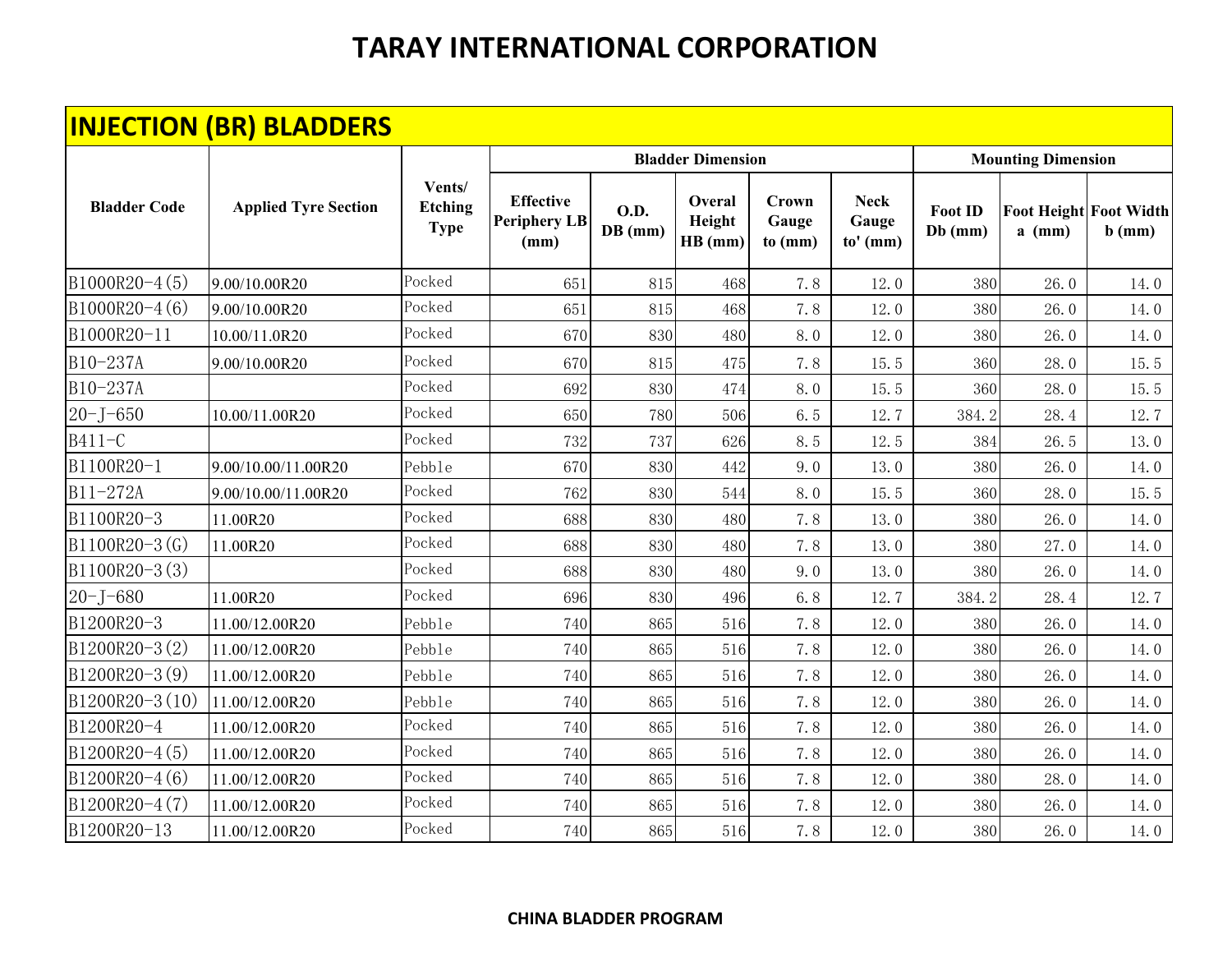|                     | <b>INJECTION (BR) BLADDERS</b> |                                         |                                                 |                          |                             |                                  |                                    |                             |                           |                                           |
|---------------------|--------------------------------|-----------------------------------------|-------------------------------------------------|--------------------------|-----------------------------|----------------------------------|------------------------------------|-----------------------------|---------------------------|-------------------------------------------|
|                     |                                |                                         |                                                 |                          | <b>Bladder Dimension</b>    |                                  |                                    |                             | <b>Mounting Dimension</b> |                                           |
| <b>Bladder Code</b> | <b>Applied Tyre Section</b>    | Vents/<br><b>Etching</b><br><b>Type</b> | <b>Effective</b><br><b>Periphery LB</b><br>(mm) | <b>O.D.</b><br>$DB$ (mm) | Overal<br>Height<br>HB (mm) | <b>Crown</b><br>Gauge<br>to (mm) | <b>Neck</b><br>Gauge<br>$to'$ (mm) | <b>Foot ID</b><br>$Db$ (mm) | $a$ (mm)                  | <b>Foot Height Foot Width</b><br>$b$ (mm) |
| B1400R20-2          | 1400R20/385 (425) /65R22.5     | Pebble                                  | 840                                             | 830                      | 684                         | 8.0                              | 12.0                               | 380                         | 24.0                      | 14.0                                      |
| B1400R20-3          | 1400R20                        | Pocked                                  | 822                                             | 920                      | 586                         | 8.0                              | 12.0                               | 380                         | 24.0                      | 14.0                                      |
| B305R22-1           |                                | Pebble                                  | 500                                             | 656                      | 440                         | 4.5                              | 8                                  | 454                         | 24                        | 12.7                                      |
| $B305R22-1(2)$      |                                | Pebble                                  | 500                                             | 656                      | 440                         | 6.0                              | 8                                  | 454                         | $24\,$                    | 12.7                                      |
| 20A522R             |                                | Pocked                                  | 522                                             | 720                      | 381                         | 6.0                              | 15.5                               | 410                         | 28.0                      | 15.5                                      |
| B225-170A           |                                | Pocked                                  | 487                                             | 740                      | 340                         | 8.5                              | 15.5                               | 412                         | 28.0                      | 15.0                                      |
| B225-630A           |                                | Pocked                                  | 652                                             | 812                      | 480                         | 8.0                              | 15.5                               | 412                         | 28.0                      | 15.0                                      |
| B315R22.5-1         |                                | Pocked                                  | 710                                             | 830                      | 534                         | 8.0                              | 15.5                               | 412                         | 28.0                      | 15.0                                      |
| B315R22.5-2         |                                | Pocked                                  | 710                                             | 830                      | 534                         | 8.0                              | 15.5                               | 412                         | 29.0                      | 15.0                                      |
| B425R22.5-1         |                                | Pocked                                  | 830                                             | 880                      | 631                         | 8.0                              | 15.5                               | 412                         | 29.0                      | 15.0                                      |
| B255R225-1          |                                | Pocked                                  | 550                                             | 720                      | 440                         | 6.0                              | 12.0                               | 432                         | 28.0                      | 14.0                                      |
| B385R225-2          |                                | Pocked                                  | 706                                             | 772                      | 584                         | 6.0                              | 12.0                               | 432                         | 28.0                      | 14.0                                      |
| $B12R22.5-1(2)$     | 12R22.5                        | Pocked                                  | 685                                             | 830                      | 516                         | 8.0                              | 11.0                               | 432                         | 28.0                      | 14.0                                      |
| B13R22.5-1          | 12/13R22.5、315/80R22.5         | Pocked                                  | 704                                             | 830                      | 532                         | 8.0                              | 11.0                               | 432                         | 28.0                      | 14.0                                      |
| B13R22.5-1          | 12/13R22.5、315/80R22.5         | Pocked                                  | 704                                             | 830                      | 532                         | 8.0                              | 12.0                               | 432                         | 26.0                      | 14.0                                      |
| B445R225-1          |                                | Pocked                                  | 746                                             | 790                      | 636                         | 6.0                              | 12.0                               | 432                         | 28.0                      | 14.0                                      |
| $22.5 - J - 650$    | 11R22.5                        | Pocked                                  | 658                                             | 810                      | 516                         | 6.8                              | 12.7                               | 434                         | 28.4                      | 12.7                                      |
| P447                |                                | Pebble                                  | 660                                             | 810                      | 492                         | 7.2                              | 15.8                               | 419                         | 26.0                      | 15.2                                      |
| P245                |                                | Pebble                                  | 695                                             | 825                      | 520                         | 7.2                              | 15.8                               | 419                         | 26.0                      | 15.2                                      |
| B1200R24-2          | 12.00R24                       | Pocked                                  | 784                                             | 940                      | 604                         | 8.0                              | $11.0$                             | 470                         | 26.0                      | 14.0                                      |
| B1200R24-3          | 12.00R24                       | Pebble                                  | 784                                             | 940                      | 604                         | 8.0                              | 11.0                               | 470                         | 26.0                      | 14.0                                      |
| B255R24-1           |                                | Pocked                                  | 426                                             | 600                      | 384                         | 5.0                              | 8.0                                | 454                         | 24.0                      | 12.7                                      |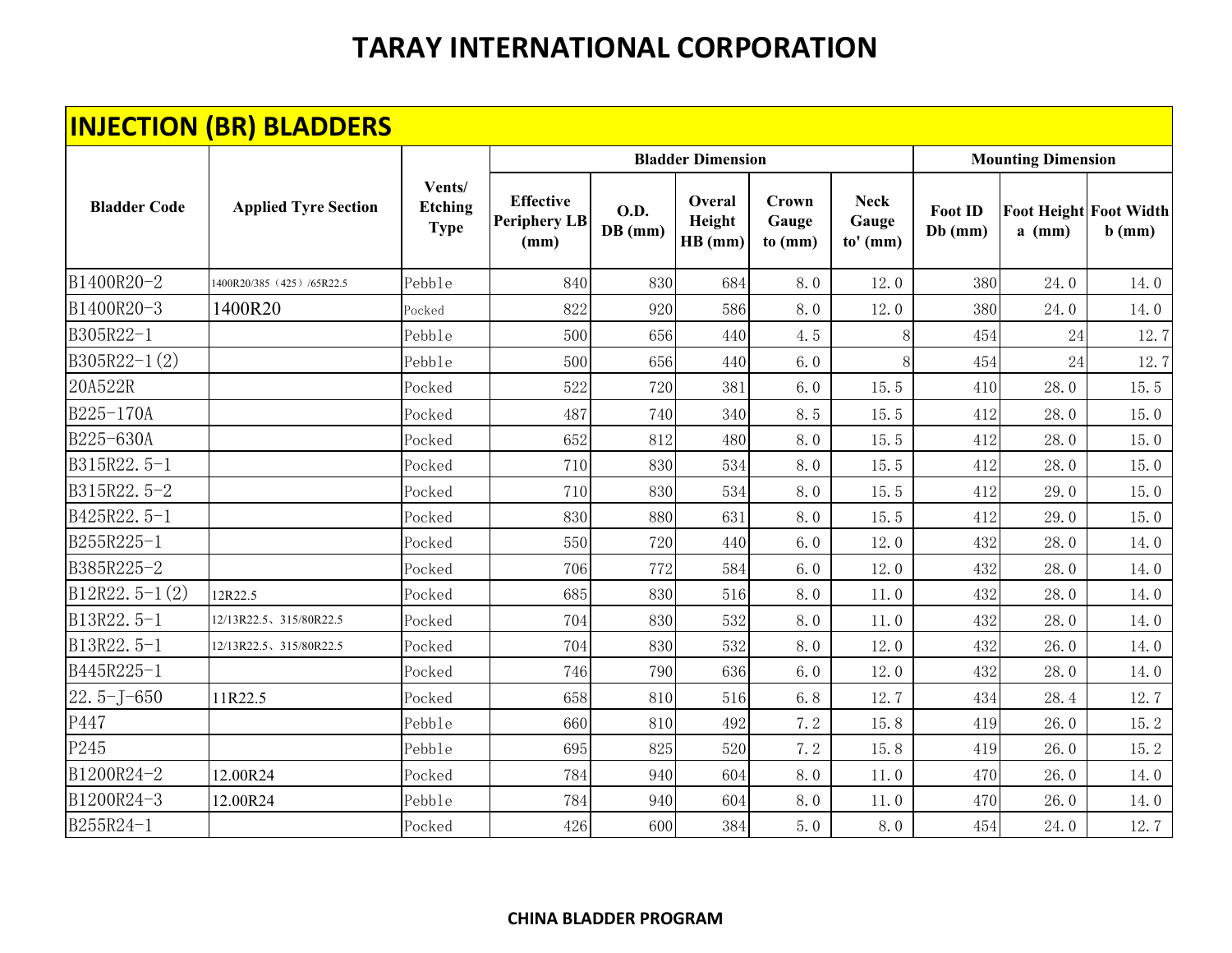|                     | <b>INJECTION (BR) BLADDERS</b> |                                         |                                                 |                        |                             |                                  |                                    |                             |                           |                                           |
|---------------------|--------------------------------|-----------------------------------------|-------------------------------------------------|------------------------|-----------------------------|----------------------------------|------------------------------------|-----------------------------|---------------------------|-------------------------------------------|
|                     |                                |                                         |                                                 |                        | <b>Bladder Dimension</b>    |                                  |                                    |                             | <b>Mounting Dimension</b> |                                           |
| <b>Bladder Code</b> | <b>Applied Tyre Section</b>    | Vents/<br><b>Etching</b><br><b>Type</b> | <b>Effective</b><br><b>Periphery LB</b><br>(mm) | <b>O.D.</b><br>DB (mm) | Overal<br>Height<br>HB (mm) | <b>Crown</b><br>Gauge<br>to (mm) | <b>Neck</b><br>Gauge<br>$to'$ (mm) | <b>Foot ID</b><br>$Db$ (mm) | $a$ (mm)                  | <b>Foot Height Foot Width</b><br>$b$ (mm) |
| B305R24-1           |                                | Pocked                                  | 526                                             | 660                    | 470                         | 5.5                              | 8.0                                | 454                         | 24.0                      | 12.7                                      |
| B11R24.5-2          | 11R24.5                        | Pocked                                  | 670                                             | 830                    | 547                         | 8.0                              | 11.0                               | 470                         | 28.0                      | 15.0                                      |
| B305R26-1           |                                | Pebble                                  | 440                                             | 670                    | 400                         | 5.0                              | 7.0                                | 555                         | 24.00                     | 14.00                                     |
| 270-290x295x475-1   |                                | Pebble                                  | 387                                             | 475                    | 295                         | 5.7                              | 6.0                                | 270/290                     | 18.0                      | 10.0                                      |
| 270-290x295x475-2   |                                | Pebble                                  | 387                                             | 475                    | 295                         | 4.5                              | 6.0                                | 270/290                     | 18.0                      | 10.0                                      |
| 270-290x295x475-3   |                                | Pebble                                  | 387                                             | 475                    | 295                         | 5.0                              | 6.0                                | 270/290                     | 18.0                      | 10.0                                      |
| 270-290x296x515-1   |                                | Pebble                                  | 398                                             | 515                    | 296                         | 5.3                              |                                    | 6 270/290                   | 18                        | 10                                        |
| 270-290x296x515-2   |                                | Pebble                                  | 398                                             | 515                    | 296                         | 4.8                              |                                    | 6 270/290                   | 18                        | 10                                        |
| 270-290x300x540-1   |                                | Pebble                                  | 411                                             | 540                    | 300                         | 5.3                              |                                    | 6 270/290                   | 18                        | 10                                        |
| 270-290x300x540-2   |                                | Pebble                                  | 411                                             | 540                    | 300                         | 4.8                              |                                    | 6 270/290                   | 18                        | 10                                        |
| 270-290x300x540-3   |                                | Pebble                                  | 411                                             | 540                    | 300                         | 4.8                              |                                    | 6 270/290                   | 18                        | 10                                        |
| 270-290x330x540-1   |                                | Pebble                                  | 441                                             | 540                    | 330                         | 5.3                              |                                    | 6 270/290                   | 18                        | 10                                        |
| 270-290x330x540-2   |                                | Pebble                                  | 441                                             | 540                    | 330                         | 4.8                              |                                    | 6 270/290                   | 18                        | 10                                        |
| 270-290x330x540-3   |                                | Pebb1e                                  | 441                                             | 540                    | 330                         | 4.8                              |                                    | 6 270/290                   | 18                        | 10                                        |
| 270-290x360x540-1   |                                | Pebble                                  | 471                                             | 540                    | 360                         | 4.8                              |                                    | 6 270/290                   | 18                        | 10                                        |
| 270-290x360x540-2   |                                | Pebble                                  | 471                                             | 540                    | 360                         | 5.3                              |                                    | 6 270/290                   | 18                        | 10                                        |
| 270-290x360x540-3   |                                | Pebble                                  | 471                                             | 540                    | 360                         | 4.8                              |                                    | 6 270/290                   | 18                        | 10                                        |
| 270-290x360x540-4   |                                | Pebble                                  | 471                                             | 540                    | 360                         | 4.8                              |                                    | 6 270/290                   | 18                        | 10                                        |
| 270-290x360x540-5   |                                | Pebble                                  | 471                                             | 540                    | 360                         | 5.3                              |                                    | 6 270/290                   | 18                        | 10                                        |
| 270-290x380x540     |                                | Pebble                                  | 491                                             | 540                    | 380                         | 5.3                              |                                    | 6 270/290                   | 18                        | 10                                        |
| 270-290x400x540     |                                | Pebble                                  | 511                                             | 540                    | 400                         | 4.8                              |                                    | 6 270/290                   | 18                        | 10                                        |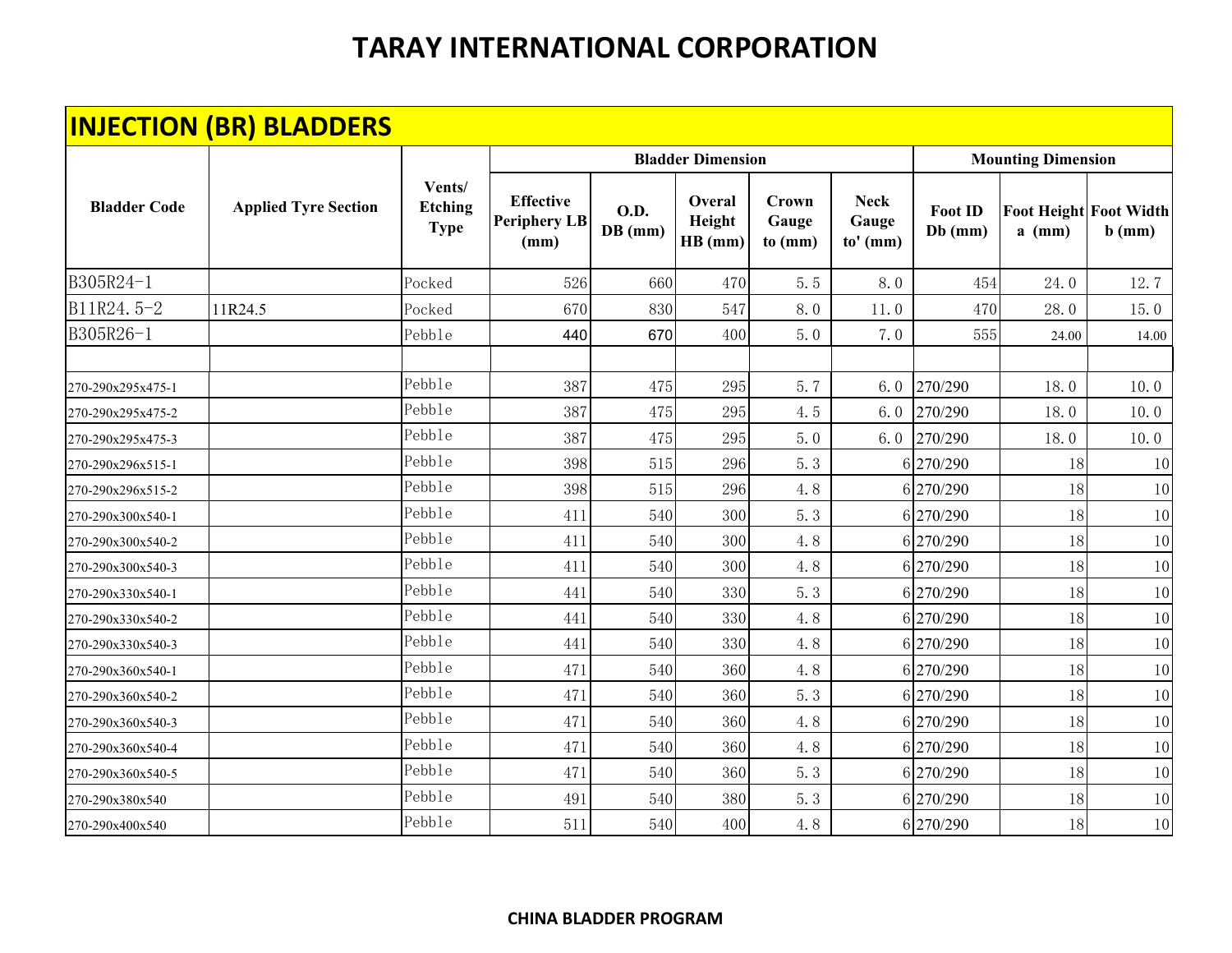|                             | <b>INJECTION (BR) BLADDERS</b> |                                         |                                                 |                          |                             |                                  |                                  |                             |                                           |          |
|-----------------------------|--------------------------------|-----------------------------------------|-------------------------------------------------|--------------------------|-----------------------------|----------------------------------|----------------------------------|-----------------------------|-------------------------------------------|----------|
|                             |                                |                                         |                                                 |                          | <b>Bladder Dimension</b>    |                                  |                                  |                             | <b>Mounting Dimension</b>                 |          |
| <b>Bladder Code</b>         | <b>Applied Tyre Section</b>    | Vents/<br><b>Etching</b><br><b>Type</b> | <b>Effective</b><br><b>Periphery LB</b><br>(mm) | <b>O.D.</b><br>$DB$ (mm) | Overal<br>Height<br>HB (mm) | <b>Crown</b><br>Gauge<br>to (mm) | <b>Neck</b><br>Gauge<br>to' (mm) | <b>Foot ID</b><br>$Db$ (mm) | <b>Foot Height Foot Width</b><br>$a$ (mm) | $b$ (mm) |
| 270-290x400x540-2           |                                | Pebble                                  | 511                                             | 540                      | 400                         | 5.3                              |                                  | 6 270/290                   | 18                                        | 10       |
| B17X214X560                 |                                | Pebble                                  | 430                                             | 560                      | 214                         | 4.0                              |                                  | 9.5 170/225                 | 24.5                                      | 11       |
| CR15-1                      |                                | Pebble                                  | 463                                             | 550                      | 254                         | 5.0                              |                                  | 276/226                     | 24                                        | 12.9     |
| TS <sub>2</sub>             | 185/65 (70) R14                | Pebble                                  | 458                                             | 480                      | 307                         | 4.5                              |                                  | 7 170/225                   | 24                                        | 12       |
| TS3                         | 195/65(70)R14                  | Pebble                                  | 476                                             | 500                      | 321                         | 4.5                              |                                  | 7 170/225                   | 24                                        | 12       |
| <b>HEB13/5</b>              | 195/65(70)R15                  | Pebble                                  | 499                                             | 505                      | 337                         | 4.5                              |                                  | 7 170/225                   | 24                                        | 12       |
| TS4                         |                                | Pebble                                  | 530                                             | 525                      | 359                         | 4.5                              |                                  | 7 170/225                   | 24                                        | 12       |
| <b>TS4-2</b>                |                                | Pebble                                  | 550                                             | 525                      | 388                         | 4.5                              |                                  | 7 170/225                   | 24                                        | 12       |
| H <sub>B</sub><br>to<br>to' | Dв<br>Lв                       |                                         |                                                 |                          |                             |                                  |                                  |                             |                                           |          |
|                             |                                |                                         |                                                 |                          |                             |                                  |                                  |                             | Packing                                   |          |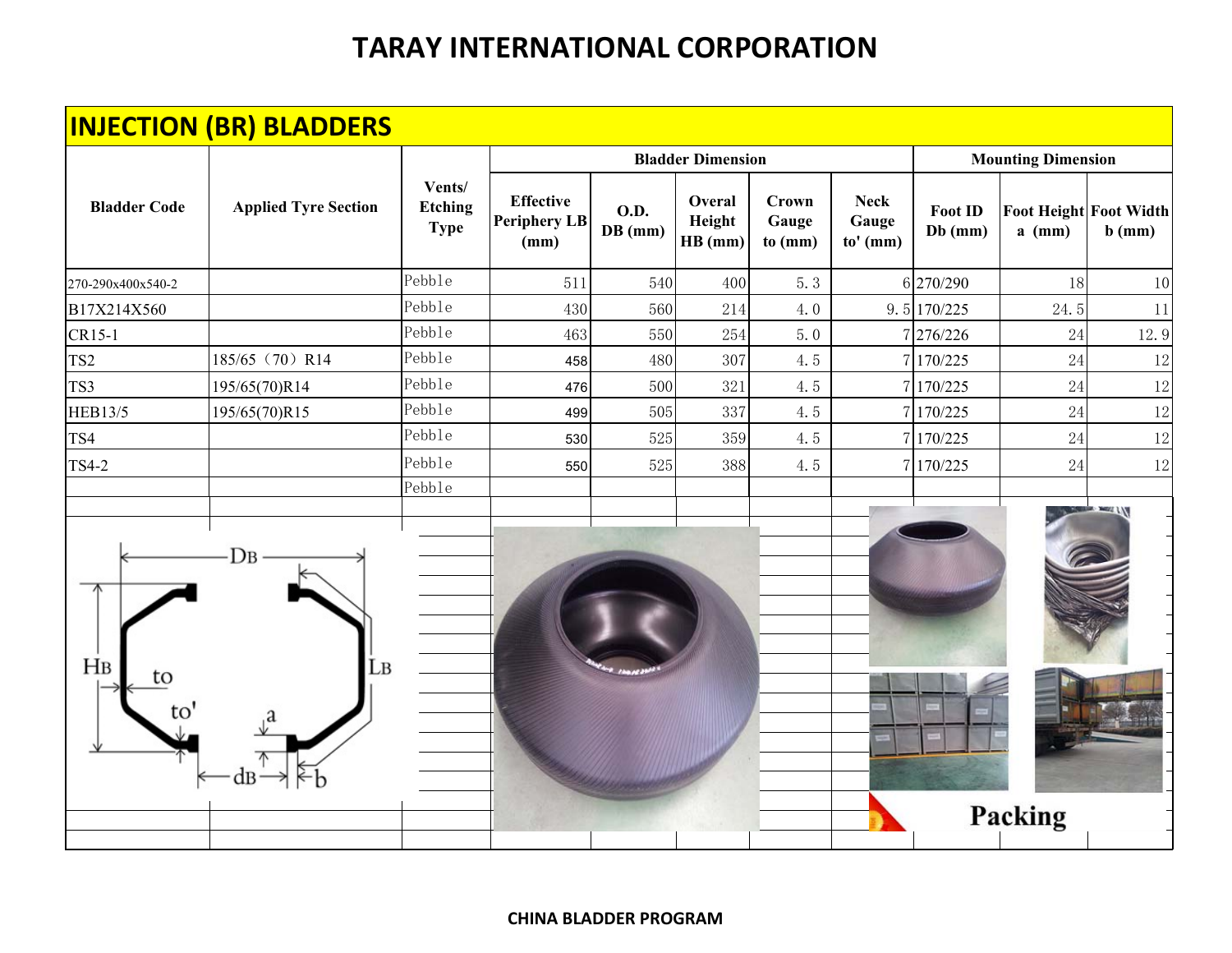|                | <b>INJECTION (ABR) BLADDERS</b>              |                                         |                                                 |                        |                             |                           |                                    |                             |                           |                           |
|----------------|----------------------------------------------|-----------------------------------------|-------------------------------------------------|------------------------|-----------------------------|---------------------------|------------------------------------|-----------------------------|---------------------------|---------------------------|
|                |                                              |                                         |                                                 |                        | <b>Bladder Dimension</b>    |                           |                                    |                             | <b>Mounting Dimension</b> |                           |
|                | <b>Bladder Code   Applied Tyre Section  </b> | Vents/<br><b>Etching</b><br><b>Type</b> | <b>Effective</b><br><b>Periphery LB</b><br>(mm) | <b>O.D.</b><br>DB (mm) | Overal<br>Height<br>HB (mm) | Crown<br>Gauge<br>to (mm) | <b>Neck</b><br>Gauge<br>$to'$ (mm) | <b>Foot ID</b><br>$Db$ (mm) | Foot Height a<br>(mm)     | Foot<br>Width<br>$b$ (mm) |
| A12"X215X500   |                                              | Pocked                                  | 460                                             | 500                    | 290                         | 4.5                       | 9.0                                | 300                         | 14.5                      | 15.0                      |
| A12"X243X515   |                                              | Pocked                                  | 416                                             | 535                    | 310                         | 4.5                       | 9.0                                | 300                         | 14.5                      | 15.0                      |
| A12"x250x565   |                                              | Pocked                                  | 484                                             | 565                    | 320                         | 4.8                       | 9.0                                | 300                         | 14.5                      | 15.0                      |
| A14"X270X530-1 |                                              | Pocked                                  | 475                                             | 530                    | 330                         | 4.8                       | 8.5                                | 329                         | 15.0                      | 15.5                      |
| A14"X270X530-2 |                                              | Pocked                                  | 475                                             | 530                    | 330                         | 4.8                       | 8.5                                | 329                         | 15.0                      | 15.5                      |
| A14"X300X550-1 |                                              | Pocked                                  | 509                                             | 550                    | 350                         | 4.8                       | 8.5                                | 329                         | 15.0                      | 15.5                      |
| A14"X300X550-2 |                                              | Pocked                                  | 509                                             | 550                    | 350                         | 4.8                       | 8.5                                | 329                         | 15.0                      | 15.5                      |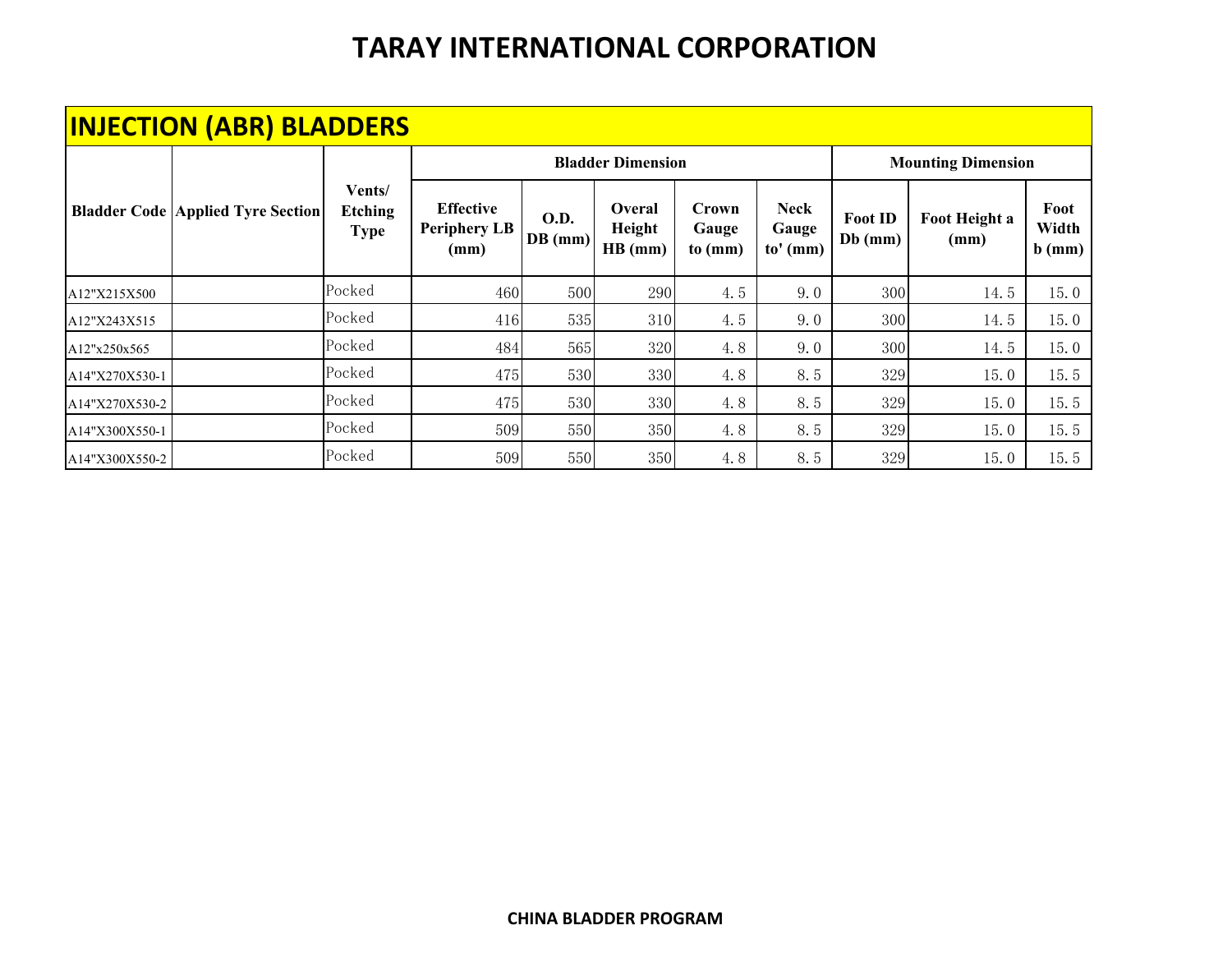|                     | <b>INJECTION (ABR) BLADDERS</b>      |                                         |                                            |                          |                             |                           |                                    |                             |                           |                         |
|---------------------|--------------------------------------|-----------------------------------------|--------------------------------------------|--------------------------|-----------------------------|---------------------------|------------------------------------|-----------------------------|---------------------------|-------------------------|
|                     |                                      |                                         |                                            |                          | <b>Bladder Dimension</b>    |                           |                                    |                             | <b>Mounting Dimension</b> |                         |
| <b>Bladder Code</b> | <b>Applied Tyre Section</b>          | Vents/<br><b>Etching</b><br><b>Type</b> | <b>Effective</b><br>Periphery<br>$LB$ (mm) | <b>O.D.</b><br>$DB$ (mm) | Overal<br>Height<br>HB (mm) | Crown<br>Gauge<br>to (mm) | <b>Neck</b><br>Gauge<br>$to'$ (mm) | <b>Foot ID</b><br>$Db$ (mm) | Foot<br>Height a<br>(mm)  | Foot<br>Width b<br>(mm) |
| AB155R13-2          |                                      | Pebble                                  | 368                                        | 450                      | 245                         | $\overline{5}$            |                                    | 8 250/145                   |                           | 15 15/10                |
| AB165R13-2          | 165/70R13、155R13LT                   | Pebble                                  | 380                                        | 440                      | 330                         |                           | $5\sqrt{9/8}$                      | 240/102                     | 14.5/40                   | 16/11                   |
| AB165R13-1 (2)      | 165R13 155R12LT                      | Pebble                                  | 378                                        | 460                      | 260                         | 5.5                       | 8.0                                | 262/98                      | 13.5/32.5                 | 14/20.5                 |
| AB175R14-1          | $165(175)/70R14$ , 185/<br>60R14     | Pebble                                  | 407                                        | 470                      | 324                         |                           | $5\sqrt{9}/8$                      | 240/102                     | 14.5/40                   | 16/11                   |
| AB175R14-2          | 175/65(70)R14                        | Pebble                                  | 398                                        | 480                      | 322                         |                           | $5\overline{9}/8$                  | 285/102                     | 14.5/40                   | 16/11                   |
| AB195R14-1          | 185/70R14、195/60R14                  | Pebble                                  | 434                                        | 470                      | 360                         |                           | $5\overline{9}/8$                  | 240/102                     | 14.5/40                   | 16/11                   |
| AB205R14-1          | 195/65R14、205/75R14                  | Pebble                                  | 460                                        | 510                      | 375                         |                           | 5 9/8                              | 285/102                     | 14.5/40                   | 16/11                   |
| AB195R14-1 (2)      |                                      | Pebble                                  | 460                                        | 486                      | 380                         |                           | $5\overline{9}/8$                  | 240/102                     | 14.5/40                   | 16/11                   |
| AB195R15-1          | 195/55(60)R15                        | Pebble                                  | 450                                        | 490                      | 360                         |                           | $5\sqrt{9/9}$                      | 240/102                     | 14.5/40                   | 16/11                   |
| AB205R14-1 (2)      | 205/75R15                            | Pebble                                  | 498                                        | 540                      | 396                         |                           | $5\overline{9}/8$                  | 285/102                     | 14.5/40                   | 16/11                   |
| AB235R15-2          | 215/225/235/75R15、255/60<br>r16      | Pebble                                  | 528                                        | 560                      | 420                         |                           | 5 9/8                              | 285/102                     | 14.5/40                   | 16/11                   |
| AB235R15-3          | 225/75R15、235/75R15                  | Pebble                                  | 546                                        | 580                      | 412                         | 6.3 $9/8$                 |                                    | 285/102                     | 14.5/40                   | 16/11                   |
| AB235R16-1          | 215/235/85R16、225/75R16<br>235/80R16 | Pebble                                  | 572                                        | 640                      | 393                         |                           | $5\overline{9}/8$                  | 285/102                     | 14.5/40                   | 16/11                   |
| AB235R16-2          | 235/80(85)R16                        | Pebble                                  | 596                                        | 630                      | 436                         | 6.39/8                    |                                    | 285/102                     | 14.5/40                   | 16/11                   |
| AB650R16-1 (2)      | 650R16LT、650R16C                     | Pebble                                  | 492                                        | 580                      | 345                         |                           | $5\overline{9}/8$                  | 285/102                     | 14.5/40                   | 16/11                   |
| AB650R16-1 (3)      | 650R16LT、650R16C                     | Pebble                                  | 511                                        | 600                      | 344                         | 6.39/8                    |                                    | 285/102                     | 14.5/40                   | 16/11                   |
| AB15/17X540X760     |                                      | Pebble                                  | 824                                        | 760                      | 540                         |                           | 8 10/12                            | 386/376                     | 22/23                     | 22/14                   |
| RIB16R20 445/65R225 | 1600R20、445/65R225                   | Pebble                                  | 950                                        | 950                      | 786                         |                           | 8 14/8                             | 383/120                     | 23/43                     | 23/14                   |
| PD500K              |                                      | Pebble                                  | 620                                        | 615                      | 389                         | 5.0                       | 6.9/9.5                            | 231/152                     | 15/21.4                   | 14.5/10.2               |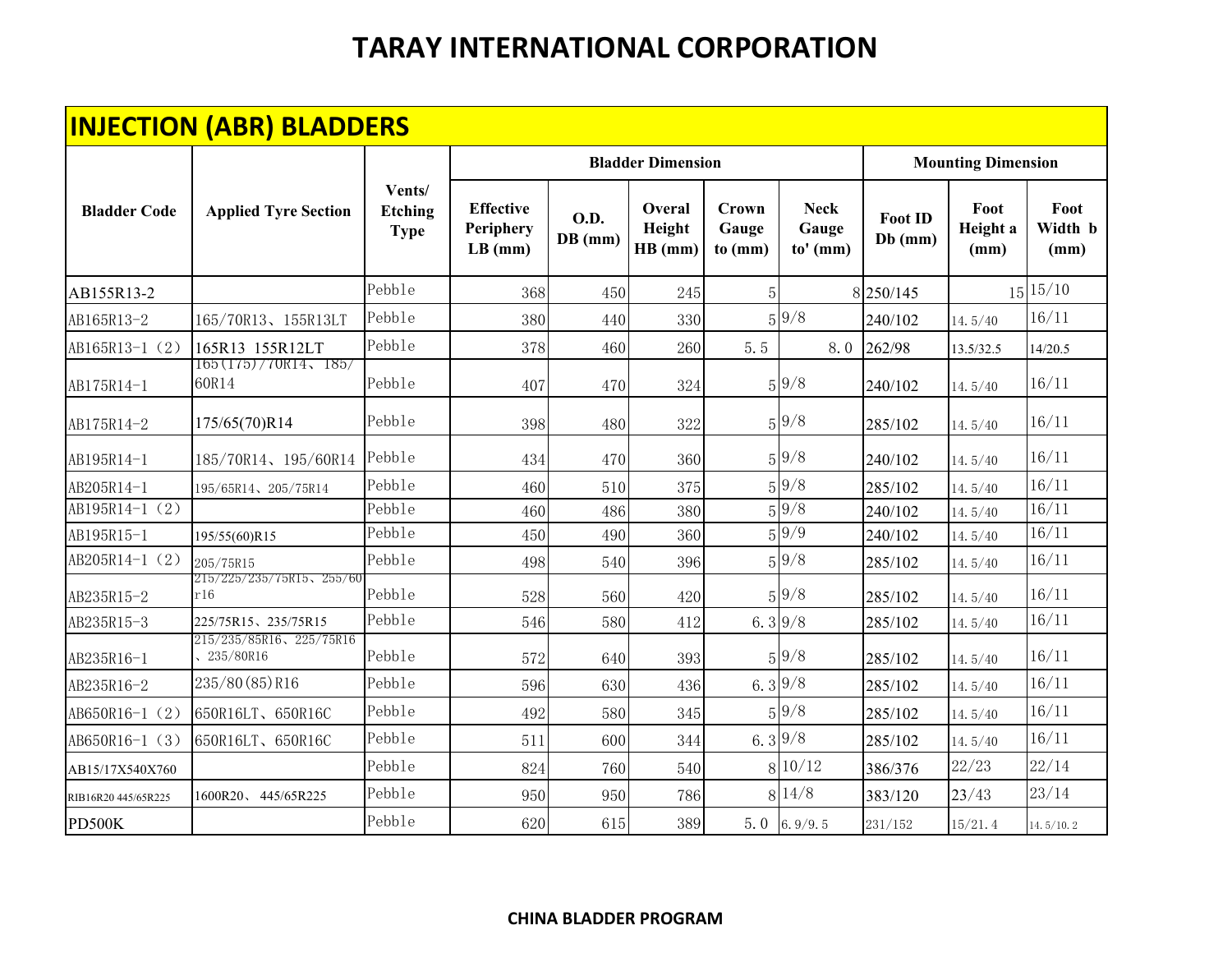|                     | <b>INJECTION (ABR) BLADDERS</b> |                                         |                                            |                          |                                    |                           |                                    |                             |                           |                                |
|---------------------|---------------------------------|-----------------------------------------|--------------------------------------------|--------------------------|------------------------------------|---------------------------|------------------------------------|-----------------------------|---------------------------|--------------------------------|
|                     |                                 |                                         |                                            |                          | <b>Bladder Dimension</b>           |                           |                                    |                             | <b>Mounting Dimension</b> |                                |
| <b>Bladder Code</b> | <b>Applied Tyre Section</b>     | Vents/<br><b>Etching</b><br><b>Type</b> | <b>Effective</b><br>Periphery<br>$LB$ (mm) | <b>O.D.</b><br>$DB$ (mm) | <b>Overal</b><br>Height<br>HB (mm) | Crown<br>Gauge<br>to (mm) | <b>Neck</b><br>Gauge<br>$to'$ (mm) | <b>Foot ID</b><br>$Db$ (mm) | Foot<br>Height a<br>(mm)  | Foot<br>Width <b>b</b><br>(mm) |
| PD601K              |                                 | Pebble                                  | 690                                        | 615                      | 459                                | 5.0                       | 6.9/9.6                            | 231/152                     | 15/21.5                   | 14.5/10.3                      |
| ZP414K              |                                 | Pebble                                  | 284                                        | 514                      | 428                                |                           | 6. 35 7.54/9.53                    | 231/152                     | 15/21.5                   | 14.5/10.3                      |
| AB1200R20-1         |                                 | Pebble                                  | 752                                        | 850                      | 548                                |                           | 8 14/8                             | 383/120                     | 23/43                     | 23/14                          |
| AB1400R20-1         |                                 | Pebble                                  | 886                                        | 960                      | 611                                |                           | 8 14/8                             | 383/120                     | 23/43                     | 23/14                          |
| AB1400R24-1         |                                 | Pebble                                  | 997                                        | 1040                     | 692                                |                           | 8 14/8                             | 383/120                     | 23/43                     | 23/14                          |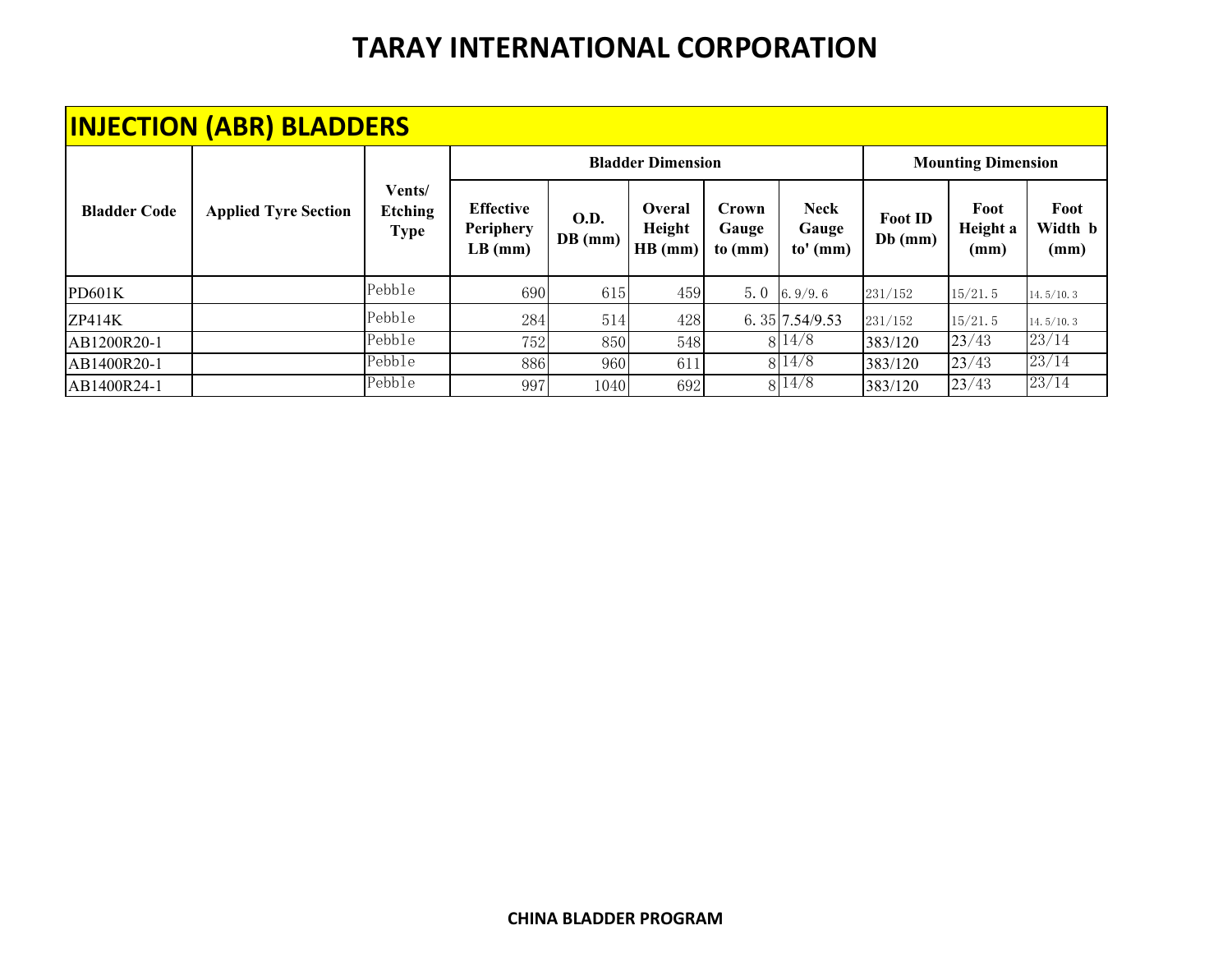|                                              | <b>BR/AR/ABR MOULD BLADDERS</b> |                                         |                                                 |                          |                             |                           |                                    |                             |                           |                         |
|----------------------------------------------|---------------------------------|-----------------------------------------|-------------------------------------------------|--------------------------|-----------------------------|---------------------------|------------------------------------|-----------------------------|---------------------------|-------------------------|
|                                              |                                 |                                         |                                                 |                          | <b>Bladder Dimension</b>    |                           |                                    |                             | <b>Mounting Dimension</b> |                         |
| <b>INJECTION</b><br>(ABR)<br><b>BLADDERS</b> | <b>Applied Tyre Section</b>     | Vents/<br><b>Etching</b><br><b>Type</b> | <b>Effective</b><br><b>Periphery LB</b><br>(mm) | <b>O.D.</b><br>$DB$ (mm) | Overal<br>Height<br>HB (mm) | Crown<br>Gauge<br>to (mm) | <b>Neck</b><br>Gauge<br>$to'$ (mm) | <b>Foot ID</b><br>$Db$ (mm) | Foot<br>Height a<br>(mm)  | Foot<br>Width b<br>(mm) |
| B135R12-1                                    | 135/145R12                      | Pocked                                  | 282                                             | 392                      | 223                         | 6.0                       | 10.0                               | 210                         | 21.0                      | 12.0                    |
| B145R12-1                                    | 145/165R12/13                   | Pebble                                  | 332                                             | 450                      | 228                         | 5.7                       | 7.0                                | 224                         | 21.0                      | 12.0                    |
| B145R12-1 (3)                                | 145/165R12/13                   | Pebble                                  | 332                                             | 450                      | 228                         | 5.7                       | 7.0                                | 224                         | 21.0                      | 12.0                    |
| B135R13-1                                    | 135/165R13                      | Pocked                                  | 273                                             | 415                      | 203                         | 6.2                       | 10.0                               | 234                         | 21.0                      | 12.0                    |
| B145R13-1                                    | 135/155R13                      | Pocked                                  | 287                                             | 421                      | 235                         | 4.5                       | 10.0                               | 234                         | 21.0                      | 12.0                    |
| B155R13-1                                    | 135/165R13                      | Pocked                                  | 292                                             | 420                      | 205                         | 6.2                       | 10.0                               | 234                         | 21.0                      | 12.0                    |
| B165R13-1                                    | 145/175R13                      | Pebble                                  | 316                                             | 440                      | 235                         | 5.0                       | 7.5                                | 234                         | 21.0                      | 12.0                    |
| B165R13-2                                    | 165/65(70)R13、155R13            | Pebble                                  | 346                                             | 460                      | 260                         | 4.5                       | 10.0                               | 234                         | 21.0                      | 12.0                    |
| B175R13-1                                    | 165/185R13                      | Pocked                                  | 347                                             | 460                      | 265                         | 4.5                       | 10.0                               | 234                         | 21.0                      | 12.0                    |
| B185R14-1                                    | 155/195R14                      | Pocked                                  | 338                                             | 460                      | 256                         | 4.5                       | 10.0                               | 260                         | 21.0                      | 12.0                    |
| B205R14-1                                    | 165/205R14/15                   | Pebble                                  | 375                                             | 490                      | 276                         | 5.0                       | 7.0                                | 248                         | 21.0                      | 12.0                    |
| B155R15-1                                    | 155R15                          | Pebble                                  | 364                                             | 508                      | 265.8                       | 4.1                       | 6.6                                | 285.7                       | 21.4                      | 11.7                    |
| B225R15-1                                    | 235/75R15\225/75R16             | Pocked                                  | 508                                             | 576                      | 367                         | 5.0                       | 7.0                                | 277                         | 21.0                      | 13.0                    |
| B185R16-1                                    | 185/215R15/16                   | Pebble                                  | 435                                             | 550                      | 325                         | 5.0                       | 7.0                                | 277                         | 21.0                      | 13.0                    |
| B185R16-2                                    | 185/215R15/16                   | Pebble                                  | 435                                             | 550                      | 325                         | 5.0                       | 7.0                                | 277                         | 21.0                      | 13.0                    |
| B205R16-1                                    | 205/215R16/17/18                | Pebble                                  | 426                                             | 438                      | 394                         | 6.0                       | 7.0                                | 304                         | 23.3                      | 12.8                    |
| B205R16-1                                    | 205/215R16/17/18                | Pebble                                  | 426                                             | 438                      | 394                         | 4.5                       | 7.0                                | 304                         | 23.3                      | 12.8                    |
| B205R16-2                                    | 195/65R15<br>205/55R16          | Pebb1e                                  | 416                                             | 508                      | 322                         | 4.06                      | 9.6                                | 285.7                       | 21.4                      | 11.66                   |
| B205R16-2 (3)                                | 195/65R15<br>205/55R16          | Pebble                                  | 416                                             | 508                      | 322                         | 6.30                      | 9.6                                | 285.7                       | 21.4                      | 11.66                   |
| B205R16-2 (2)                                | 195/65R15<br>205/55R16          | Pebble                                  | 416                                             | 508                      | 322                         | 4.06                      | 9.6                                | 285.7                       | 21.4                      | 11.66                   |
| B235R16-1                                    | 215/85R16/235/60R16             | Pebble                                  | 552                                             | 590                      | 404                         | 5.0                       | 7.0                                | 277                         | 21.0                      | 13.0                    |
| B265R16-1                                    | LT245R17\LT265/75R16            | Pocked                                  | 570                                             | 620                      | 389                         | 5.0                       | 7.0                                | 277                         | 21.0                      | 13.0                    |

#### **CHINA BLADDER PROGRAM**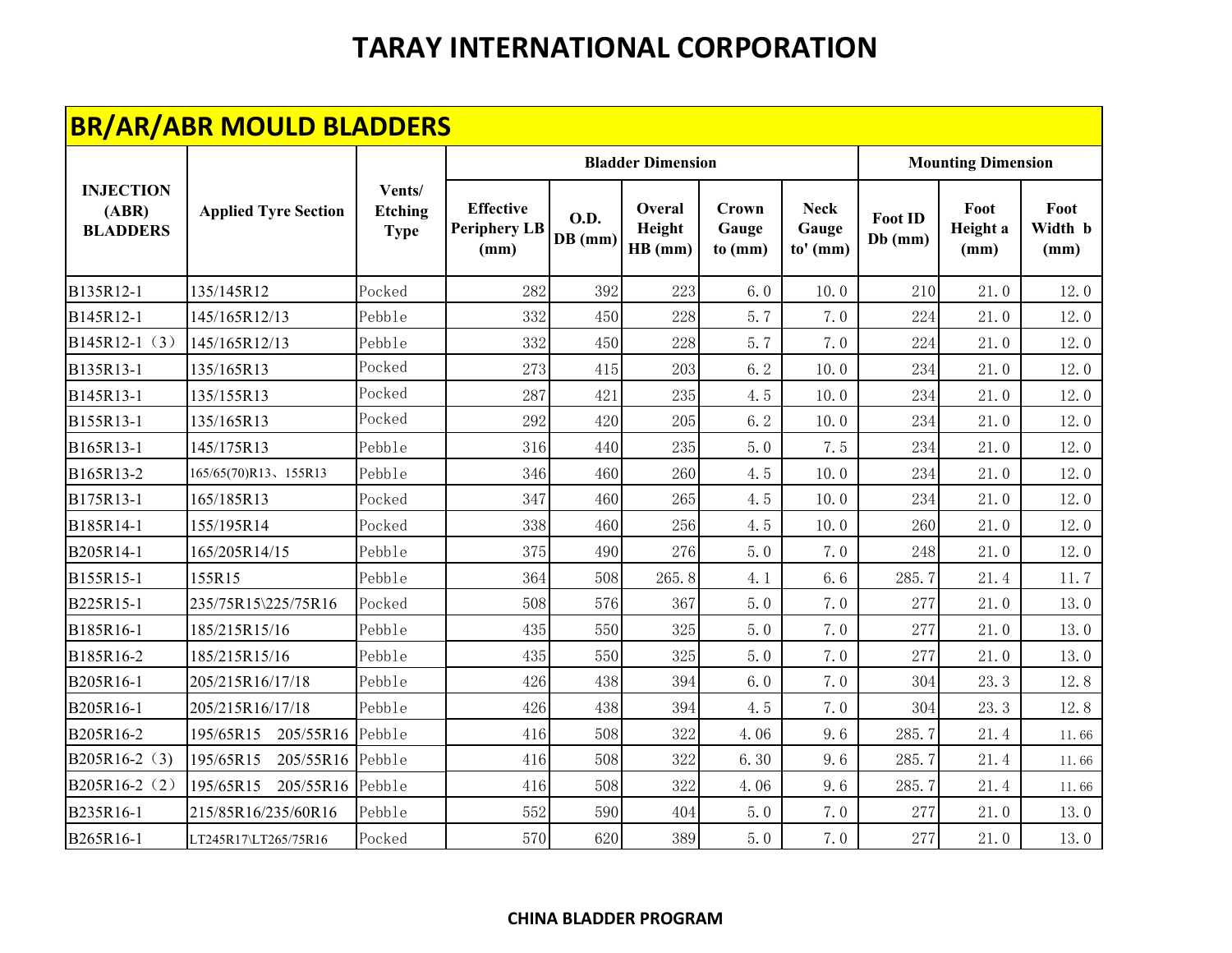|                                              | <b>BR/AR/ABR MOULD BLADDERS</b> |                                         |                                                 |                          |                             |                           |                                    |                             |                           |                         |
|----------------------------------------------|---------------------------------|-----------------------------------------|-------------------------------------------------|--------------------------|-----------------------------|---------------------------|------------------------------------|-----------------------------|---------------------------|-------------------------|
|                                              |                                 |                                         |                                                 |                          | <b>Bladder Dimension</b>    |                           |                                    |                             | <b>Mounting Dimension</b> |                         |
| <b>INJECTION</b><br>(ABR)<br><b>BLADDERS</b> | <b>Applied Tyre Section</b>     | Vents/<br><b>Etching</b><br><b>Type</b> | <b>Effective</b><br><b>Periphery LB</b><br>(mm) | <b>O.D.</b><br>$DB$ (mm) | Overal<br>Height<br>HB (mm) | Crown<br>Gauge<br>to (mm) | <b>Neck</b><br>Gauge<br>$to'$ (mm) | <b>Foot ID</b><br>$Db$ (mm) | Foot<br>Height a<br>(mm)  | Foot<br>Width b<br>(mm) |
| B825R16-1                                    | 8.25R16                         | Pebble                                  | 550                                             | 600                      | 440                         | 7.0                       | 10.0                               | 300                         | 24.0                      | 12.0                    |
| B225R17-1                                    | 225/50R17                       | Pebble                                  | 424                                             | 520.7                    | 368                         | 4.5                       | 9.551                              | 336.55                      | 21.88                     | 11.66                   |
| B225R17-1(2)                                 | 225/55R17                       | Pebble                                  | 427                                             | 520.7                    | 366                         | 4.5                       | 9.551                              | 336.55                      | 21.88                     | 11.66                   |
| B225R17-1(3)                                 | 225/55R17                       | Pebble                                  | 427                                             | 520.7                    | 366                         | 5.5                       | 9.551                              | 336.55                      | 21.88                     | 11.66                   |
| B235R18-1                                    | 225/40R18                       | Pebble                                  | 390                                             | 490                      | 338                         | 4.5                       | 9.551                              | 336.55                      | 21.88                     | 11.66                   |
| B255R18-1                                    | 255/265/35R18、235/245/35R19     | Pocked                                  | 414                                             | 500                      | 368                         | 6.0                       | 8.0                                | 353                         | 24.0                      | 12.9                    |
| B255R18-2                                    | 255/45R18、235/50R18             | Pocked                                  | 450                                             | 544                      | 390                         | 6.0                       | 8.0                                | 353                         | 24.0                      | 12.9                    |
| B215R19-1                                    | 215/225/35R19                   | Pocked                                  | 385                                             | 500                      | 350                         | 6.0                       | 8.0                                | 378                         | 24.0                      | 12.7                    |
| B245R19.5-1                                  | 24.5/70R19.5                    | Pebble                                  | 548                                             | 648                      | 438                         | 7.0                       | 11.0                               | 340                         | 26.0                      | 14.0                    |
| B225R20-1                                    | 225/35R20                       | Pocked                                  | 378                                             | 528                      | 338                         | 6.0                       | 8.0                                | 403                         | 24.0                      | 12.7                    |
| B825R20-1                                    | 8.25R20                         | Pebble                                  | 574                                             | 790                      | 342                         | 7.0                       | 12.0                               | 378                         | 24.0                      | 14.0                    |
| B825R20-2                                    | 8.25R20                         | Pocked                                  | 574                                             | 790                      | 342                         | 8.0                       | 12.0                               | 378                         | 24.0                      | 14.0                    |
| B900R20-1                                    | 9.00/10.00R20                   | Pebble                                  | 651                                             | 760                      | 500                         | 9.5                       | 12.0                               | 380                         | 24.0                      | 14.0                    |
| B900R20-2                                    | 9.00/10.00R20                   | Pocked                                  | 651                                             | 760                      | 500                         | 8.0                       | 12.0                               | 380                         | 24.0                      | 14.0                    |
| B900R20-2 (2)                                | 9.00/10.00R20                   | Pocked                                  | 651                                             | 760                      | 500                         | 8.0                       | 12.0                               | 380                         | 26.7                      | 14.0                    |
| B1000R20-1                                   | 9.00/10.00R20                   | Pebble                                  | 651                                             | 815                      | 452                         | 7.6                       | 12.0                               | 380                         | 24.0                      | 14.0                    |
| B1000R20-2                                   | 9.00/10.00R20                   | Pocked                                  | 651                                             | 815                      | 452                         | 8.0                       | 12.0                               | 380                         | 24.0                      | 14.0                    |
| B1000R20-8                                   | 9.00/10.00R20                   | Pocked                                  | 651                                             | 815                      | 452                         | 9.0                       | 12.0                               | 380                         | 24.0                      | 14.0                    |
| B20/635                                      | 9.00/10.00-20                   | Pocked                                  | 635                                             | 571.5                    | 587                         | 9.5                       | 12.7                               | 384.2                       | 28.4                      | 12.7                    |
| B <sub>3</sub>                               | 10.00R20 11.00R20               | Pocked                                  | 693                                             | $571.\,5$                | 644                         | 9.5                       | 12.7                               | 384.2                       | 28.4                      | 12.7                    |
| B1200R20-1                                   | 11.00/12.00R20                  | Pebble                                  | 740                                             | 865                      | 500                         | 7.7                       | 12.0                               | 380                         | 24.0                      | 14.0                    |
| B1200R20-1(2)                                | 11.00/12.00R20                  | Pebble                                  | 740                                             | 865                      | 500                         | 7.7                       | 12.0                               | 380                         | 24.0                      | 14.0                    |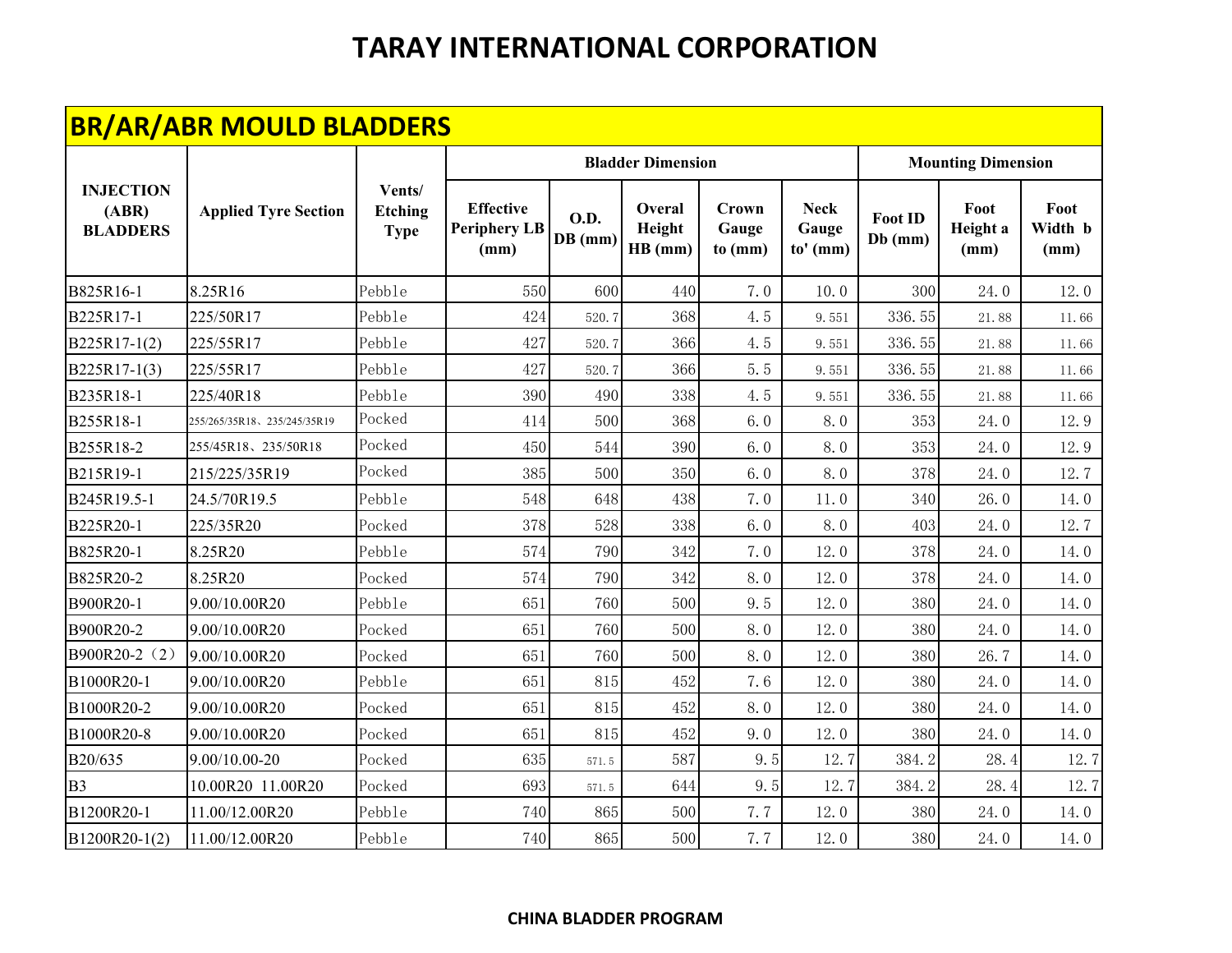|                                              | <b>BR/AR/ABR MOULD BLADDERS</b> |                                         |                                                 |                          |                             |                           |                                    |                             |                           |                         |
|----------------------------------------------|---------------------------------|-----------------------------------------|-------------------------------------------------|--------------------------|-----------------------------|---------------------------|------------------------------------|-----------------------------|---------------------------|-------------------------|
|                                              |                                 |                                         |                                                 |                          | <b>Bladder Dimension</b>    |                           |                                    |                             | <b>Mounting Dimension</b> |                         |
| <b>INJECTION</b><br>(ABR)<br><b>BLADDERS</b> | <b>Applied Tyre Section</b>     | Vents/<br><b>Etching</b><br><b>Type</b> | <b>Effective</b><br><b>Periphery LB</b><br>(mm) | <b>O.D.</b><br>$DB$ (mm) | Overal<br>Height<br>HB (mm) | Crown<br>Gauge<br>to (mm) | <b>Neck</b><br>Gauge<br>$to'$ (mm) | <b>Foot ID</b><br>$Db$ (mm) | Foot<br>Height a<br>(mm)  | Foot<br>Width b<br>(mm) |
| B1200R20-1(3)                                | 11.00/12.00R20                  | Pebble                                  | 740                                             | 865                      | 500                         | 9.2                       | 12.0                               |                             | 380 24/22                 | 14.0                    |
| B1200R20-2                                   | 11.00/12.00R20                  | Pocked                                  | 740                                             | 865                      | 500                         | 8.0                       | 12.0                               | 380                         | 24.0                      | 14.0                    |
| B1200R20-2(2)                                | 11.00/12.00R20                  | Pocked                                  | 740                                             | 865                      | 500                         | 8.0                       | 12.0                               | 380                         | 24.0                      | 14.0                    |
| B1200R20-2(4)                                | 11.00/12.00R20                  | Pocked                                  | 740                                             | 865                      | 500                         | 8.0                       | 12.0                               | 380                         | 24.0                      | 14.0                    |
| B1200R20-8                                   | 11.00/12.00R20                  | Pocked                                  | 740                                             | 865                      | 500                         | 9.0                       | 12.0                               | 380                         | 24.0                      | 14.0                    |
| B1200R20-11                                  | 11.00/12.00R20                  | Pebble                                  | 740                                             | 865                      | 500                         | 7.6                       | 12.0                               | 380                         | 24.0                      | 14.0                    |
| B1400R20-1                                   | 1400R20/385 (425) /65R22.5      | Pebble                                  | 840                                             | 830                      | 684                         | 8.0                       | 12.0                               | 380                         | 24.0                      | 14.0                    |
| B1400R20-1(2)                                | 1400R20/385 (425) /65R22.5      | Pebble                                  | 840                                             | 830                      | 684                         | 8.0                       | 12.0                               | 380                         | 24.0                      | 14.0                    |
| B295R22-1                                    | 295/45R22                       | Pocked                                  | 525                                             | 627                      | 278                         | 6.2                       | 9.5                                | 419                         | 21.4                      | 11.7                    |
| B385R22.5-1                                  | 385/55(65)R22.5                 | Pebble                                  | 758                                             | 680                      | 670                         | 9.0                       | 12.0                               | 380                         | 24.0                      | 14.0                    |
| B1200R24-1                                   | 12.00R24                        | Pocked                                  | 784                                             | 940                      | 604                         | 8.0                       | 11.0                               | 470                         | 26.0                      | 14.0                    |
| B11R24.5-1                                   | 11.00R24.5/12.00R24.5           | Pebble                                  | 670                                             | 830                      | 547                         | 8.0                       | 11.0                               | 470                         | 28.0                      | 15.0                    |
| A135R12-1                                    | 135/145R12                      | Pocked                                  | 321                                             | 450                      | 255                         | 4.5                       | 8.0                                | 261                         | 12.5                      | 14.5                    |
| A145R12-1                                    | 145/155R12                      | Pebble                                  | 344                                             | 460                      | 240                         | 6.0                       | 8.0                                | 261                         | 12.5                      | 13.0                    |
| A155R13-1                                    | 145/175R13/14                   | Pocked                                  | 376                                             | 470                      | 304                         | 4.5                       | 8.0                                | 261                         | 12.5                      | 14.5                    |
| A165R13-1                                    | 155/185R13/14                   | Pocked                                  | 420                                             | 510                      | 304                         | 4.5                       | 8.0                                | 261                         | 12.5                      | 14.5                    |
| A195R15-1                                    | 165/195R15/16                   | Pebble                                  | 446                                             | 540                      | 304                         | 4.5                       | 8.0                                | 261                         | 12.5                      | 14.5                    |
| A205R15-1                                    | 185/215R15/16                   | Pocked                                  | 485                                             | 570                      | 304                         | 4.5                       | 8.0                                | 261                         | 12.5                      | 14.5                    |
| A235R16-1                                    | 235R16                          | Pebble                                  | 497                                             | 590                      | 342                         | 5.7                       | 8.2                                | 310                         | 12.5                      | 16.0                    |
| A215R17-1                                    | 215/205/40R17                   | Pocked                                  | 466                                             | 483                      | 365                         | 5.5                       | 9.0                                | 285                         | 14.5                      | 15.0                    |
| A215R18-1                                    | 215R18                          | Pocked                                  | 489                                             | 483                      | 379                         | 5.5                       | 9.0                                | 285                         | 14.5                      | 15.0                    |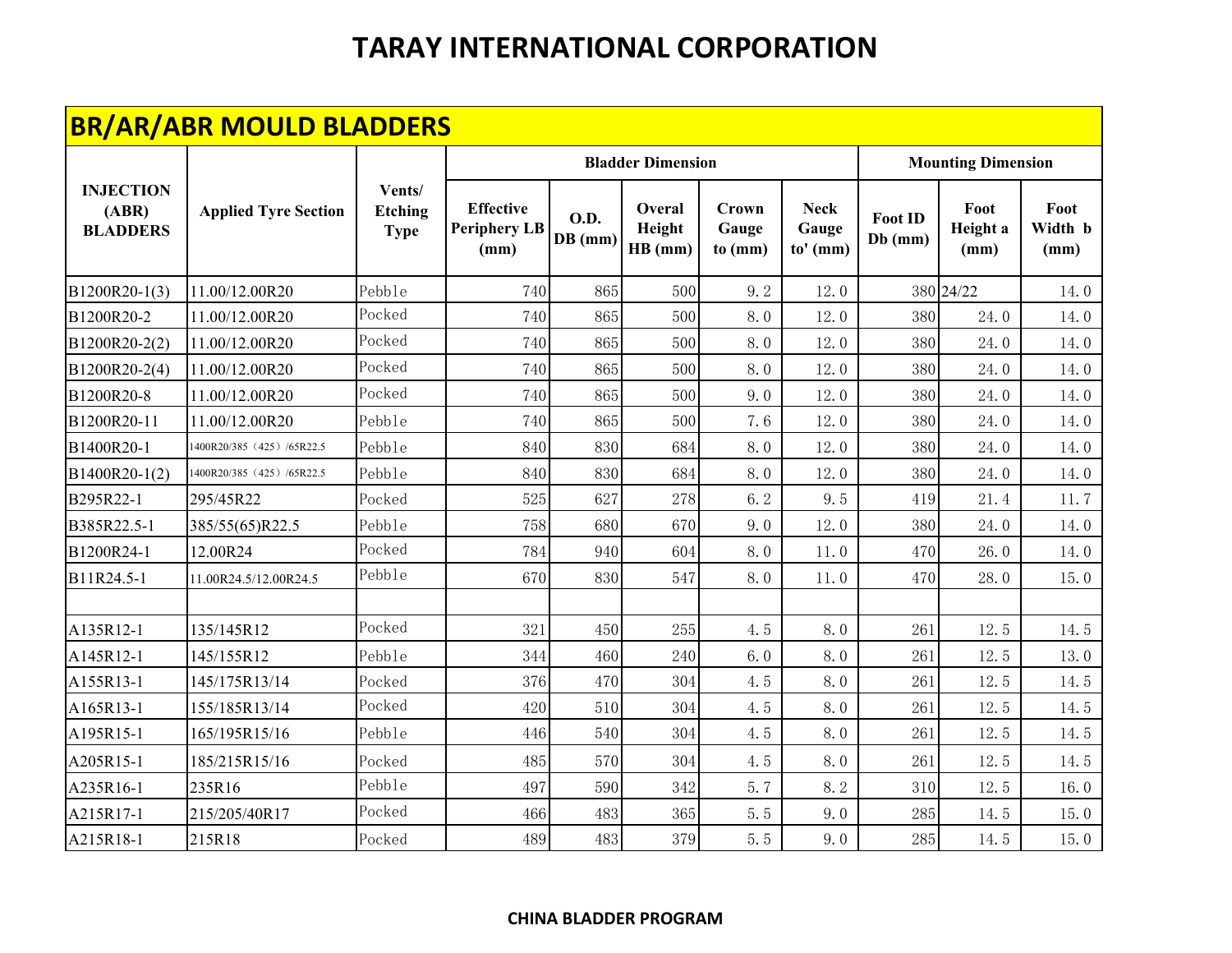|                                              | <b>BR/AR/ABR MOULD BLADDERS</b> |                                         |                                                 |                          |                             |                           |                                    |                             |                           |                         |
|----------------------------------------------|---------------------------------|-----------------------------------------|-------------------------------------------------|--------------------------|-----------------------------|---------------------------|------------------------------------|-----------------------------|---------------------------|-------------------------|
|                                              |                                 |                                         |                                                 |                          | <b>Bladder Dimension</b>    |                           |                                    |                             | <b>Mounting Dimension</b> |                         |
| <b>INJECTION</b><br>(ABR)<br><b>BLADDERS</b> | <b>Applied Tyre Section</b>     | Vents/<br><b>Etching</b><br><b>Type</b> | <b>Effective</b><br><b>Periphery LB</b><br>(mm) | <b>O.D.</b><br>$DB$ (mm) | Overal<br>Height<br>HB (mm) | Crown<br>Gauge<br>to (mm) | <b>Neck</b><br>Gauge<br>$to'$ (mm) | <b>Foot ID</b><br>$Db$ (mm) | Foot<br>Height a<br>(mm)  | Foot<br>Width b<br>(mm) |
|                                              |                                 |                                         |                                                 |                          |                             |                           |                                    |                             |                           |                         |
| AB155R13-1                                   | 165R13 155R12LT                 | Pocked                                  | 365                                             | 480                      | 280                         | 5.5                       | 7.5                                | 262/98                      | 13.5/32.5                 | 14/20.5                 |
| AB165R13-1                                   | 165R13 155R12LT                 | Pebble                                  | 378                                             | 460                      | 260                         | 5.5                       | 8.0                                | 262/98                      | 13.5/32.5                 | 14/20.5                 |
| AB185R14-1                                   | 155/185R13/14                   | Pocked                                  | 394                                             | 470                      | 275                         | 5.5                       | 6.5                                | 262/102                     | 13.5/41                   | 14/13.5                 |
| AB185R15-1                                   | 165/185R14/15                   | Pocked                                  | 449                                             | 500                      | 315                         | 5.5                       | 6.5                                | 262/102                     | 13.5/41                   | 14/13.5                 |
| AB185R16-1                                   | 185/205R15/16                   | Pocked                                  | 536                                             | 560                      | 355                         | 5.5                       | 6.5                                | 262/102                     | 13.5/41                   | 14/13.5                 |
| AB1000R20-1                                  | 9.00/10.00R20                   | Pocked                                  | 687                                             | 864                      | 450                         | 9.5                       | 13.5                               | 408.8/50                    | 20/86.8                   | 23.6/46                 |
|                                              |                                 |                                         |                                                 |                          |                             |                           |                                    |                             |                           |                         |
|                                              |                                 |                                         |                                                 |                          |                             |                           |                                    |                             |                           |                         |
|                                              |                                 |                                         |                                                 |                          |                             |                           |                                    |                             |                           |                         |
|                                              |                                 |                                         |                                                 |                          |                             |                           |                                    |                             |                           |                         |
|                                              |                                 |                                         |                                                 |                          |                             |                           |                                    |                             |                           |                         |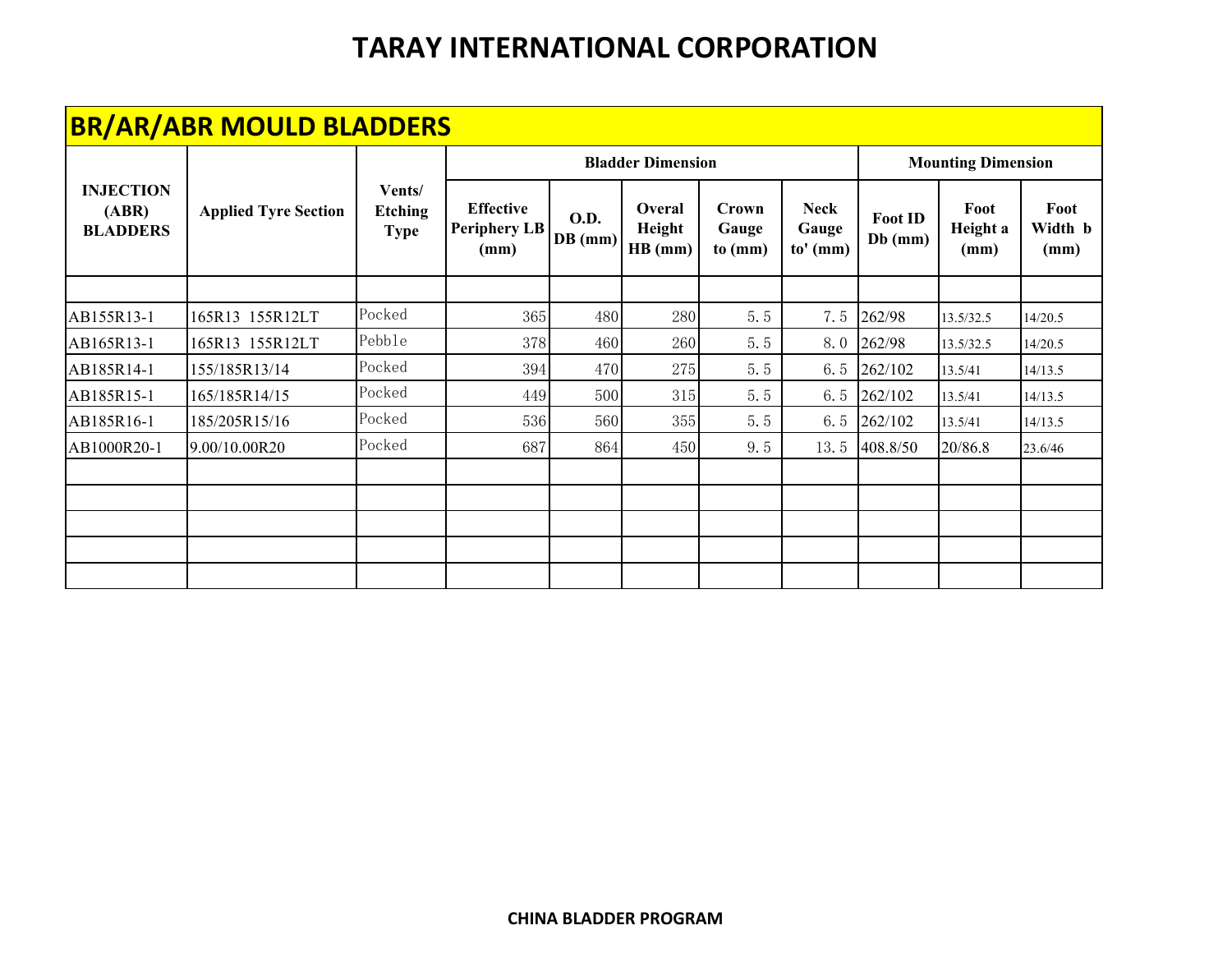|                                              | <b>B / A MOULD BLADDERS</b>       |                               |                                            |                          |                             |                           |                                    |                           |                           |                         |
|----------------------------------------------|-----------------------------------|-------------------------------|--------------------------------------------|--------------------------|-----------------------------|---------------------------|------------------------------------|---------------------------|---------------------------|-------------------------|
|                                              |                                   |                               |                                            |                          | <b>Bladder Dimension</b>    |                           |                                    |                           | <b>Mounting Dimension</b> |                         |
| <b>INJECTION</b><br>(ABR)<br><b>BLADDERS</b> | <b>Applied Tyre Section</b>       | Vents/<br><b>Etching Type</b> | <b>Effective</b><br>Periphery<br>$LB$ (mm) | <b>O.D.</b><br>$DB$ (mm) | Overal<br>Height<br>HB (mm) | Crown<br>Gauge<br>to (mm) | <b>Neck</b><br>Gauge<br>$to'$ (mm) | <b>Foot ID</b><br>Db (mm) | Foot<br>Height a<br>(mm)  | Foot<br>Width b<br>(mm) |
| B9×350-4-1                                   | $9 \times 3.50 - 4$               | Pebble                        | 173                                        | 128                      | 156                         | 5.0                       | 7.0                                | 68                        | 16.0                      | 8.0                     |
| B350-4-1                                     | 3.50/4.10-4                       | Pebble                        | 188                                        | 135                      | 166                         | 5.0                       | 7.0                                | 68                        | 16.0                      | 8.0                     |
| B410-4-1                                     | 3.50/4.10-4                       | Pebble                        | 230                                        | 116                      | 202                         | 5.0                       | 7.0                                | 42                        | 16.0                      | 7.0                     |
| B11X400-5-1                                  | 11X4-5、10X4.5-5                   | Pebble                        | 218                                        | 140                      | 200                         | 6.0                       | 6.0                                | 67                        | 16.0                      | 6.0                     |
| B11X710-5-1                                  | 11X7.10-5                         | Pebble                        | 311                                        | 145                      | 284                         | 5.0                       | 6.0                                | 67                        | 16.0                      | 6.0                     |
| B13×500-6-1                                  | $13 \times 5.00 - 6$              | Pebble                        | 260                                        | 160                      | 238                         | 7.5                       | 8.5                                | 84                        | 19.0                      | 9.0                     |
| $B13\times 500 - 6 - 1(2)$                   | $13 \times 5.00 - 6$              | Pebble                        | 260                                        | 160                      | 238                         | 7.5                       | 8.5                                | 84                        | 19.0                      | 9.0                     |
| B13×600-6-1                                  | 13×6.00-6 145-6                   | Pocked                        | 310                                        | 165                      | 288                         | 7.5                       | 8.5                                | 84                        | 19.0                      | 9.0                     |
| B13×650-6-1                                  | $13\times6.50-6$ 5×6.00-6         | Pebble                        | 340                                        | 165                      | 312                         | 7.5                       | 8.5                                | 84                        | 19.0                      | 9.0                     |
| B13×650-6-2                                  | $13\times6.50-6$ 5 $\times6.00-6$ | Pebble                        | 340                                        | 165                      | 312                         | 7.5                       | 8.5                                | 84                        | 19.0                      | 9.0                     |
| B16X8-7-1                                    | 16X8-7                            | Pebble                        | 348                                        | 190                      | 320                         | 6.0                       | 8.0                                | 96                        | 15.0                      | 8.0                     |
| B16X8-7-2                                    | 16X8-7                            | Pebble                        | 372                                        | 190                      | 334                         | 6.0                       | 8.0                                | 96                        | 15.0                      | 8.0                     |
| B16X7-8-1                                    | $16X7-8$ , $16X6-8$               | Pebble                        | 358                                        | 230                      | 320                         | 6.0                       | 9.0                                | 114                       | 22.0                      | 11.5                    |
| B18×850-8-1                                  | 18×8.50-8 18×9.50-8               | Pebble                        | 440                                        | 220                      | 410                         | 7.5                       | 8.5                                | 114                       | 22.0                      | 12.0                    |
| <b>B300</b>                                  |                                   | Pebble                        | 400                                        | 220                      | 368                         | 6.0                       | 8.5                                | 114                       | 22.0                      | 12.0                    |
| B20X10-9-1                                   | 20X10-9、20X11-9                   | Pebble                        | 490                                        | 290                      | 450                         | 6.0                       | 9.0                                | 165                       | 18.0                      | 10.0                    |
| B14X1.25-10-1                                | 14X1.25-10                        | Pebble                        | 150                                        | 260                      | 118                         | 5.0                       | 7.0                                | 183                       | 14.0                      | 9.0                     |
| B300-10-1                                    | $3.0 - 10$                        | Pebble                        | 230                                        | 245                      | 208                         | 5.0                       | 7.0                                | 183                       | 14.0                      | 9.0                     |
| B350-10-1                                    | $3.50 - 10$                       | Pebble                        | 270                                        | 246                      | 250                         | 6.0                       | 6.0                                | 183                       | 15.0                      | 6.0                     |
| B22X7-10-1                                   | 21 (22/23) X7-10                  | Pebble                        | 384                                        | 290                      | 339                         | 6.0                       | 9.0                                | 165                       | 22.0                      | 8.0                     |
| B22×11-10-1                                  | $22 \times 11 - 10$               | Pebble                        | 530                                        | 320                      | 482                         | 8.0                       | 9.0                                | 166                       | 24.0                      | 12.0                    |
| B20×14-10-1                                  | $20 \times 14 - 10$               | Pebble                        | 550                                        | 296                      | 475                         | 6.0                       | 7.0                                | 157                       | 15.0                      | 10.0                    |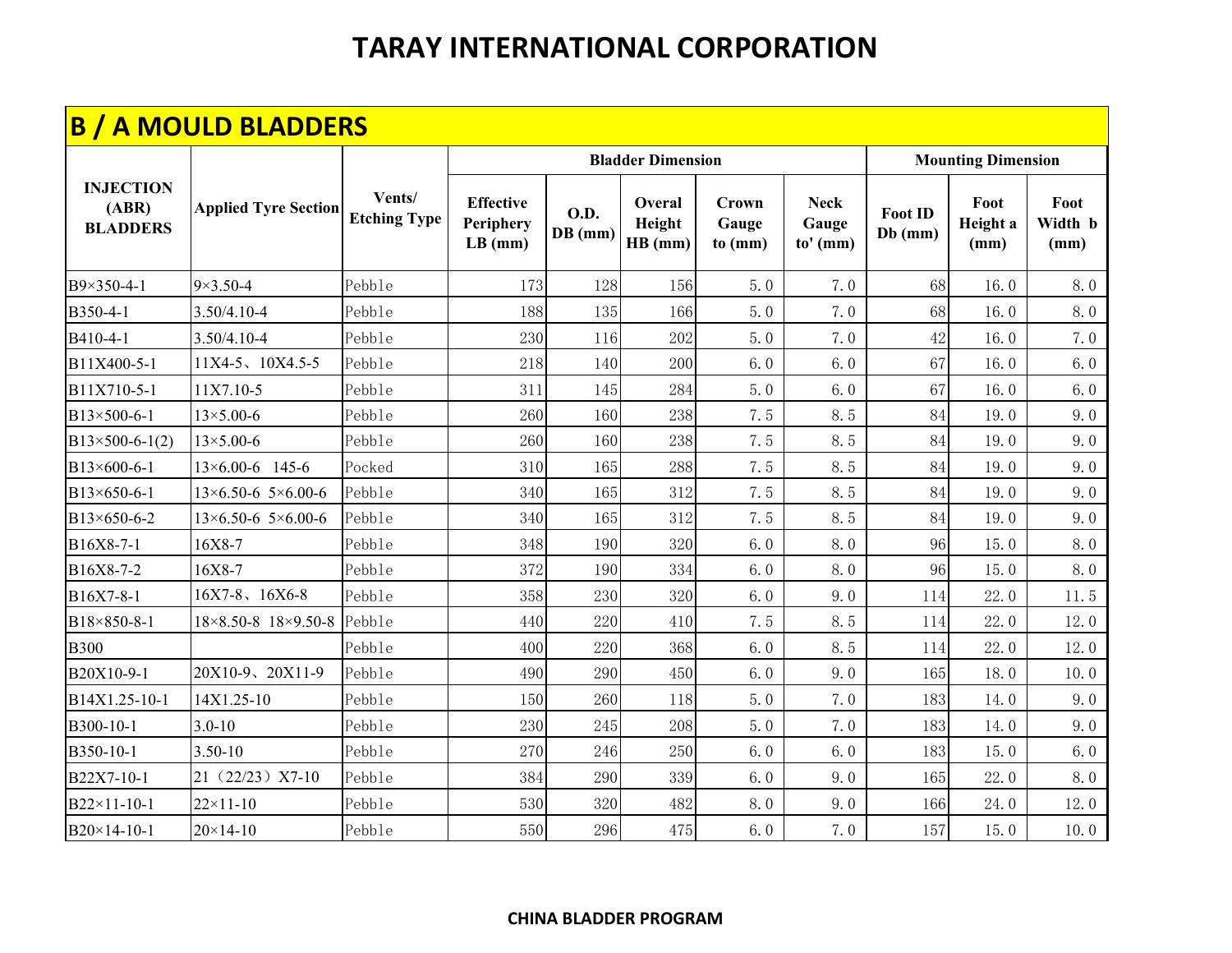|                                              | <b>B / A MOULD BLADDERS</b> |                               |                                            |                        |                             |                           |                                  |                             |                           |                         |
|----------------------------------------------|-----------------------------|-------------------------------|--------------------------------------------|------------------------|-----------------------------|---------------------------|----------------------------------|-----------------------------|---------------------------|-------------------------|
|                                              |                             |                               |                                            |                        | <b>Bladder Dimension</b>    |                           |                                  |                             | <b>Mounting Dimension</b> |                         |
| <b>INJECTION</b><br>(ABR)<br><b>BLADDERS</b> | <b>Applied Tyre Section</b> | Vents/<br><b>Etching Type</b> | <b>Effective</b><br>Periphery<br>$LB$ (mm) | <b>O.D.</b><br>DB (mm) | Overal<br>Height<br>HB (mm) | Crown<br>Gauge<br>to (mm) | <b>Neck</b><br>Gauge<br>to' (mm) | <b>Foot ID</b><br>$Db$ (mm) | Foot<br>Height a<br>(mm)  | Foot<br>Width b<br>(mm) |
| B <sub>10F</sub>                             |                             | Pocked                        | 195                                        | 284                    | 178                         | 5.5                       | 7.0                              | 190                         | 17.0                      | 11.0                    |
| B450-12-1                                    | $4.5 - 12$                  | Pebble                        | 300                                        | 310                    | 274                         | 7.0                       | 9.0                              | 228                         | 18.0                      | 9.0                     |
| B500-12-1                                    | $5.0 - 12$                  | Pebble                        | 328                                        | 310                    | 304                         | 7.0                       | 9.0                              | 228                         | 18.0                      | 9.0                     |
| B500-12-1                                    | $5.0 - 12$                  | Pebble                        | 328                                        | 310                    | 304                         | 7.0                       | 9.0                              | 228                         | 18.0                      | 9.0                     |
| B600-12-1                                    | $6.0 - 12$                  | Pebble                        | 342                                        | 320                    | 320                         | 7.0                       | 9.0                              | 228                         | 18.0                      | 9.0                     |
| B24X8-12-1                                   | 24X8-12                     | Pebble                        | 443                                        | 330                    | 410                         | 8.0                       | 11.0                             | 220                         | 21.0                      | 12.5                    |
| B25X11-12-1                                  | 25X11-12、25X10-12 Pebble    |                               | 548                                        | 360                    | 502                         | 6.0                       | 9.0                              | 220                         | 22.0                      | 12.5                    |
| B25X12-12-1                                  | 25X12-12                    | Pebble                        | 592                                        | 360                    | 546                         | 6.0                       | 9.0                              | 220                         | 22.00                     | 12.50                   |
| B275-14-1                                    |                             | Pocked                        | 191                                        | 365                    | 164                         | 5.0                       | 7.0                              | 280                         | 16.0                      | 8.0                     |
| B1500-15-1                                   | 15.00-15                    | Pocked                        | 628                                        | 500                    | 580                         | 7.0                       | 10.0                             | 310                         | 24.0                      | 12.0                    |
| B1600-15-1                                   | 16.00-15                    | Pebble                        | 744                                        | 500                    | 698                         | 7.0                       | 10.0                             | 310                         | 24.0                      | 12.0                    |
| B250-16-1                                    |                             | Pocked                        | 133                                        | 410                    | 109                         | 5.0                       | 7.0                              | 340                         | 16.0                      | 8.0                     |
| B650-16-1                                    | $6.50 - 16$                 | Pebble                        | 446                                        | 420                    | 410                         | 8.2                       | 10.0                             | 260                         | 24.0                      | 12.5                    |
| B650-16-2                                    | 6.50-16                     | Pocked                        | 446                                        | 420                    | 410                         | 8.2                       | 10.0                             | 260                         | 24.0                      | 12.5                    |
| B700-16-1                                    | $7.00 - 16$                 | Pocked                        | 430                                        | 445                    | 402                         | 7.5                       | 8.5                              | 310                         | 23.5                      | 11.5                    |
| B750-16-1                                    | 7.50-16                     | Pebble                        | 494                                        | 490                    | 440                         | 8.0                       | 8.0                              | 310                         | 24.0                      | 12.5                    |
| B750-16-2                                    | 7.50-16                     | Pocked                        | 494                                        | 490                    | 440                         | 8.0                       | 8.0                              | 310                         | 24.0                      | 12.5                    |
| B11L-16-1                                    | $11L-16$                    | Pocked                        | 550                                        | 485                    | 498                         | 10.0                      | 12.0                             | 320                         | 26.0                      | 14.0                    |
| B10-16.5-1                                   | 10-16.5                     | Pocked                        | 525                                        | 445                    | 464.9                       | 7.0                       | 9.1                              | 277                         | 21.8                      | 12.7                    |
| B400-17-1                                    |                             | Pocked                        | 206                                        | 472                    | 164                         | 5.0                       | 7.0                              | 360                         | 16.0                      | 8.0                     |
| B300-18-1                                    | 2.75/3.00-18                | Pocked                        | 188                                        | 455                    | 159                         | 5.0                       | 6.0                              | 385                         | 13.0                      | 4.0                     |
| B325-19-1                                    | 3.25-19                     | Pebble                        | 241                                        | 470                    | 220                         | 5.0                       | 6.5                              | 408                         | 13.5                      | 9.0                     |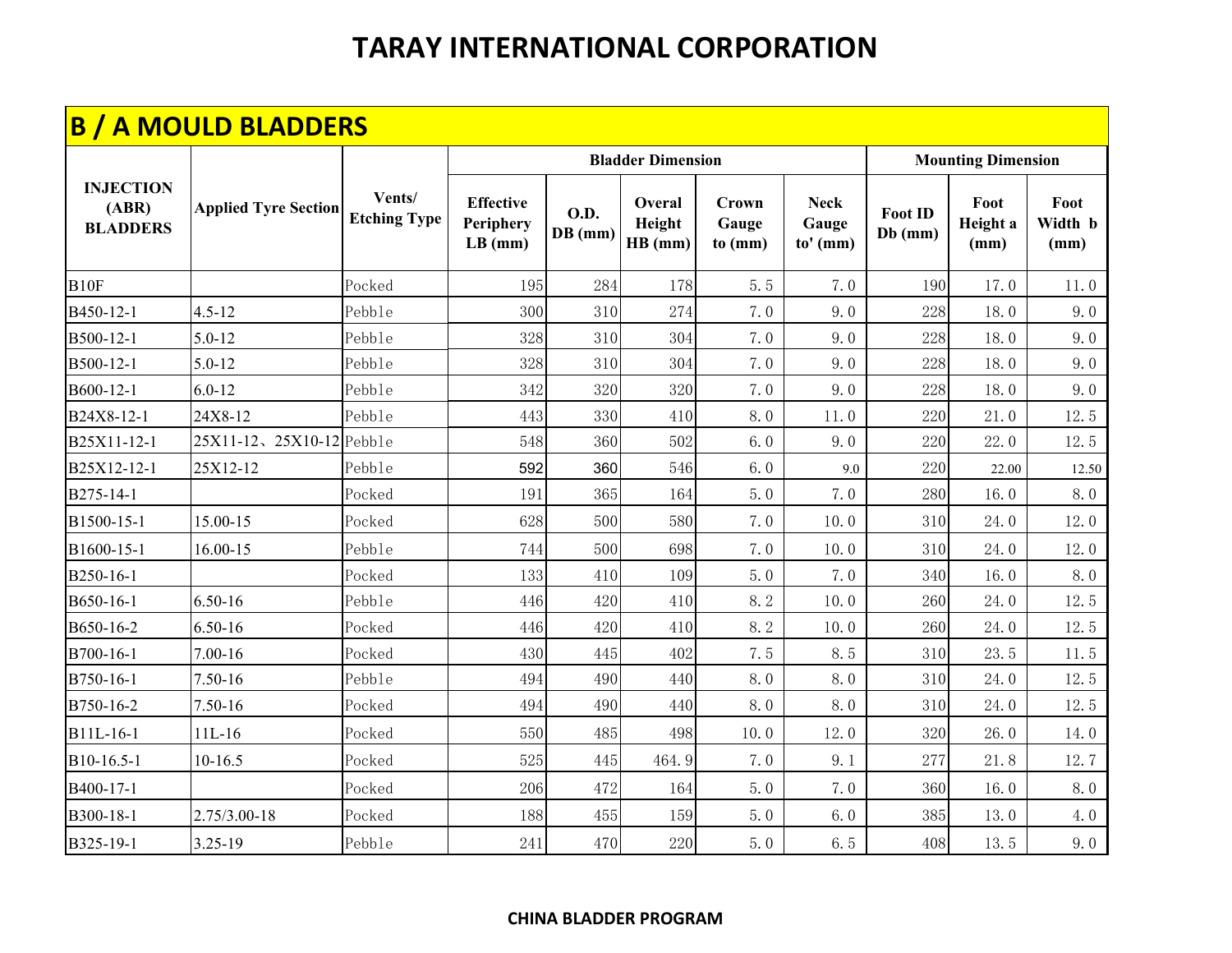|                                              | <b>B / A MOULD BLADDERS</b> |                               |                                            |                        |                             |                           |                                    |                             |                           |                         |
|----------------------------------------------|-----------------------------|-------------------------------|--------------------------------------------|------------------------|-----------------------------|---------------------------|------------------------------------|-----------------------------|---------------------------|-------------------------|
|                                              |                             |                               |                                            |                        | <b>Bladder Dimension</b>    |                           |                                    |                             | <b>Mounting Dimension</b> |                         |
| <b>INJECTION</b><br>(ABR)<br><b>BLADDERS</b> | <b>Applied Tyre Section</b> | Vents/<br><b>Etching Type</b> | <b>Effective</b><br>Periphery<br>$LB$ (mm) | <b>O.D.</b><br>DB (mm) | Overal<br>Height<br>HB (mm) | Crown<br>Gauge<br>to (mm) | <b>Neck</b><br>Gauge<br>$to'$ (mm) | <b>Foot ID</b><br>$Db$ (mm) | Foot<br>Height a<br>(mm)  | Foot<br>Width b<br>(mm) |
| B825-20-1                                    | 8.25-20                     | Pebble                        | 558                                        | 500                    | 518                         | 9.5                       | 13.0                               | 360                         | 27.5                      | 14.5                    |
| B900-20-1                                    | $9.00 - 20$                 | Pebble                        | 642                                        | 608                    | 568                         | 9.5                       | 12.0                               | 360                         | 28.0                      | 14.0                    |
| B900-20-1 (JG)                               | 16/70-20                    | Pebble                        | 782                                        | 608                    | 708                         | 9.5                       | 12.0                               | 360                         | 28.0                      | 14.0                    |
| B900-20-2                                    | 9.00-20                     | Pocked                        | 642                                        | 608                    | 568                         | 9.5                       | 12.0                               | 360                         | 28.0                      | 14.0                    |
| B900-20-3                                    | $9.00 - 20$                 | Pocked                        | 652                                        | 580                    | 600                         | 10.0                      | 12.5                               | 360                         | 28.0                      | 14.0                    |
| B1000-20-1                                   | 9.00/10.00-20               | Pebble                        | 649                                        | 602                    | 584                         | 9.2                       | 12.0                               | 380                         | 28.0                      | 14.0                    |
| B1000-20-2                                   | 9.00/10.00-20               | Pebble                        | 649                                        | 602                    | 584                         | 9.2                       | 12.0                               | 380                         | 28.0                      | 14.0                    |
| B1100-20-1                                   | 11.00-20                    | Pebble                        | 706                                        | 634                    | 630                         | 9.5                       | 12.0                               | 380                         | 28.0                      | 14.0                    |
| B1100-20-2                                   | 11.00-20                    | Pocked                        | 704                                        | 630                    | 626                         | 11.5                      | 12.5                               | 380                         | 28.0                      | 14.0                    |
| B1400-20-1                                   | 14.00-20                    | Pebble                        | 910                                        | 660                    | 846                         | 9.0                       | 14.5                               | 380                         | 30.0                      | 15.0                    |
| B1600-20-1                                   | 16.00-20                    | Pebble                        | 990                                        | 700                    | 904                         | 8.0                       | 12.0                               | 380                         | 28.0                      | 14.0                    |
| B350-21-1                                    |                             | Pocked                        | 200                                        | 570                    | 162                         | 5.0                       | 7.0                                | 460                         | 16.0                      | 8.0                     |
| B2100-21-1                                   | 21.00-21                    |                               | 901                                        | 740                    | 756                         | 10                        | 13                                 | 384                         | 28                        | 15                      |
| B11-225-1                                    | $11 - 22.5$                 | Pebble                        | 692                                        | 630                    | 610                         | 11.5                      | 13.5                               | 370                         | 28                        | 13                      |
| B1200-24-1                                   | 12.00-24                    | Pebble                        | 732                                        | 730                    | 650                         | 10.5                      | 14.0                               | 470                         | 28.0                      | 14.0                    |
| B1200-24-2                                   | 12.00-24                    | Pebble                        | 732                                        | 730                    | 650                         | 10.5                      | 14.0                               | 470                         | 28.0                      | 14.0                    |
| B1200-24-3                                   | 12.00-24                    | Pebble                        | 780                                        | 714                    | 708                         | 10.0                      | 14.0                               | 470                         | 28.0                      | 14.0                    |
| B175L-24-1                                   | 16.9L/17.5L-24              | Pebble                        | 820                                        | 665                    | 733                         | 10.0                      | 15.0                               | 465                         | 29.0                      | 15.0                    |
| B195L-24-1                                   | 19.5L-24                    | Pebble                        | 920                                        | 695                    | 819                         | 10.0                      | 15.0                               | 465                         | 29.0                      | 15.0                    |
| B175-25-1                                    | 17.5-25                     | Pebble                        | 858                                        | 770                    | 766                         | 10.5                      | 14.0                               | 470                         | 28.0                      | 14.0                    |
| B175-25-2                                    | 17.5-25                     | Pebble                        | 858                                        | 770                    | 766                         | 12.0                      | 14.0                               | 470                         | 28.0                      | 14.0                    |

#### **CHINA BLADDER PROGRAM**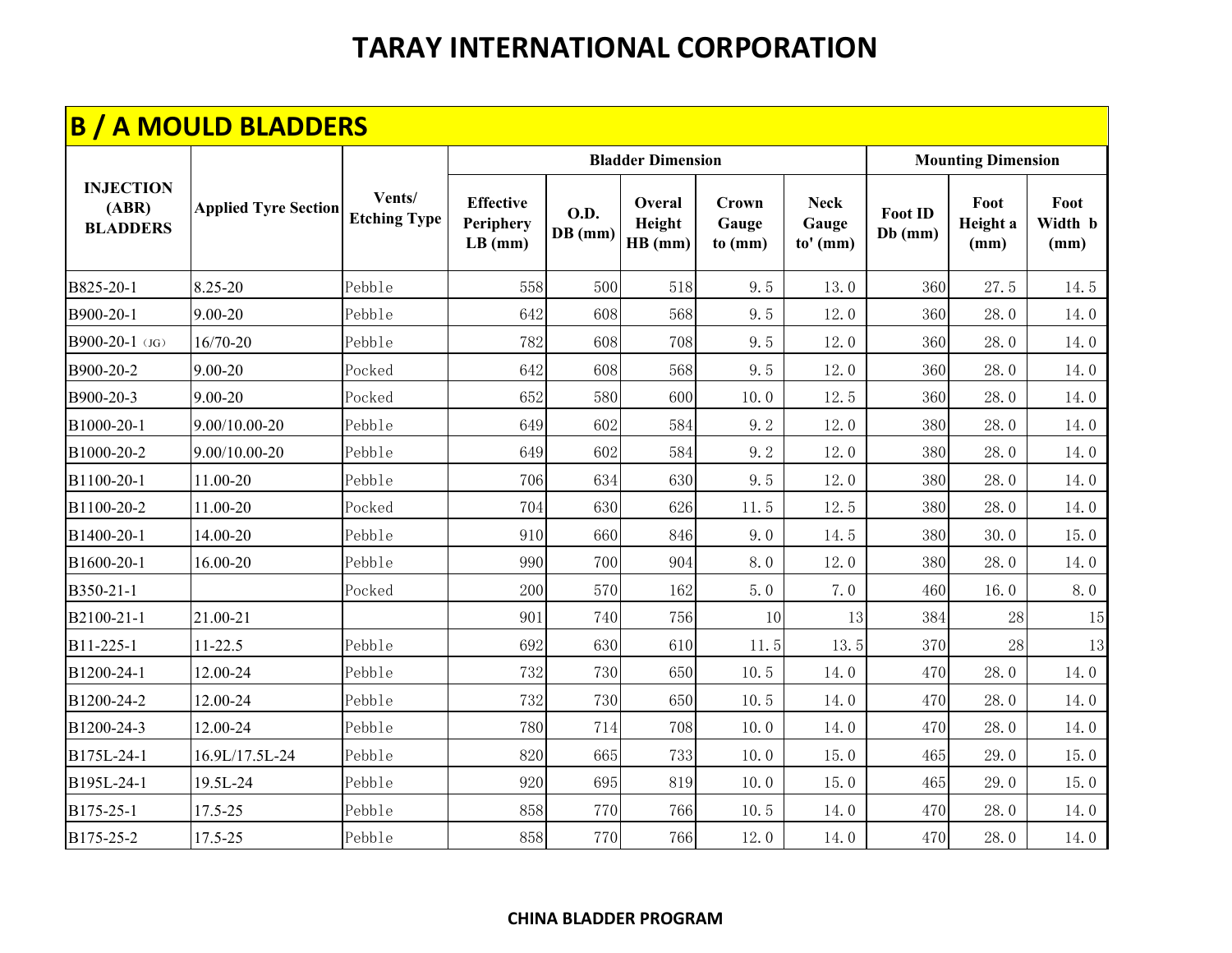|                                              | <b>B / A MOULD BLADDERS</b> |                               |                                            |                          |                             |                           |                                  |                           |                           |                         |
|----------------------------------------------|-----------------------------|-------------------------------|--------------------------------------------|--------------------------|-----------------------------|---------------------------|----------------------------------|---------------------------|---------------------------|-------------------------|
|                                              |                             |                               |                                            |                          | <b>Bladder Dimension</b>    |                           |                                  |                           | <b>Mounting Dimension</b> |                         |
| <b>INJECTION</b><br>(ABR)<br><b>BLADDERS</b> | <b>Applied Tyre Section</b> | Vents/<br><b>Etching Type</b> | <b>Effective</b><br>Periphery<br>$LB$ (mm) | <b>O.D.</b><br>$DB$ (mm) | Overal<br>Height<br>HB (mm) | Crown<br>Gauge<br>to (mm) | <b>Neck</b><br>Gauge<br>to' (mm) | <b>Foot ID</b><br>Db (mm) | Foot<br>Height a<br>(mm)  | Foot<br>Width b<br>(mm) |
| B175-25-3                                    | 17.5-25                     | Pebble                        | 876                                        | 714                      | 802                         | 16.0                      | 18.0                             | 470                       | 36.0                      | 15.5                    |
| B175-25-4                                    | 17.5-25                     | Pebble                        | 924                                        | 714                      | 850                         | 9.5                       | 13.0                             | 470                       | 28.0                      | 12.5                    |
| $B175 - 25 - 4(2)$                           | 17.5-25                     | Pebble                        | 924                                        | 714                      | 850                         | 13.0                      | 13.0                             | 470                       | 28.0                      | 12.5                    |
| B205-25-1                                    | $20.5 - 25$                 | Pebble                        | 996                                        | 880                      | 865                         | 15.5                      | 18.0                             | 470                       | 36.0                      | 18.0                    |
| B205-25-2                                    | 20.5-25                     | Pebble                        | 996                                        | 880                      | 865                         | 15.5                      | 18.0                             | 470                       | 36.0                      | 18.0                    |
| B205-25-3                                    | 20.5-25                     | Pebble                        | 1097                                       | 830                      | 990                         | 15.0                      | 22.5                             | 470                       | 38.0                      | 15.5                    |
| B235-25-1                                    | 23.5-25                     | Pebble                        | 1025                                       | 890                      | 876                         | 15.5                      | 18.0                             | 470                       | 36.0                      | 15.0                    |
| B235-25-2                                    | 23.5-25                     | Pebble                        | 1213                                       | 830                      | 1100                        | 14.0                      | 22.5                             | 470                       | 36.0                      | 14.5                    |
| B235-25-2 (3)                                | 23.5-25                     | Pebble                        | 1213                                       | 830                      | 1100                        | 14.0                      | 22.5                             | 470                       | 36.0                      | 14.5                    |
| B235-25-4                                    | 23.5-25                     | Pebble                        | 1213                                       | 830                      | 1100                        | 14.0                      | 22.5                             | 470                       | 36.0                      | 14.5                    |
| B265-25-1                                    | $26.5 - 25$                 | Pebble                        | 1460                                       | 890                      | 1350                        | 14.0                      | 23.0                             | 470                       | 36.0                      | 15.5                    |
| B265-25-2                                    | $26.5 - 25$                 | Pebble                        | 1356                                       | 890                      | 1230                        | 14.0                      | 23.0                             | 470                       | 36.0                      | 15.5                    |
| B295-25-1                                    | 29.5-25                     | Pebble                        | 1520                                       | 916                      | 1402                        | 14.0                      | 23.5                             | 470                       | 38.0                      | 15.0                    |
| BOM-Z-2203                                   |                             | Pebble                        | 148                                        | 569                      | 126                         | 4.5                       | 5.5                              | 498                       | 14.0                      | 8.3                     |
| BOM-Z-622-02                                 |                             | Pebble                        | 80                                         | 620                      | 59                          | 3.5                       | 5.0                              | 565                       | 14.0                      | 8.0                     |
| BOM-Z-622-02                                 |                             | Pebble                        | 80                                         | 620                      | 59                          | 4.5                       | 5.0                              | 565                       | 14.0                      | 8.0                     |
| BOM-Z-622-02 (2)                             |                             | Pebble                        | 80                                         | 620                      | 59                          | 3.5                       | 5.0                              | 565                       | 14.0                      | 8.0                     |
| BOM-Z-622-02 (3)                             |                             | Pebble                        | 80                                         | 620                      | 59                          | 3.5                       | 5.0                              | 565                       | 14.0                      | 8.0                     |
| BOM-Z-622-04                                 |                             | Pebble                        | 110                                        | 625                      | 93                          | 3.8                       | 5.5                              | 555                       | 14.5                      | 9.0                     |
| BOM-Z-622-06                                 |                             | Pebble                        | 143                                        | 632                      | 119                         | $3.8\,$                   | 5.5                              | 555                       | 14.5                      | 9.0                     |
| BOM-Z-630-02                                 |                             | Pebble                        | 84                                         | 627                      | 64                          | 3.5                       | 5.0                              | 565                       | 14.0                      | 8.0                     |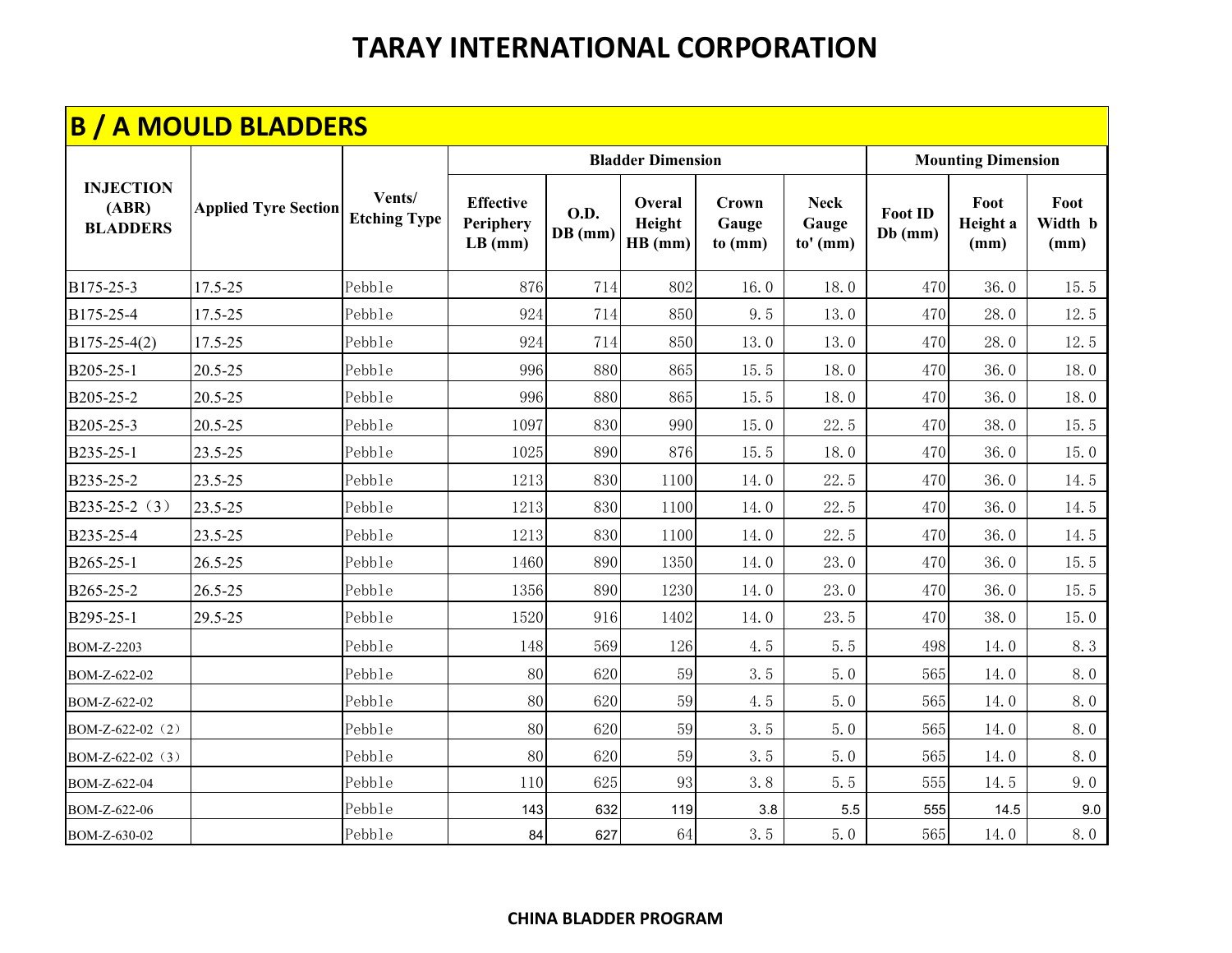|                                              | <b>B / A MOULD BLADDERS</b> |                               |                                            |                          |                             |                           |                                  |                           |                           |                         |
|----------------------------------------------|-----------------------------|-------------------------------|--------------------------------------------|--------------------------|-----------------------------|---------------------------|----------------------------------|---------------------------|---------------------------|-------------------------|
|                                              |                             |                               |                                            |                          | <b>Bladder Dimension</b>    |                           |                                  |                           | <b>Mounting Dimension</b> |                         |
| <b>INJECTION</b><br>(ABR)<br><b>BLADDERS</b> | <b>Applied Tyre Section</b> | Vents/<br><b>Etching Type</b> | <b>Effective</b><br>Periphery<br>$LB$ (mm) | <b>O.D.</b><br>$DB$ (mm) | Overal<br>Height<br>HB (mm) | Crown<br>Gauge<br>to (mm) | <b>Neck</b><br>Gauge<br>to' (mm) | <b>Foot ID</b><br>Db (mm) | Foot<br>Height a<br>(mm)  | Foot<br>Width b<br>(mm) |
| BOM-Z-630-03                                 |                             | Pebble                        | 98                                         | 627                      | 76                          | 3.5                       | 5.0                              | 565                       | 14.0                      | 8.0                     |
| <b>BOM-Z-584</b>                             |                             | Pebble                        | 152                                        | 594                      | 126.5                       | 4.5                       | 5.5                              | 520                       | 14.0                      | 8.1                     |
| BOM507-05                                    |                             | Pebble                        | 142                                        | 520                      | 104                         | 3.5                       | 5.5                              | 445                       | 14.5                      | 8.0                     |
|                                              |                             | H <sub>B</sub><br>to<br>ĽΟ    | $DB$                                       | Lв                       |                             |                           |                                  |                           |                           |                         |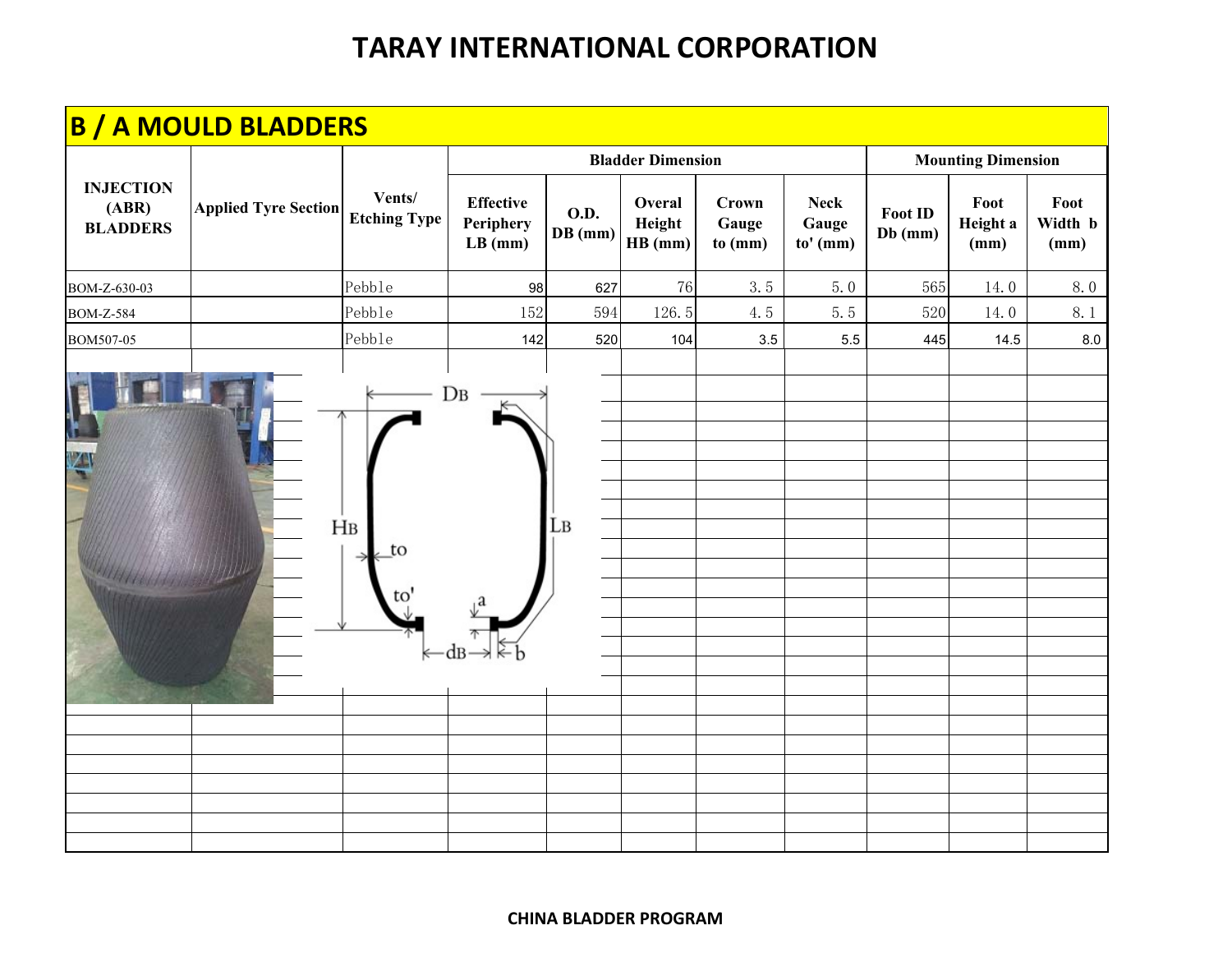|                                              | <b>OTR RADIAL BLADDERS</b>  |                                         |                                                 |                          |                             |                                  |                                    |                             |                                |                         |
|----------------------------------------------|-----------------------------|-----------------------------------------|-------------------------------------------------|--------------------------|-----------------------------|----------------------------------|------------------------------------|-----------------------------|--------------------------------|-------------------------|
|                                              |                             |                                         |                                                 |                          | <b>Bladder Dimension</b>    |                                  |                                    |                             | <b>Mounting Dimension</b>      |                         |
| <b>INJECTION</b><br>(ABR)<br><b>BLADDERS</b> | <b>Applied Tyre Section</b> | Vents/<br><b>Etching</b><br><b>Type</b> | <b>Effective</b><br><b>Periphery LB</b><br>(mm) | <b>O.D.</b><br>$DB$ (mm) | Overal<br>Height<br>HB (mm) | <b>Crown</b><br>Gauge<br>to (mm) | <b>Neck</b><br>Gauge<br>$to'$ (mm) | <b>Foot ID</b><br>$Db$ (mm) | <b>Foot Height</b><br>$a$ (mm) | Foot<br>Width b<br>(mm) |
| B175R25-1                                    | 175R25                      | Pebble                                  | 858                                             | 1025                     | 632                         | 9.0                              | 16.0                               | 512                         | 36.0                           | 16.0                    |
| B205R25-1                                    | 20.5R25                     | Pebble                                  | 981                                             | 1080                     | 730                         | 11.0                             | 16.0                               | 512                         | 36.0                           | 16.0                    |
| B235R25-1                                    | 23.5R25                     | Pebble                                  | 1075                                            | 1140                     | 760                         | 11.0                             | 16.0                               | 512                         | 36.0                           | 16.0                    |
| B265R25-1                                    | 26.5R25                     | Pebble                                  | 1298                                            | 1180                     | 1040                        | 11.0                             | 16.0                               | 512                         | 36.0                           | 16.0                    |
| B295R25-1                                    | 29.5R25                     | Pebble                                  | 1450                                            | 1330                     | 1110                        | 11.0                             | 16.0                               | 512                         | 36.0                           | 16.0                    |
| B33.25R29-1                                  | 33.25R29                    | Pebble                                  | 1655                                            | 1540                     | 1194                        | 12.0                             | 22.23                              | 571.5                       | 38.1                           | 15.24                   |
| B1800R33-1                                   | 18.00R33                    | Pebble                                  | 1122                                            | 1340                     | 786                         | 12.0                             | 22.23                              | 647.7                       | 38.1                           | 15.24                   |
| B35R33-1                                     | 35/65R33                    | Pebble                                  | 1546                                            | 1420                     | 1280                        | 12.0                             | 22.23                              | 647.7                       | 38.1                           | 15.24                   |
| B2400R35-1                                   | 24.00R35                    | Pebble                                  | 1478                                            | 1550                     | 1066                        | 12.0                             | 22.20                              | 647.7                       | 38.1                           | 15.24                   |
| B2700R49-1                                   | 27.00R49                    | Pebble                                  | 1700                                            | 2060                     | 1106                        | 13.0                             | 22.23                              | 952.5                       | 38.1                           | 15.24                   |
| B3300R51-1                                   | 33.00R51                    | Pebble                                  | 2050                                            | 2200                     | 1456                        | 13.0                             | 22.23                              | 952.5                       | 38.1                           | 15.24                   |
| B3600R51-1                                   | 36.00R51                    | Pebble                                  | 2256                                            | 2450                     | 1430                        | 13.0                             | 22.23                              | 952.5                       | 38.1                           | 15.24                   |
| B3700R57-1                                   | 37.00R57                    | Pebble                                  | 2300                                            | 2540                     | 1640                        | 13.0                             | 22.23                              | 1135                        | 38.1                           | 15.24                   |
| B4000R57-1                                   | 40.00R57                    | Pebble                                  | 2800                                            | 2600                     | 2126                        | 13.0                             | 22.23                              | 1135                        | 38.1                           | 15.24                   |
| B4000R57-2                                   | 40.00R57                    | Pebble                                  | 2586                                            | 2765                     | 2000                        | 20.0                             | 26.00                              | 1310                        | 40.0                           | 20.00                   |
| B50R57-1                                     | 50.00/80R57                 | Pebble                                  | 2700                                            | 2760                     | 1936                        | 13.0                             | 22.23                              | 1135                        | 38.1                           | 15.24                   |
| B59R63-1                                     | 59/85R63                    | Pebble                                  | 2856                                            | 2765                     | 2270                        | 20.0                             | 26.00                              | 1310                        | 40.0                           | 20.00                   |
|                                              |                             |                                         |                                                 |                          |                             |                                  |                                    |                             |                                |                         |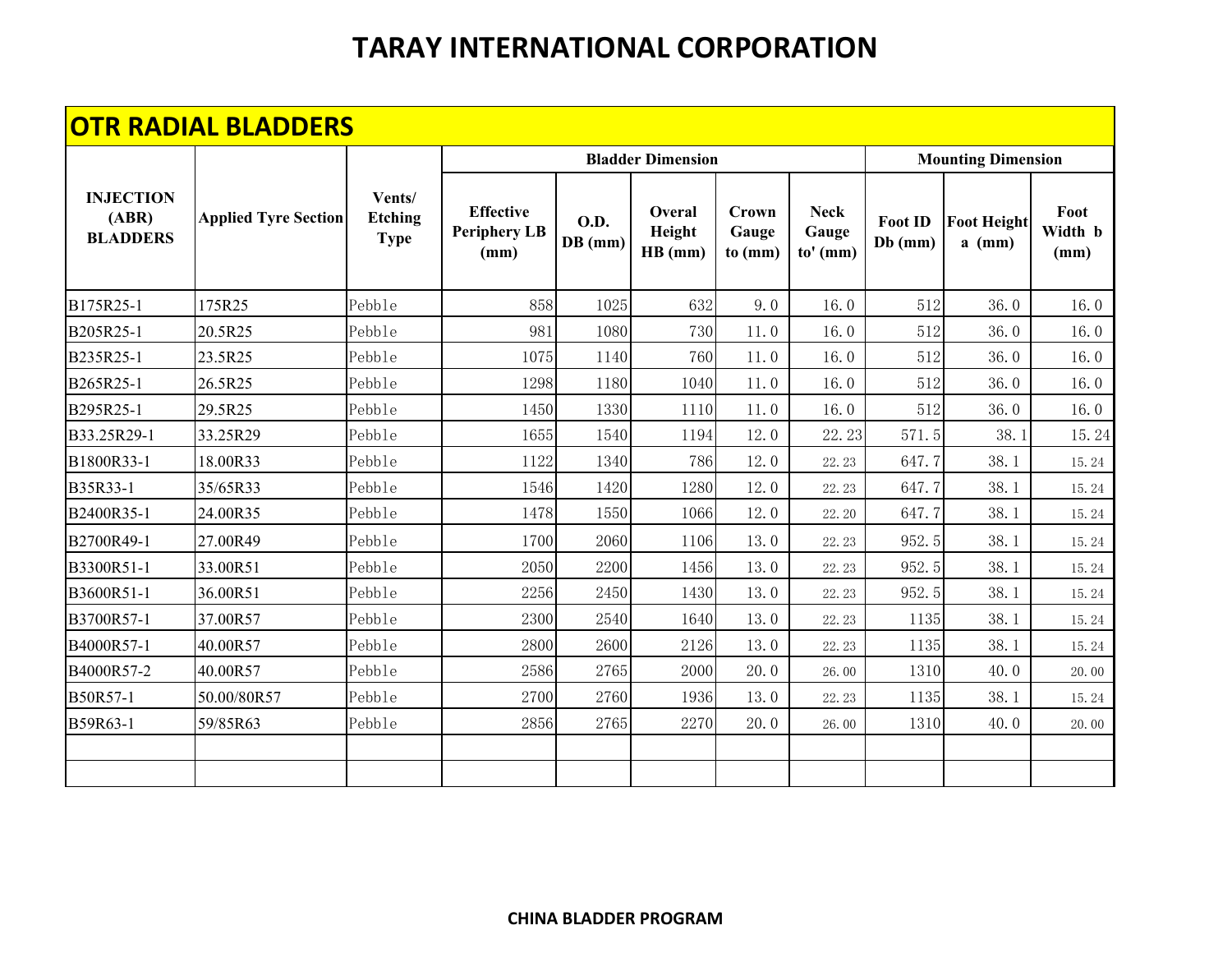|                                              | <b>OTR BIAS BLADDERS</b>    |                                         |                                                 |                        |                             |                           |                                    |                             |                           |                         |
|----------------------------------------------|-----------------------------|-----------------------------------------|-------------------------------------------------|------------------------|-----------------------------|---------------------------|------------------------------------|-----------------------------|---------------------------|-------------------------|
|                                              |                             |                                         |                                                 |                        | <b>Bladder Dimension</b>    |                           |                                    |                             | <b>Mounting Dimension</b> |                         |
| <b>INJECTION</b><br>(ABR)<br><b>BLADDERS</b> | <b>Applied Tyre Section</b> | Vents/<br><b>Etching</b><br><b>Type</b> | <b>Effective</b><br><b>Periphery LB</b><br>(mm) | <b>O.D.</b><br>DB (mm) | Overal<br>Height<br>HB (mm) | Crown<br>Gauge<br>to (mm) | <b>Neck</b><br>Gauge<br>$to'$ (mm) | <b>Foot ID</b><br>$Db$ (mm) | Foot<br>Height a<br>(mm)  | Foot<br>Width b<br>(mm) |
| B29.5-29-1                                   | 29.5-29                     | Pebble                                  | 1583                                            | 1111.25                | 1464                        | 15.00                     | 22.23                              | 571.5                       | 38.1                      | 15.24                   |
| B1800-33-1                                   | 18.00-33                    | Pebble                                  | 1165                                            | 958.85                 | 1092                        | 15.88                     | 22.23                              | 647.7                       | 38.1                      | 15.24                   |
| B1800-33-1 (JG)                              | 2100-35                     | Pebble                                  | 1345                                            | 959.85                 | 1272                        | 15.88                     | 22.23                              | 647.7                       | 38.1                      | 15.24                   |
| B35-33-1                                     | 35/65-33                    | Pebble                                  | 1688                                            | 1085.9                 | 1590                        | 15.00                     | 22.23                              | 647.7                       | 38.1                      | 15.24                   |
| B2400-35-1                                   | 24.00-35                    | Pebble                                  | 1418                                            | 1016                   | 1336                        | 15.88                     | 22.23                              | 647.7                       | 38.1                      | 15.24                   |
| B37.25-35-1                                  | 37.25-35                    | Pebble                                  | 1849                                            | 1200                   | 1736                        | 15.00                     | 22.23                              | 647.7                       | 38.1                      | 15.24                   |
| B45-45-1                                     | 45/65-45                    | Pebble                                  | 2140                                            | 1364                   | 2054                        | 15.00                     | 22.23                              | 901.7                       | 38.1                      | 15.24                   |
| B2400-49-1                                   | 24.00-49                    | Pebble                                  | 1342                                            | 1193.8                 | 1277                        | 15.00                     | 22.23                              | 952.5                       | 38.1                      | 15.24                   |
| B2700-49-1                                   | 27.00-49/30.00-51           | Pebble                                  | 1676                                            | 1371.6                 | 1590                        | 15.88                     | 22.23                              | 952.5                       | 38.1                      | 15.24                   |
| B3600-51-1                                   | 33.00-51/36.00-51           | Pebble                                  | 2079                                            | 1384.3                 | 1996                        | 15.88                     | 22.23                              | 952.5                       | 38.1                      | 15.24                   |
| B37.00-57-1                                  | 37.00-57                    | Pebble                                  | 2280                                            | 1800.0                 | 2080                        | 15.00                     | 22.23                              | 1135                        | 38.1                      | 15.24                   |
| B4000-57-1                                   | 40.00-57                    | Pebble                                  | 2650                                            | 1800                   | 2460                        | 15.0                      | 22.2                               | 1135                        | 38.1                      | 15.2                    |
| B53-63-1                                     | 53/80-63                    | Pebble                                  | 2820                                            | 2000                   | 2588                        | 15.0                      | 22.2                               | 1135                        | 38.1                      | 15.2                    |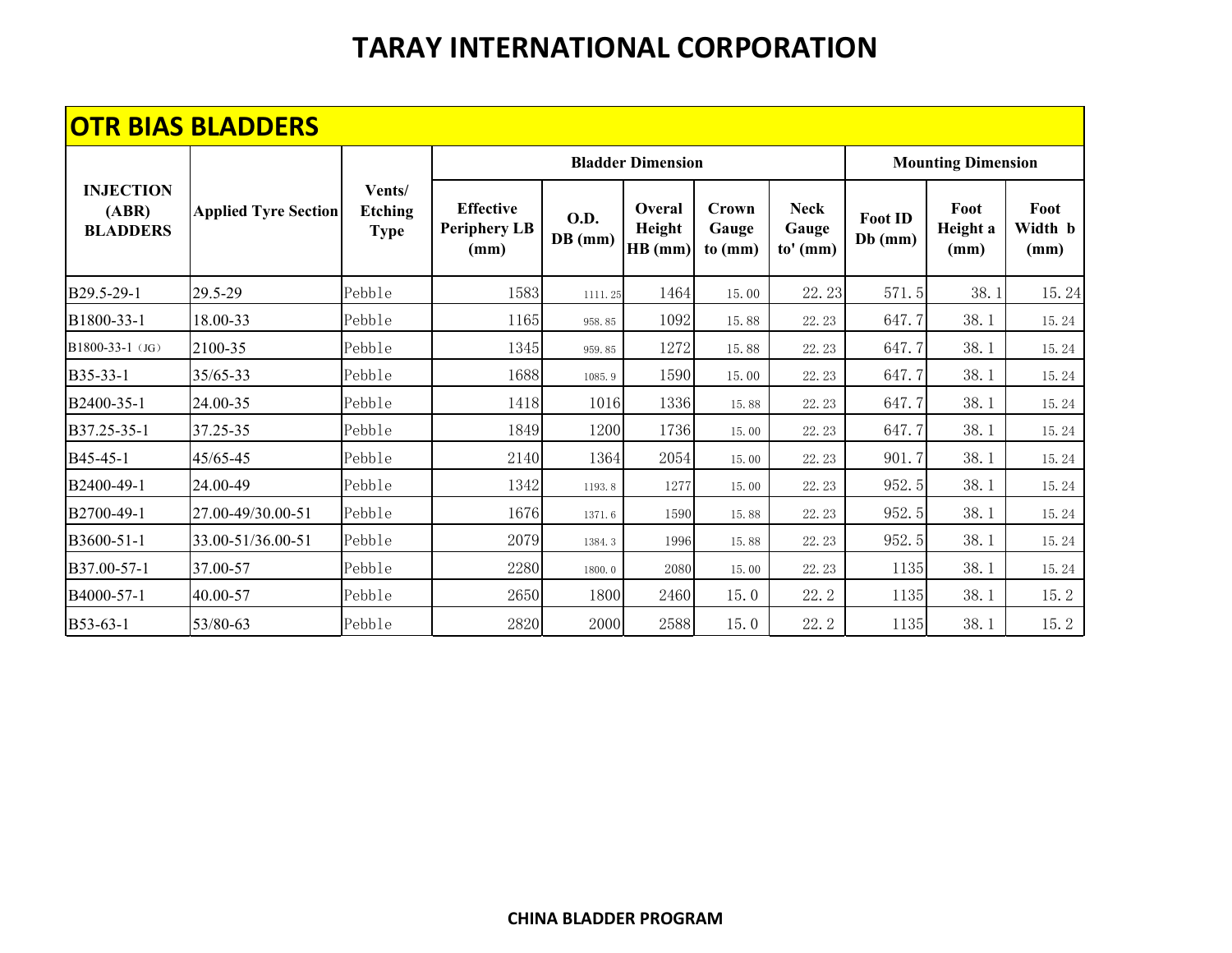| <b>AGRICULTURAL BLADDERS</b>                 |                             |                                         |                                                 |                          |                             |                           |                                 |                           |                          |                               |  |  |
|----------------------------------------------|-----------------------------|-----------------------------------------|-------------------------------------------------|--------------------------|-----------------------------|---------------------------|---------------------------------|---------------------------|--------------------------|-------------------------------|--|--|
|                                              | <b>Applied Tyre Section</b> | Vents/<br><b>Etching</b><br><b>Type</b> |                                                 | <b>Bladder Dimension</b> | <b>Mounting Dimension</b>   |                           |                                 |                           |                          |                               |  |  |
| <b>INJECTION</b><br>(ABR)<br><b>BLADDERS</b> |                             |                                         | <b>Effective</b><br><b>Periphery LB</b><br>(mm) | O.D.<br>$DB$ (mm)        | Overal<br>Height<br>HB (mm) | Crown<br>Gauge<br>to (mm) | <b>Neck Gauge</b><br>$to'$ (mm) | <b>Foot ID</b><br>Db (mm) | Foot<br>Height a<br>(mm) | <b>Foot Width</b><br>$b$ (mm) |  |  |
| B9340                                        |                             | Pebble                                  | 902                                             | 584                      | 850                         | 11                        | 15.00                           | 305                       | 31.8                     | 12.70                         |  |  |
| B9341                                        |                             | Pebble                                  | 1002                                            | 584                      | 950                         | 11                        | 15.00                           | 305                       | 31.8                     | 12.70                         |  |  |
| B8.3-24-1                                    | $8.3 - 24$                  | Pebble                                  | 450                                             | 660                      | 380                         | 12                        | 14.00                           | 470                       | 28.0                     | 14.00                         |  |  |
| B11.2-24-1                                   | 9.5-24/11.2-24              | Pebble                                  | 540                                             | 660                      | 460                         | 12                        | 14.00                           | 470                       | 28.0                     | 14.00                         |  |  |
| B11-28-1                                     |                             | Pebble                                  | 628                                             | 724                      | 560                         | 12                        | 12.00                           | 530                       | 28.0                     | 14.00                         |  |  |
| B14.9-30-1                                   | 14.9-30                     | Pebble                                  | 765                                             | 890                      | 662                         | 12.0                      | 16                              | 600                       | 29                       | 14.00                         |  |  |
| B14.9-30-1 $(2)$                             | 14.9-30                     | Pebble                                  | 765                                             | 890                      | 662                         | 13.0                      | 16                              | 600                       | 29                       | 14.00                         |  |  |
| B16.9-30-1                                   | 16.9-30                     | Pebble                                  | 860                                             | 900                      | 758                         | 10                        | 16.00                           | 600                       | 29.0                     | 14.00                         |  |  |
| B18.4-30-1                                   | 18.4-30                     | Pebble                                  | 930                                             | 900                      | 828                         | 10                        | 16.00                           | 600                       | 29.0                     | 14.00                         |  |  |
| B11-32-1                                     | 11-32                       | Pebble                                  | 624                                             | 900                      | 551                         | 12.0                      | 12.7                            | 678                       | 29                       | 13.5                          |  |  |
| B16.9-34-1                                   | 16.9-34                     | Pebble                                  | 842                                             | 900                      | 756                         | 10                        | 15.30                           | 716                       | 30.0                     | 16.00                         |  |  |
| B18.4-34-1                                   | 18.4-34                     | Pebble                                  | 914                                             | 916                      | 824                         | 10                        | 15.50                           | 716                       | 30.0                     | 16.00                         |  |  |
| B12.4-38-1                                   | 11.2-38 12.4-38             | Pebble                                  | 687                                             | 1020                     | 634                         | 10                        | 11.20                           | 827                       | 25.0                     | 12.50                         |  |  |
| B18.4-38-1                                   | 18.4/15-38                  | Pebble                                  | 910                                             | 1020                     | 838                         | 10                        | 13.50                           | 827                       | 25.0                     | 12.00                         |  |  |
| <b>BK325</b>                                 |                             | Pebble                                  | 695                                             | 1120                     | 596.4                       | 15                        | 12.50                           | 825                       | 23.5                     | 14.00                         |  |  |
| <b>BK327</b>                                 |                             | Pebble                                  | 840                                             | 1120                     | 741.4                       | 15                        | 12.50                           | 825                       | 23.5                     | 14.00                         |  |  |
| <b>BK329</b>                                 |                             | Pebble                                  | 945                                             | 1120                     | 846.4                       | 15                        | 12.50                           | 825                       | 23.5                     | 14.00                         |  |  |
| B18.4-42-1                                   | 18.4-42                     | Pebble                                  | 975                                             | 1120                     | 904                         | 10                        | 16.00                           | 850                       | 36.0                     | 15.00                         |  |  |
| B4246                                        |                             | Pebble                                  | 1046                                            | 1030                     | 955                         | 13                        | 16                              | 843                       | 33.8                     | 16.00                         |  |  |
| <b>BK4650</b>                                |                             | Pebble                                  | 1101                                            | 1200                     | 1020                        | 12.5                      | 14                              | 975                       | 34                       | 16                            |  |  |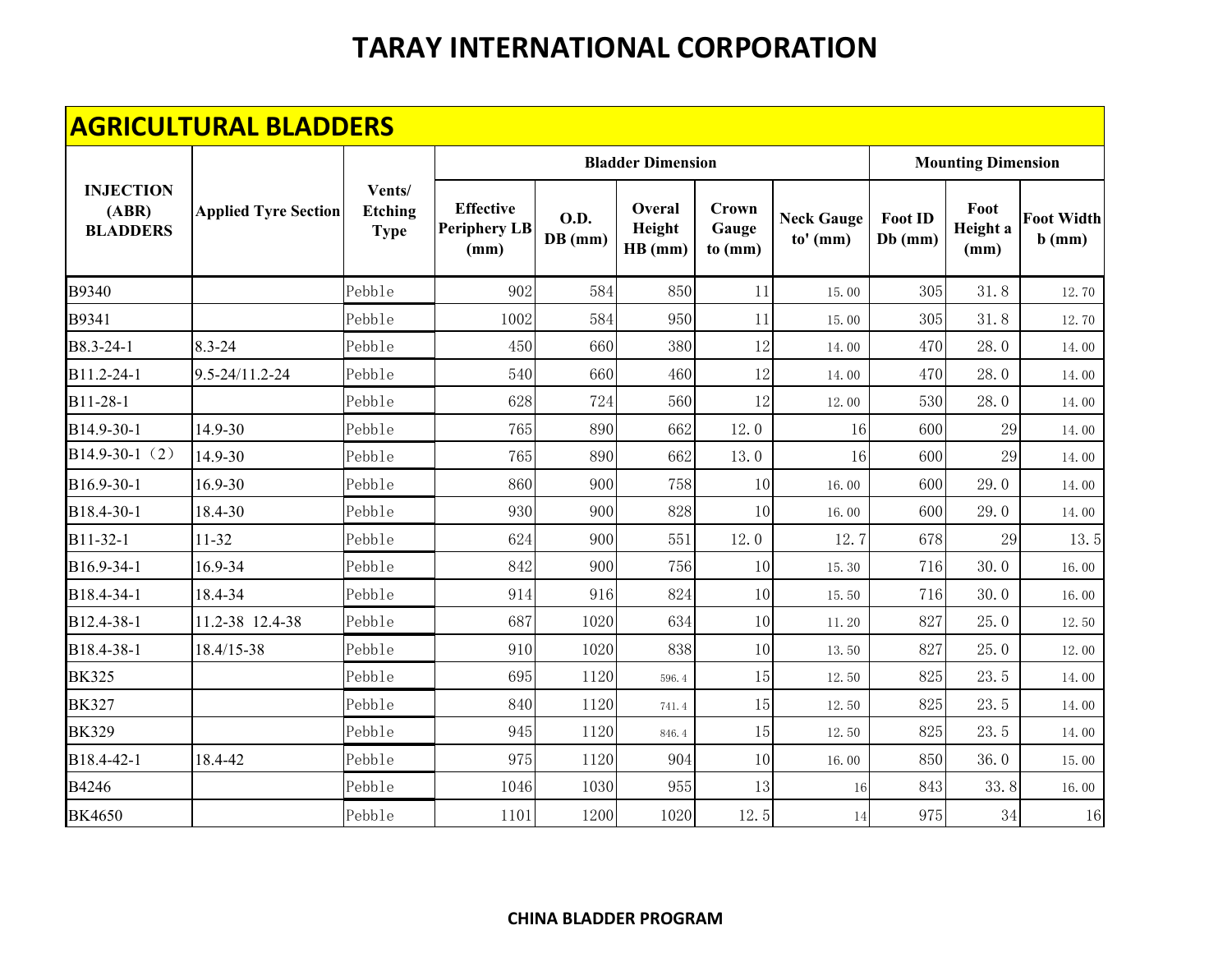#### **NEW BLADDER SIZES**

| <b>Bladder Dimension</b>                     |                             |                                         |                                                 |                          |                             |                           |                                  |                           |                          |                         |
|----------------------------------------------|-----------------------------|-----------------------------------------|-------------------------------------------------|--------------------------|-----------------------------|---------------------------|----------------------------------|---------------------------|--------------------------|-------------------------|
| <b>INJECTION</b><br>(ABR)<br><b>BLADDERS</b> | <b>Applied Tyre Section</b> | Vents/<br><b>Etching</b><br><b>Type</b> |                                                 |                          | <b>Mounting Dimension</b>   |                           |                                  |                           |                          |                         |
|                                              |                             |                                         | <b>Effective</b><br><b>Periphery LB</b><br>(mm) | <b>O.D.</b><br>$DB$ (mm) | Overal<br>Height<br>HB (mm) | Crown<br>Gauge<br>to (mm) | <b>Neck</b><br>Gauge<br>to' (mm) | <b>Foot ID</b><br>Db (mm) | Foot<br>Height a<br>(mm) | Foot<br>Width b<br>(mm) |
| P420                                         |                             | Pebble                                  | 400                                             | 508                      | 342                         | 6.4                       | 9.5                              | 311                       | 21.4                     | 11.6                    |
| 18A                                          |                             | Pebble                                  | 372                                             | 496                      | 326                         | 6.0                       | 8.0                              | 356                       | 23.0                     | 12.0                    |
| P <sub>245</sub>                             | 12/13R22.5、315/80R22.5      | Pebble                                  | 695                                             | 825                      | 520                         | 7.2                       | 15.8                             | 419                       | 26.0                     | 15.2                    |
| B1200R24-3                                   | 12.00R24                    | Pebble                                  | 784                                             | 940                      | 604                         | 8.0                       | 11.0                             | 470                       | 26.0                     | 14.0                    |
| TS <sub>2</sub>                              | 185/65 (70) R14             | Pebble                                  | 458                                             | 480                      | 307                         | 4.5                       | $\tau$                           | 170/225                   | 24                       | 12                      |
| TS3                                          | 195/65(70)R14               | Pebble                                  | 476                                             | 500                      | 321                         | 4.5                       | $\overline{7}$                   | 170/225                   | 24                       | 12                      |
| <b>HEB13/5</b>                               | 195/65(70)R15               | Pebble                                  | 499                                             | 505                      | 337                         | 4.5                       | $\overline{7}$                   | 170/225                   | 24                       | 12                      |
| TS4                                          | 195/65(70, 75) R16          | Pebble                                  | 530                                             | 525                      | 359                         | 4.5                       | $\overline{7}$                   | 170/225                   | 24                       | 12                      |
| <b>TS4-2</b>                                 |                             | Pebble                                  | 550                                             | 525                      | 388                         | 4.5                       | $\overline{7}$                   | 170/225                   | 24                       | 12                      |
| PD500K                                       |                             | Pebble                                  | 620                                             | 615                      | 389                         | 5.0                       | 6.9/9.5                          | 231/152                   | 15/21.4                  | 14.5/10.2               |
| PD601K                                       |                             | Pebble                                  | 690                                             | 615                      | 459                         | 5.0                       | 6.9/9.6                          | 231/152                   | 15/21.5                  | 14.5/10.3               |
| ZP414K                                       |                             | Pebble                                  | 284                                             | 514                      | 428                         | 6.35                      | 7.54/9.53                        | 231/152                   | 15/21.5                  | 14.5/10.3               |
| $B225R17-1(2)$                               | 225/55R17                   | Pebble                                  | 427                                             | 520.7                    | 366                         | 4.5                       | 9.551                            | 336.55                    | 21.88                    | 11.66                   |
| B825-20-1                                    | 8.25-20                     | Pebble                                  | 558                                             | 500                      | 518                         | 9.5                       | 13.0                             | 360                       | 27.5                     | 14.5                    |
| B265-25-2                                    | $26.5 - 25$                 | Pebble                                  | 1356                                            | 890                      | 1230                        | 14.0                      | 23.0                             | 470                       | 36.0                     | 15.5                    |
| <b>BK4650</b>                                |                             | Pebble                                  | 1101                                            | 1200                     | 1020                        | 12.5                      | 14                               | 975                       | 34                       | 16                      |
| 1E25                                         |                             | Pebble                                  | 387                                             | 180                      | 349                         | 6                         | 7.5                              | 90                        | 16.5                     | $\overline{7}$          |
| P408                                         |                             | Pebble                                  | 394                                             | 495                      | 316                         | 6.4                       | 9.5                              | 286                       | 21.4                     | 11.6                    |
| P350                                         |                             | Pebble                                  | 324                                             | 444                      | 228                         | 4.0                       | 9.5                              | 235                       | 21.4                     | 11.7                    |
| P327                                         |                             | Pebble                                  | 311                                             | 406                      | 203                         | 4.0                       | 9.5                              | 197                       | 21.4                     | 11.7                    |
| P420                                         |                             | Pebble                                  | 400                                             | 508                      | 342                         | 6.4                       | 9.5                              | 311                       | 21.4                     | 11.6                    |
| B165R13-4                                    | 165/70R13                   | Pebble                                  | 364                                             | 450                      | 231                         | 4.0                       | 7.5                              | 234                       | 21                       | 12                      |
| B235R17-1                                    | 235/45R17、215/50R17         | Pebble                                  | 392                                             | 516                      | 330                         | 4.5                       | 9.551                            | 336.55                    | 21.88                    | 11.66                   |
| B235R18-2                                    | 235/50(60, 55) R18          | Pebble                                  | 432                                             | 572                      | 356                         | 4.5                       | 9.551                            | 360                       | 21.88                    | 11.66                   |
| B245R19-1                                    | 235/55R19、245/45(55)R19     | Pebble                                  | 458                                             | 562                      | 400                         | 4.5                       | 9.551                            | 387                       | 21.88                    | 11.66                   |
| B265R19-1                                    | 255/50R19、265/50(55)R19     | Pebble                                  | 473                                             | 584                      | 402                         | 4.5                       | 9.551                            | 387                       | 21.88                    | 11.66                   |
| RB145-1                                      |                             | Pebble                                  | 341                                             | 372                      | 274                         | 6.8                       | 9.0                              | 230.0                     | 20.0                     | 10.0                    |
| RB15-1                                       |                             | Pebble                                  | 495                                             | 580                      | 376                         | 5.0                       | 8.0                              | 280.0                     | 22.0                     | 12.0                    |
| RB15-2                                       | 195/65R15                   | Pebble                                  | 384                                             | 500                      | 305                         | 5.0                       | 8.0                              | 285.0                     | 21.0                     | 12.0                    |

#### **CHINA BLADDER PROGRAM**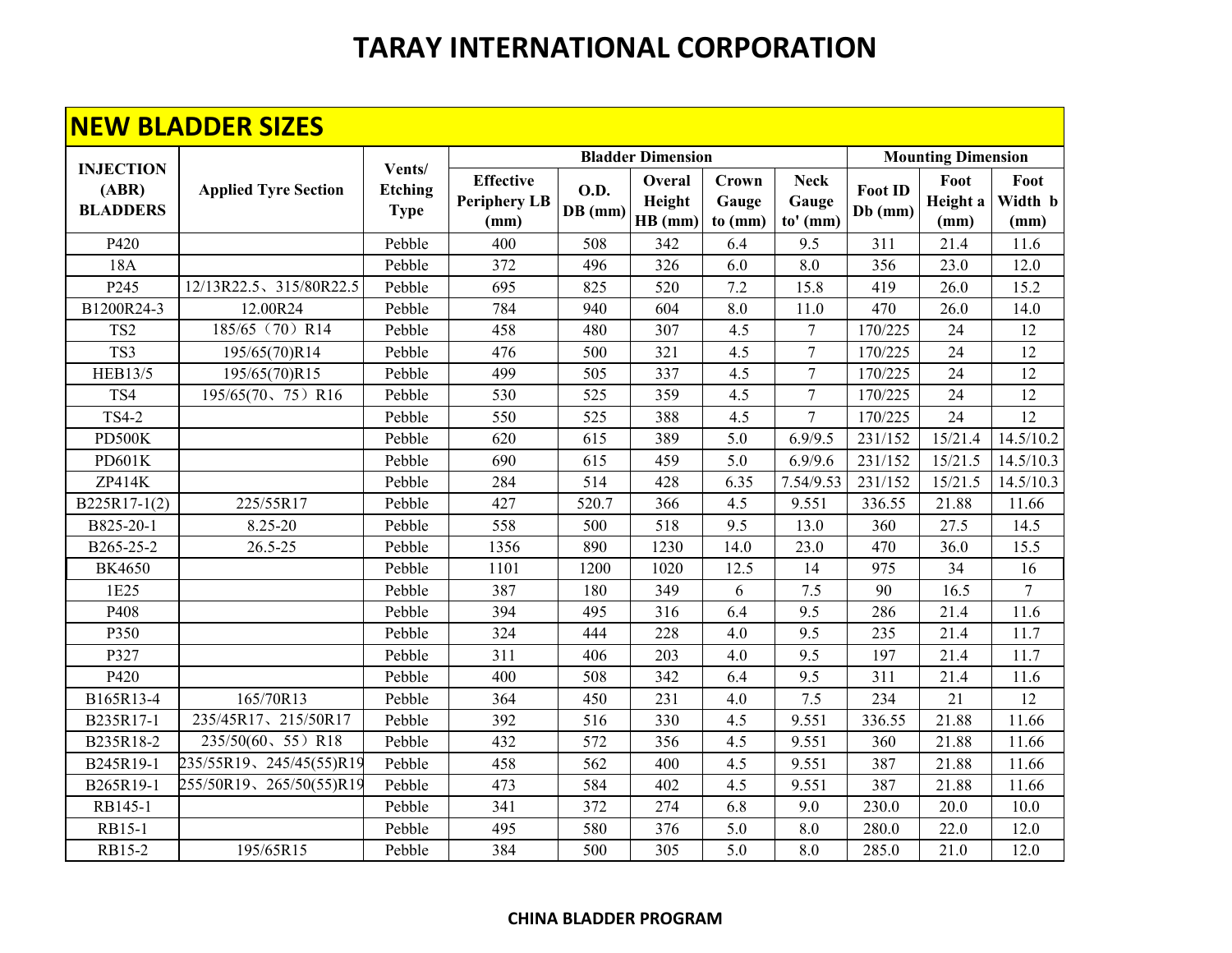#### **NEW BLADDER SIZES**

| <u>DEADD EIN JIEEJ</u>   |                             |                               |                                                 |                          |                             |                           |                                    |                      |                          |                                |
|--------------------------|-----------------------------|-------------------------------|-------------------------------------------------|--------------------------|-----------------------------|---------------------------|------------------------------------|----------------------|--------------------------|--------------------------------|
| <b>INJECTION</b>         | <b>Applied Tyre Section</b> | Vents/                        |                                                 | <b>Bladder Dimension</b> | <b>Mounting Dimension</b>   |                           |                                    |                      |                          |                                |
| (ABR)<br><b>BLADDERS</b> |                             | <b>Etching</b><br><b>Type</b> | <b>Effective</b><br><b>Periphery LB</b><br>(mm) | <b>O.D.</b><br>DB (mm)   | Overal<br>Height<br>HB (mm) | Crown<br>Gauge<br>to (mm) | <b>Neck</b><br>Gauge<br>$to'$ (mm) | Foot ID<br>$Db$ (mm) | Foot<br>Height a<br>(mm) | Foot<br>Width <b>b</b><br>(mm) |
| JTB1651                  |                             | Pebble                        | 389                                             | 485                      | 270                         | 5.0                       | 7.0                                | 248.0                | 21.0                     | 12.0                           |
| JTB1703                  |                             | Pebble                        | 356                                             | 475                      | 320                         | 5.0                       | 8.0                                | 336.0                | 24.0                     | 12.0                           |
| B245R19-2                | 245/35R19                   | Pebble                        | 380                                             | 520                      | 334                         | 4.2                       | 7.000                              | 380                  | 24.00                    | 12.70                          |
| B265R17-1                | 255/65R17、265/65(70)R17     | Pebble                        | 520                                             | 620                      | 412                         | 4.5                       | 9.500                              | 336                  | 21.00                    | 12.00                          |
| B265R195-1               | 265/70R19.5                 | Pebble                        | 569                                             | 660                      | 440                         | 6.0                       | 12.000                             | 340                  | 26.00                    | 13.00                          |
| B305R26-1                | 305/35R26、295/35R26         | Pebble                        | 440                                             | 670                      | 400                         | 5.0                       | 7.000                              | 555                  | 24.00                    | 14.00                          |
| B25X12-12-1              | 25X12-12                    | Pebble                        | 592                                             | 360                      | 546                         | 6.0                       | 9.000                              | 220                  | 22.00                    | 12.50                          |
| B145R12-3                |                             | Pebble                        | 334                                             | 465                      | 235                         | 5                         | 7.5                                | 224                  | 21                       | 13                             |
| <b>BR14-1</b>            |                             | Pebble                        | 374                                             | 470                      | 266                         | 5                         | 9.5                                | 250                  | 22                       | 13                             |
|                          |                             |                               |                                                 |                          |                             |                           |                                    |                      |                          |                                |
| B14.9-30-1               | 14.9-30                     | Pebble                        | 765                                             | 890                      | 662                         | 12                        | 16                                 | 600                  | 29                       | 14                             |
| B11-32-1                 | $11-32$                     | Pebble                        | 624                                             | 900                      | 551                         | 12                        | 12.7                               | 678                  | 29                       | 13.5                           |
| RB1601                   | 7.00R16C、215/75R16C         | Pebble                        | 460                                             | 590                      | 346                         | 6                         | 8                                  | 310                  | 21                       | 12                             |
| B215R19-1                | 215/35R19                   | Pebble                        | 334                                             | 500                      | 288                         | 5                         | $\overline{7}$                     | 380                  | 24                       | 12.7                           |
| B235R19-1                | 235(225)/35R19              | Pebble                        | 360                                             | 500                      | 314                         | 5                         | $\tau$                             | 380                  | 24                       | 12.7                           |
| B245R20-1                | 245/35R20                   | Pebble                        | 404                                             | 570                      | 346                         | 4.5                       | $\,8\,$                            | 396                  | 24                       | 12.5                           |
| B245R20-1(2)             | 245/35R20                   | Pebble                        | 404                                             | 570                      | 346                         | 6                         | 8                                  | 396                  | 24                       | 12.5                           |
| B255R20-1                |                             | Pebble                        | 490                                             | 600                      | 426                         | 4.5                       | $\,8\,$                            | 396                  | 24                       | 12.5                           |
| B255R20-1(2)             |                             | Pebble                        | 490                                             | 600                      | 426                         | 6                         | $\,8\,$                            | 396                  | 24                       | 12.5                           |
| B275R20-1                | 275/40(45)R20               | Pebble                        | 460                                             | 600                      | 402                         | 4.5                       | $\,8\,$                            | 403                  | 24                       | 12.7                           |
| B305R22-1                | 305/40R22                   | Pebble                        | 500                                             | 656                      | 440                         | 4.5                       | $\,8\,$                            | 454                  | 24                       | 12.7                           |
| B305R22-1(2)             | 305/40R22                   | Pebble                        | 500                                             | 656                      | 440                         | 6                         | 8                                  | 454                  | 24                       | 12.7                           |
| B155R12-1                | 145/70R12、155/55R12         | Pebble                        | 310                                             | 408                      | 240                         | 5                         | $\tau$                             | 224                  | 21                       | 12                             |
| B195R15-1                | 185/55R15、195/50R15         | Pebble                        | 344                                             | 450                      | 278                         | 5                         | 10                                 | 285                  | 21                       | 11.7                           |
| B225R16-2(2)             | 225/60R16                   | Pebble                        | 464                                             | 540                      | 360                         | 4.0                       | 8.5                                | 272                  | 22.0                     | 12.7                           |
|                          |                             |                               |                                                 |                          |                             |                           |                                    |                      |                          |                                |
| B435R195-1               | 435/50R19.5                 | Pocked                        | 775                                             | 720                      | 628                         | 6                         | 12                                 | 340                  | 26                       | 13                             |
| B445R195-1               | 445/45R19.5                 | Pocked                        | 744                                             | 690                      | 608                         | 6                         | 12                                 | 340                  | 26                       | 13                             |
| B255R225-1               | 255/70R22.5                 | Pocked                        | 550                                             | 720                      | 440                         | 6                         | 12                                 | 432                  | 28                       | 14                             |

#### **CHINA BLADDER PROGRAM**